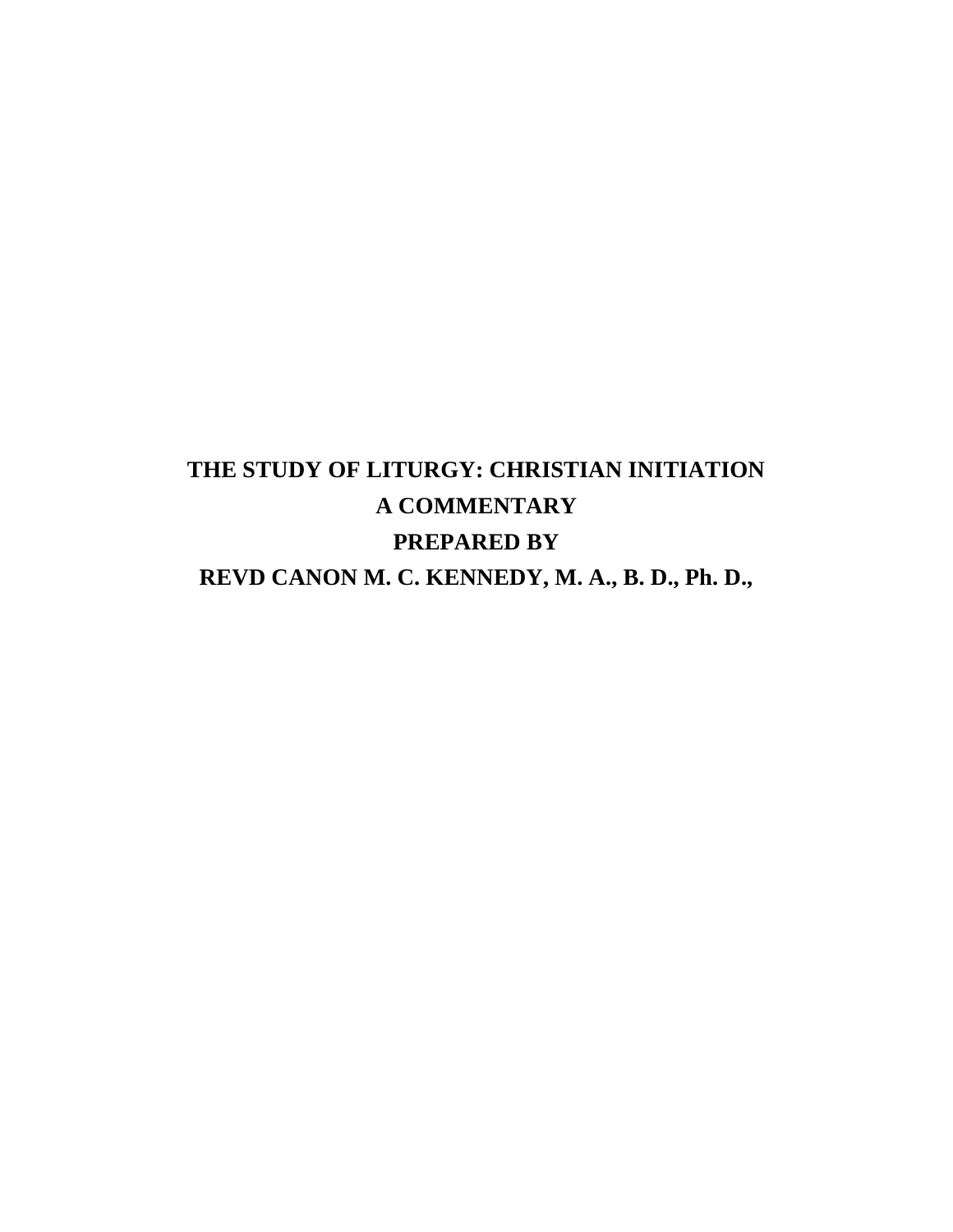# **CONTENTS**

| 4  |
|----|
|    |
| 5  |
| 7  |
| 9  |
|    |
| 12 |
|    |
|    |
| 13 |
| 20 |
| 21 |
| 23 |
| 25 |
| 28 |
| 30 |
|    |
|    |
| 32 |
| 39 |
|    |
| 41 |
|    |
| 41 |
| 45 |
|    |
| 46 |
| 47 |
| 48 |
| 49 |
|    |
| 54 |
| 55 |
| 56 |
|    |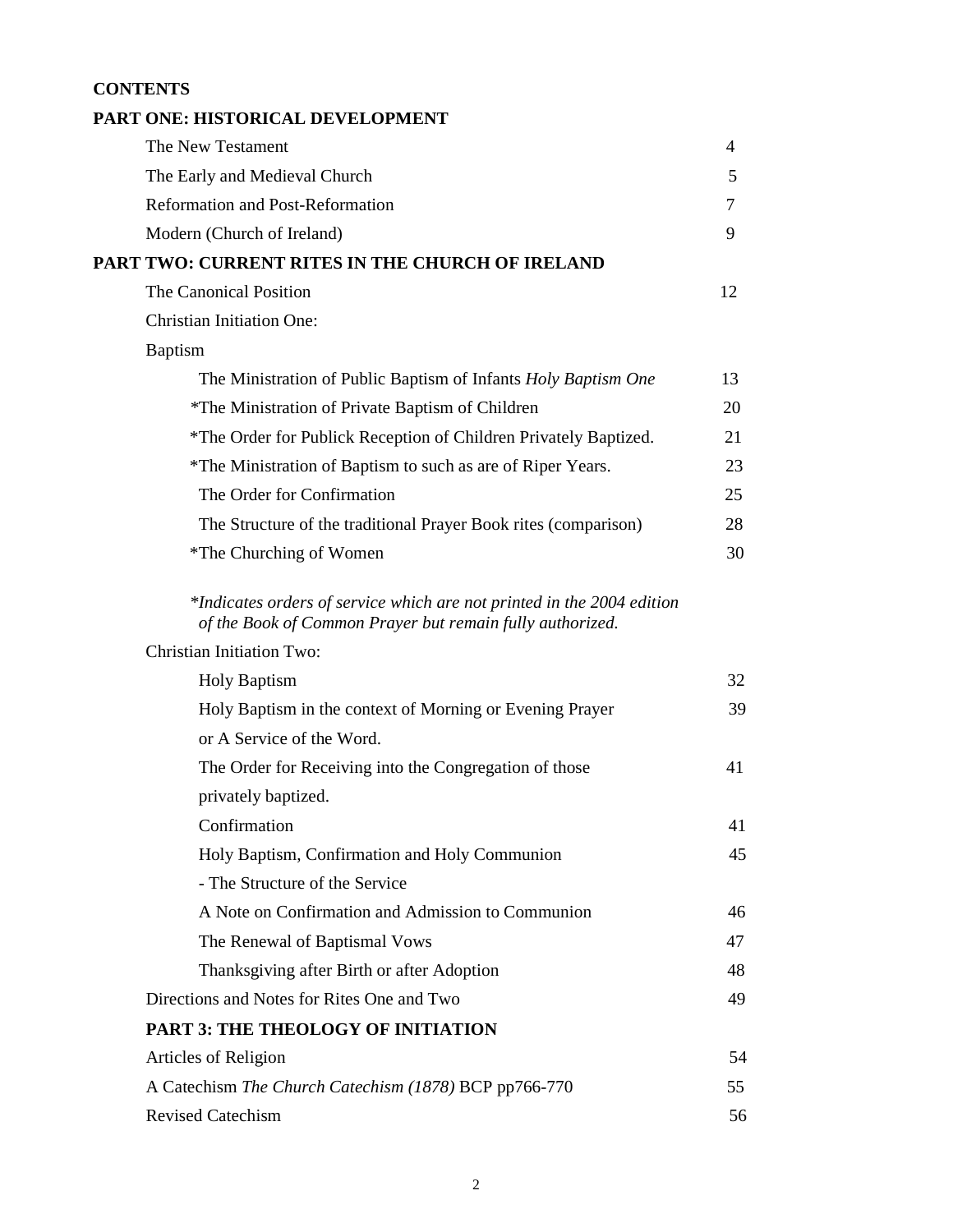The Book of Common Prayer (2004),

| Christian Initiation One:                                                     |    |
|-------------------------------------------------------------------------------|----|
| The Ministration of Public Baptism of Infants $\&$                            |    |
| The Ministration of Baptism to such as are of riper years.                    | 58 |
| The Order for Confirmation.                                                   | 59 |
| The Book of Common Prayer (2004),                                             |    |
| <i>Christian Initiation Two:</i>                                              |    |
| <b>Holy Baptism</b>                                                           | 60 |
| Holy Baptism in the context of Morning or Evening Prayer or                   | 61 |
| A Service of the Word.                                                        |    |
| The Order for Receiving into the Congregation of those privately<br>baptized. | 61 |
| Confirmation                                                                  | 61 |
| Readings and Psalms for Christian Initiation                                  | 61 |
| Conclusion.                                                                   | 61 |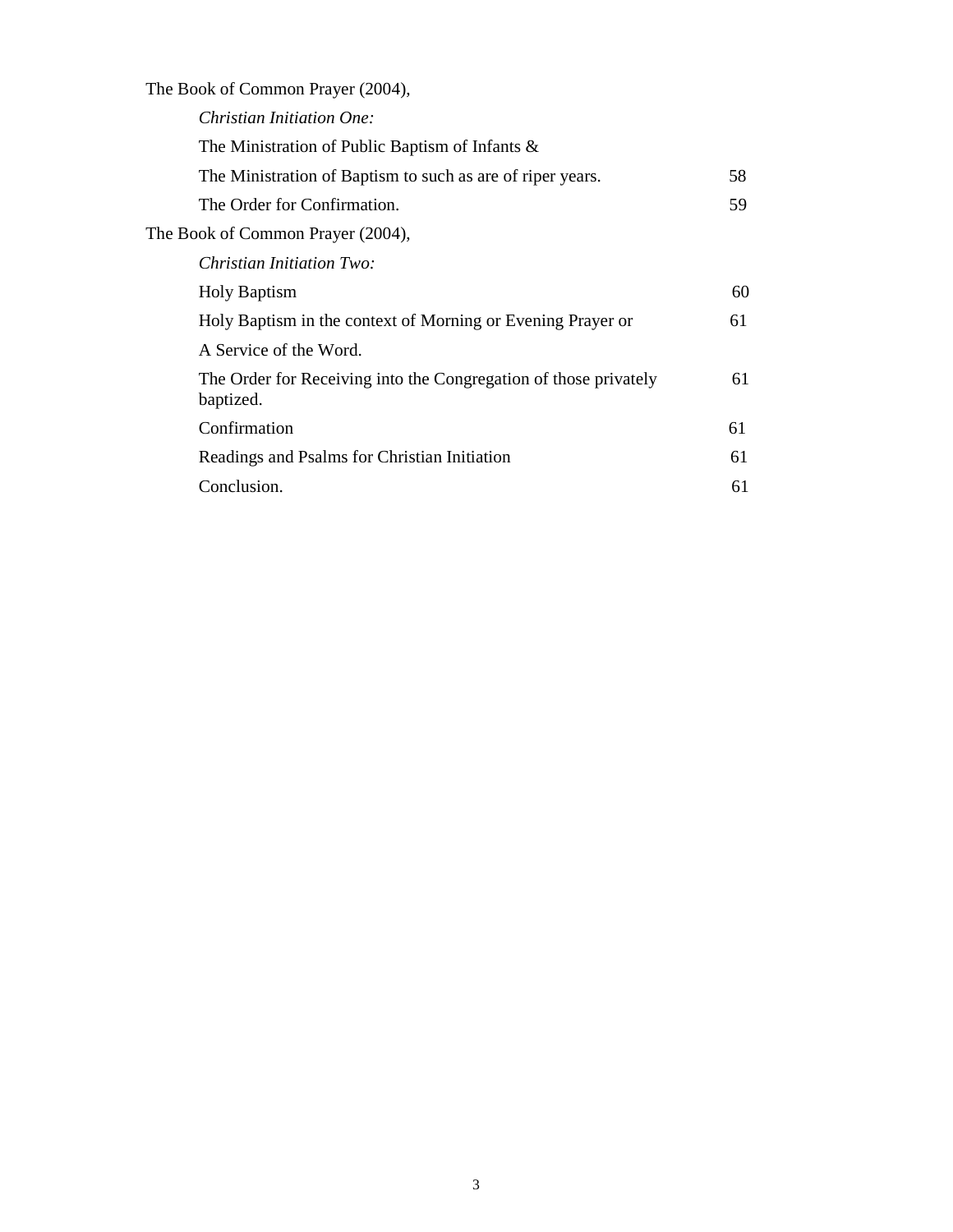# **Part One: Historical Development**

#### **Definition**

By "Christian Initiation" is meant here the totality of the process by which a person becomes a Christian. This includes (1) the **sacramental** aspect - the rites that are performed by the Church and their effects; (2) the **subjective** aspect - the repentance and faith of the individual who is brought to Christ; and (3) the **objective** aspect - the work of God's grace in the person including the bestowal of the gift of the Holy Spirit to fulfill his or her role in the life of the Church.

#### [1] **Christian Initiation in the New Testament**

This included the sacramental act of baptism in the name of Christ or of the Father, the Son, and the Holy Spirit, accompanied or followed, at least on some occasions, by prayer and the laying on of hands; repentance and a declaration of faith in Christ; and the gift of the Holy Spirit.

#### (1:1) **The sacramental act of baptism**

Our Lord could be said to have "instituted" baptism by the example of his own submission to the baptism of John. That this was a crucial event may be seen in the prominence given to it in the Gospels - Mark actually commences with it. See Mt.  $3:13-1.7$ ; Mark  $1:9-11$ ; Luke  $3:21-22$ . It is presupposed in John (1:29-34). Moreover St. Matthew records a specific command by Jesus to practice baptism "in the name of the Father, and of the Son and of the Holy Spirit" (28:16-20), although some biblical critics would regard this as a reflection of church tradition. The importance of the practice may be seen in the numerous references to baptism in the Acts of the Apostles and in the Epistles. See for example Acts 2:38,41; 8:12; 8:37,38; 9:18; 10:47.48; 16:33; 19:5.6; also Romans 6:3-11; 1 Cor. 1:13-17; Gal. 3:27; Col. 2:12; Titus 3:5. The significance of John 3:5 should not be overlooked. The rite of baptism embodies and expresses both the "subjective" and "objective" aspects of initiation, and so in a sense may be said to "accomplish" initiation. For baptism as an expression of repentance and faith see especially Acts 2:38,41; Acts 16:33. For a certain "instrumentality" in the act of baptism so that it may be considered a "means of grace" see Acts 8:16; 19:5; Matt. 28:19 where the Greek construction "into the name of..." suggests that the person baptized is "made over" to Christ by virtue of that act and appropriated by him. See also Rom. 6:34: Gal. 3:37; Col. 2:12.

#### (1:2) **The laying on of hands with prayer**

There is also precedent in the New Testament for the laying on of hands with prayer as an accompaniment or supplement to the act of baptism. The narratives in Acts 8:14-17 and Acts 19:1-7 seem to deal with special circumstances. However, the significance of the rite is evident - the communication of the gift of the Holy Spirit where this had (for whatever reason) not already been conveyed. On the basis of Hebrews 6:2 it would appear that the laying on of hands was regarded in some circles at least as a normal part of the initiation. It would be going beyond the evidence however, to assume that this was universally practised (there are, for example, many places in Acts where it is *not* mentioned) or that it was a necessary precondition of the bestowal of the Holy Spirit (which was given through Peter's *preaching*, prior to the act of baptism, and for which it provided the basis, Acts 10:44).

#### (1:3) **Infant baptism**.

With regard to *infant baptism* there is no unequivocal evidence for this in the New Testament. However, there are a number of references to families (households) being baptized and it seems reasonable to assume that some of these included children. See Acts 11:14; 16:15,33; 18:8; 1 Cor. 1:16. The Hebrew concept of "corporate personality" (see Joshua 7 for an Old Testament example) meant that the decision of the head of the household would be regarded as sufficient for all its members. Insofar as there is an analogy with circumcision (see the juxtaposition in Col. 2:11,12) this would tend to favour infant baptism, as all Jewish male children were circumcised on the eighth day and thereby admitted to the (old) covenant. Explicit evidence for infant baptism (and communion) is not found, however, until the late second and early third centuries. It is widely attested (although it was not, by any means, universally practiced) in the fourth century A. D.

(2) Much emphasis is laid in the New Testament on the role of *repentance and faith* in the process of becoming a Christian. There is a sense in which the Church may be said to have begun with St. Peter's confession of faith (Matt. 16:13-19). St. Peter's own preaching on the Day of Pentecost was aimed at producing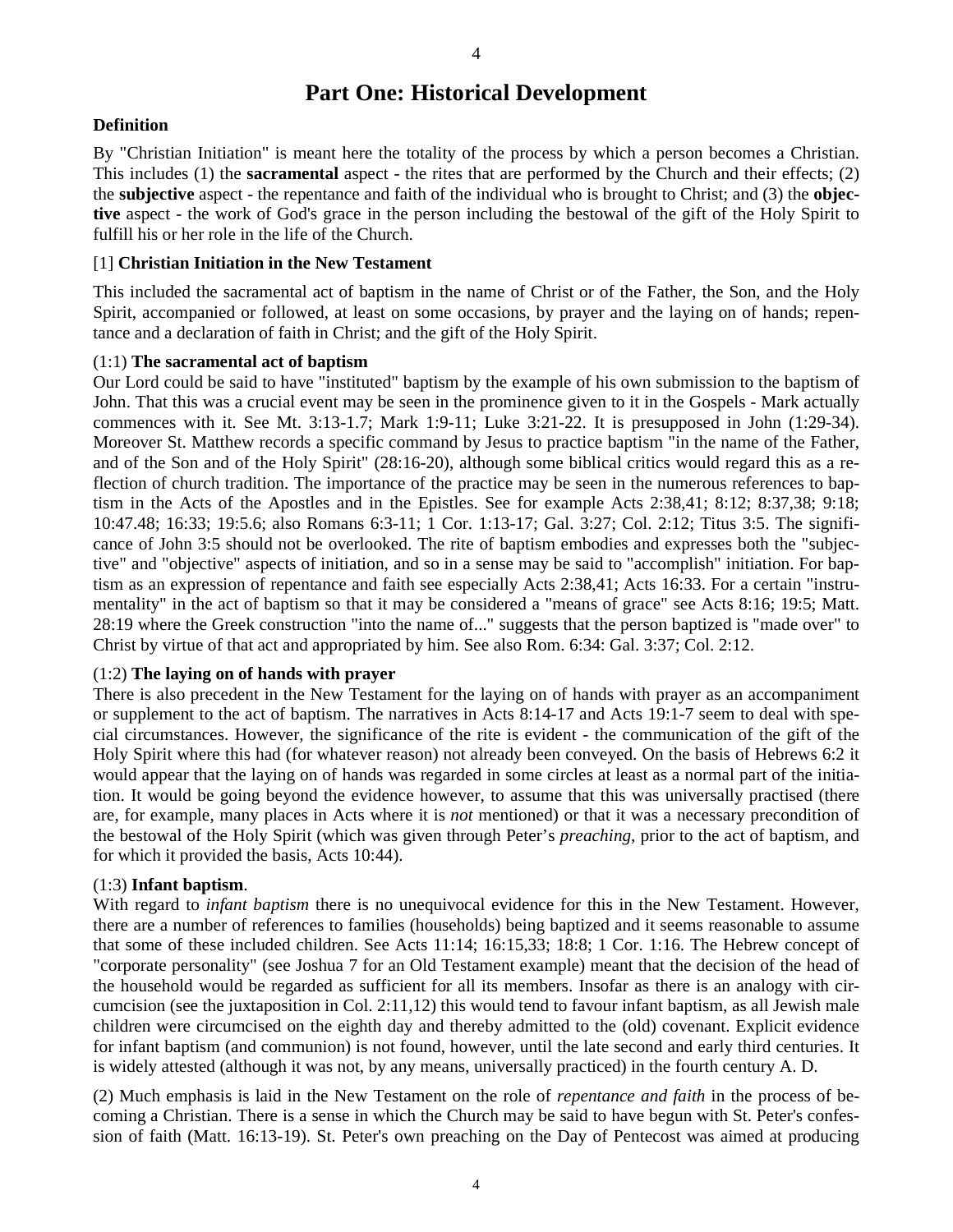repentance and faith in Jesus (Acts 2:14-40). The baptism of the Ethiopian eunuch was consequential to his being brought to commitment and faith by Philip (Acts 8:26-39). To the question of the Philippian gaoler to Paul and Silas after the earthquake, "Sirs, what must I do to be saved?" the answer was, "Believe in the Lord Jesus and you will be saved you and your household" (Acts 16:30,31). In the Pauline epistles it is taught that our standing with God depends not on keeping God's Torah or Law, important although the Law is, but on having faith. We are "justified" by grace through faith. See especially Rom. 3:21-26, Gal. 2:15,16.

# (3) **The gift of the Holy Spirit**.

The Lord himself was endowed by the Holy Spirit in a special way at his baptism by John, and this marked the commencement of his public ministry (Matt. 3:13-17; Mark 1:9-11; Luke 3:21-22). According to Luke the apostles were warned by Jesus not to leave Jerusalem after his Ascension until they received the "promise of the Father", the baptism of (or with) the Holy Spirit. They would need this "power" in order to witness (Acts 1:4-6, 8). The promise was fulfilled in the outpouring of the Holy Spirit when they were all together in one place on the Day of Pentecost (Acts 2:1-4). Possession of the Spirit became the characteristic mark of Christians (Acts 2:38; 10:44-48; 11:17; 2 Cor. 1:21,22). The very name "Christian" means "anointed one" anointed, that is, with the Holy Spirit, just as "Christ" means "The Anointed One", the Messiah. Christians are anointed with the same Holy Spirit who anointed Jesus at his baptism. Where the outpouring of the Spirit was not evident in the lives of converts this had to be remedied (Acts 8:14-17). St. Paul states clearly that "anyone who does not have the Spirit of Christ does not belong to him" (Rom. 8:9). He also says "to each is given the manifestation of the Spirit for the common good" (1 Cor. 12:7), so that the Holy Spirit is not an individual possession but enables those who believe to fulfill their particular roles within the common life of the Church which is the "Body" of Christ (Eph. 4:1-16). There are both "gifts" of the Spirit (1 Cor. 12:4-11), and "fruit" of the Spirit (Gal. 5:22). The communication of the Holy Spirit is closely associated with baptism (1 Cor. 12:12,13).

# **A note on Mark 10:13-16**

This passage (Jesus receiving and blessing the little children) is sometimes cited to uphold and justify infant baptism (see the Book of Common Prayer p.347). Probably no reference to baptism was originally intended. However, it is made clear that "of such" (like these children) "is the kingdom of God". And this would indirectly support the baptism of infants, for, through baptism, we are "washed", and "sanctified", and "justified" in the name of the Lord Jesus Christ and in the Spirit of our God and so enter into his kingdom (1 Cor. 6:9- 11).

# [2] **Christian Initiation in the Early and Medieval Church**

Apart from the brief instructions given in the (undated) early Christian document known as the Didache ("Teaching"), which may come from the latter part of the first century A.D., the earliest description of a baptism outside the New Testament is that to be found in the *First Apology of Justin Martyr* at Rome c. 150. From this we learn that those who are brought to be "regenerated" and "illuminated" are "washed" in a ceremony which continues with intercessory prayer and concludes with a celebration of the "Eucharist" (Holy Communion). A more elaborate ceremony is described c.215 by Hippolytus in the *Apostolic Tradition*, written at Rome. The evidence he supplies is similar (though not identical) to that found in other early Christian writers in the West, notably the North African writers Cyprian (d.258) and Tertullian (c.160 c.225). He supplies a sample text, which has to be treated with some caution because bishops (who presided over ceremonies of initiation) were still at liberty to compose their own prayers although following a recognized outline, and it was not until the fourth century that we begin to find fixed authorized written services, and even then there remained a wide range of variation. Points of interest from Hippolytus' liturgy include the following. He mentions the *catechumens*, that is those who were under instruction for baptism. These had to be sponsored by believers who could testify to their fitness, they had to renounce practices contrary to the Gospel, and they had to continue under instruction for three years, during which time they were not allowed to exchange the Peace or pray with the Church. Instead, they were dismissed before the main part of the weekly service of Holy Communion began. Immediately before baptism there was an intensive period of preparation, including repeated exorcisms of evil spirits. The actual baptism took place at dawn, infants first, then men, then women. There was an anointing before and after the baptism, which included a renunciation of evil immediately before the immersion, and a threefold creedal interrogation corresponding to the three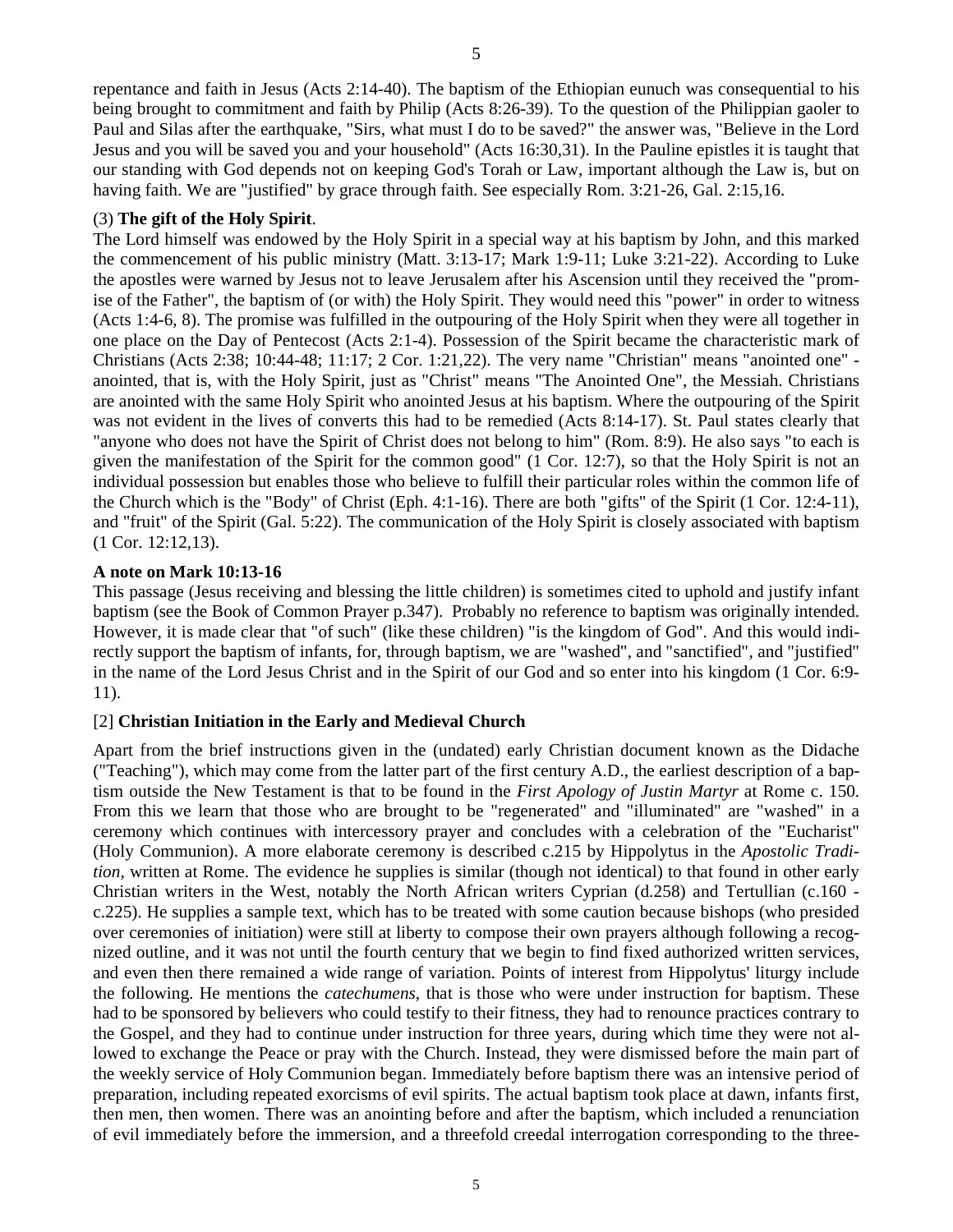fold dipping of the person in the water. Following the act of baptism, the bishop laid his hands on the candidates with prayer, anointed them, and signed them on the foreheads. Holy Communion followed from what we would call the "Offertory", the newly-baptized being given not only the bread and wine but milk mixed with honey. It should be noted that in the early Church whenever children were admitted to baptism they appear to have been admitted to Holy Communion as well. It is also noteworthy that there was one single rite of admission. There was, at this stage, no question of "baptism" in infancy followed by "confirmation" at years of discretion. Originally what we today call "baptism", "confirmation", and "first communion", were all part of a single ceremony. It is important to note that all the elements of initiation discussed in the previous section, dealing with the New Testament, find liturgical expression in this rite. The act of baptism itself, accompanied not only by the laying on of hands with prayer but also by anointing (both before and after the act of baptism and then by the bishop after the hand-laying) is central. The significance of this sacramental act is emphasized by the long and careful preparation of the candidates and the rigorous standards of life and conduct required of them prior to their admission. Repentance and faith are represented by the renunciation of Satan and the response to the threefold creedal questioning, "I believe in this way", "I believe", "I believe". The point at which the Holy Spirit was deemed to be bestowed is not clear in Hippolytus. Tertullian associated it especially with the laying on of hands, and so to some extent did Cyprian. In the third and fourth centuries in Syria (as evidenced by the document *Didascalia apostolorum* and the writings of St. Ephraem Syrus), it appears that there was no laying on of hands. Instead there was a pre-baptismal anointing, the gift of the Holy Spirit being spoken of sometimes in connection with the anointing, sometimes with the baptism itself, and sometimes even in connection with the first Communion! Probably what tended to happen was that subordinate ceremonies tended to attract to themselves part of the significance of the act of baptism. This did not matter particularly so long as the rites of initiation retained their unity, in which case the subordinate ceremonies could be thought of as representing part of the total significance of the baptismal mystery. But theological problems (which are still unresolved) arose when the constituent parts - what we now call "baptism", "confirmation", and "first communion" - became separated one from another.

The basic pattern given above continued, and indeed received further elaboration and development in the fourth and fifth centuries. Important sources for this period are (in the West) St. Ambrose of Milan's *De Sacramentis* and *De Mysteriis*, and (in the East) St. Cyril of Jerusalem's *Procatechesis* and the *Mystagogical Catecheses*. These arose from courses of instruction given before and after baptism (a ceremony which usually took place at Easter), and were associated with what has been termed the *Disciplina Arcani*. This meant that certain aspects of the Christian faith and life (for example the Lord's Prayer and the Creed) and its sacramental teaching were regarded as mysteries to be communicated only as part of the process of initiation.

From the fifth century onwards there was an increasing divergence between the practices of the Church in the East and in the West. Where the majority of the population was already Christian there was less need for adult baptism and so most baptisms were of infants. Due to the large size of dioceses (especially in the West) it was not always possible for the bishop to preside. What happened in the East was that presbyters (priests) were permitted to administer what we would call "confirmation" by anointing with oil blessed by the bishop. This preserved the unity of the rite, and so to this day in the Eastern Orthodox Church infants are baptized, anointed, and given their first communion while they are still babes in arms. In the West the teaching of *St. Augustine of Hippo* (354-430) that baptism was a necessary remedy for original sin meant that there was a tendency to baptize as soon as possible after birth (encouraging *clinical baptism* if there was any danger of death rather than waiting for the normal ceremony the following Easter). As presbyters (priests) were forbidden to lay on hands/anoint this was postponed either until the child could be brought to the Cathedral (the bishop's church) or until the bishop was in the vicinity. The effect of this was to introduce a distinction between baptism and "confirmation" (so-called from the fifth century) and, as infants continued to be admitted to communion at their baptism, a separation of confirmation from first communion. The result was that over a long period there was a disintegration of the primitive pattern of initiation. A combination of the universality of infant baptism and the continued use of the Latin tongue where it had ceased to be (or had never been) the language spoken by the people produced a situation in which the catechumenate, with its "scrutinies" of the candidates, became a purely formal series of ceremonies. Such exercises as the delivery of the Creed and its "Redditio" (return) ceased to be meaningful when performed on behalf of uncomprehending infants rather than by adult converts for themselves and their families as in the earlier period. As the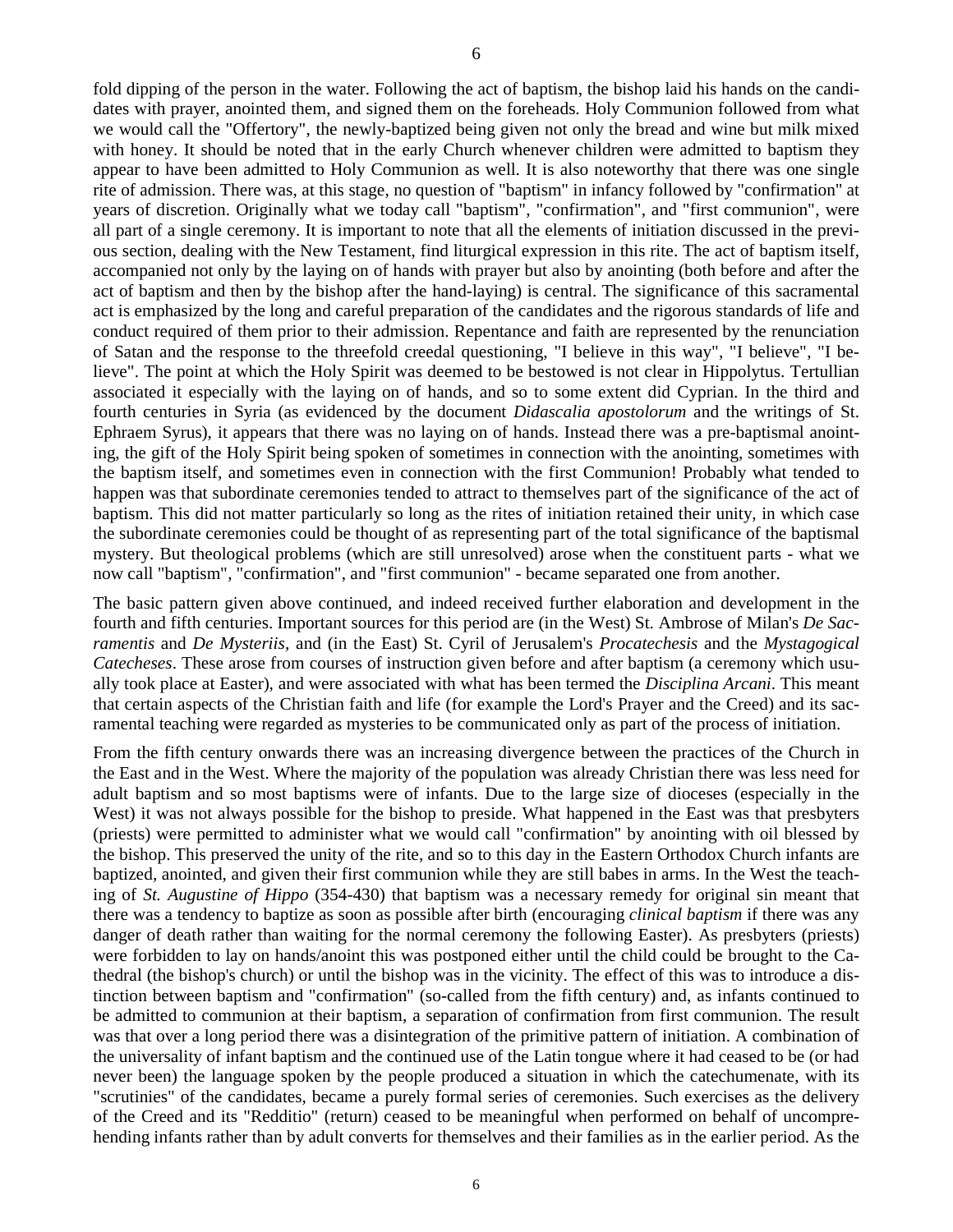Middle Ages progressed the interval between baptism and confirmation became increasingly long. The practice of infant communion eventually died out, and the view prevailed that children should not be given communion until they were of an age to commit actual sin. Two theological developments should be noted. First, there was the view first found in a sermon by Bishop Faustus of Riez in the fifth century that confirmation was for the spiritual "strengthening" of the candidates, a view which ultimately found its way into the Book of Common Prayer but is neither biblical or patristic. Second, an increasing emphasis on the doctrine of the "Real Presence" at Holy Communion (transubstantiation was defined at the Fourth Lateran Council in 1215) led to a fear of irreverence towards the sacramental species. This helped towards the discouraging of infant communion, as outlined above, and also led to the withholding of the cup from the laity. Also significant was the development of a strict cause-and-effect view of the operation of the sacraments (*ex opere operato*) found in, for example, *St. Thomas Aquinas* (c.1225-1274). The administration of the rite became all-important. Repentance and faith together with the gift of the Holy Spirit, which had been so important in the biblical conception tended to become, respectively, a formal part of the ceremony and an assumed consequence of its having been administered.

[NB. The view taken of the *Apostolic Tradition* above is dependent on the critical edition by G. J. Cuming, *Hippolytus - A Text for Students*, Grove Books, 1976, which accepts the identification of this early church order with the "Apostolic Tradition" of Hippolytus and assumes it is possible to get back to an authentic text from the medley of MSS witnessing to the complex history of the document and its many recensions. Some scholars, including Paul Bradshaw in *The Search for the Origins of Christian Worship*, SPCK, 1992 pp89-92, take a more skeptical view. The historical problems arising from the study of early liturgical texts is further emphasized in the second edition, SPCK, 2002]

#### [3] **Christian Initiation: Reformation and Post-Reformation**

 $\overline{a}$ 

The traditional rites of initiation that are currently authorized in the Church of Ireland include the following: "The Ministration of Publick Baptism of Infants to be used in the Church", \*"The Ministration of Private Baptism of Children in Houses", \*"The Ministration of Baptism to such as are of Riper Years and able to answer for themselves"<sup>1</sup>, ["A Catechism, that is to say an instruction to be learned of every person, before he is brought to be confirmed by the Bishop"], "The Order for Confirmation, or laying on of Hands upon those that are Baptized and come to Years of Discretion". This represents in its most developed form, as received and modified by the Church of Ireland, a tradition that goes back to the Reformation in England (and Ireland) in the sixteenth century. In drawing up the original form of these rites (the first Book of Common Prayer was produced in 1549 and was then revised in a more "Protestant" direction in 1552 - there were subsequent revisions in 1559, 1604, and 1662, that of 1662 being the most important, and further revisions in the Church of Ireland following disestablishment in 1878 and 1926 with some modifications of the latter). Archbishop Cranmer the chief architect of the book and his colleagues adhered to the following principles: (1) Their starting-point was the existing ritual, the "Sarum" use of the medieval Church in England, but they were happy to draw on other sources including Luther and the proposals of Archbishop Hermann of Cologne. Also, between 1549 and 1552 the continental reformer Martin Bucer who was in England at the time wrote a critique of the first Prayer Book known as the Censura, and this had some influence on further revision. (2) All services were put into a "language understanded of the people", at least so far as the use of English was concerned. In Ireland the Book of Common Prayer did not appear in Irish until 1608 and the full Bible had to wait until 1681. (3) Rites were to be simplified and stripped of anything that seemed to be contrary to reformed teaching. (4) There was a significant emphasis on comprehension and edification, seen for example in the requirement in the Order for Confirmation that it must only be administered to those who could say the Creed, the Lord's Prayer and the Ten Commandments "and be further instructed in the Church Catechism set forth for that purpose". They seem to have believed that there had existed in the early Christian era some sort of ceremony in which the children of Christian parents, baptized in infancy, made a personal profession of faith when they reached maturity: and they attempted to "restore" this by prefixing the Catechism (newly drawn up) to the traditional service with its prayer and laying on of hands (but without unction) by the bishop. In the 1662 revision the Catechism became separate from the Confirmation service, and a formal ratification of the baptismal vows became the first part of the Confirmation; and this section,

<sup>&</sup>lt;sup>1</sup>The orders marked with an asterisk remain authorized but are not included in the Prayer Book itself. The Order for Public Reception of Children privately baptized has been superseded by the provision within the book and is no longer authorized.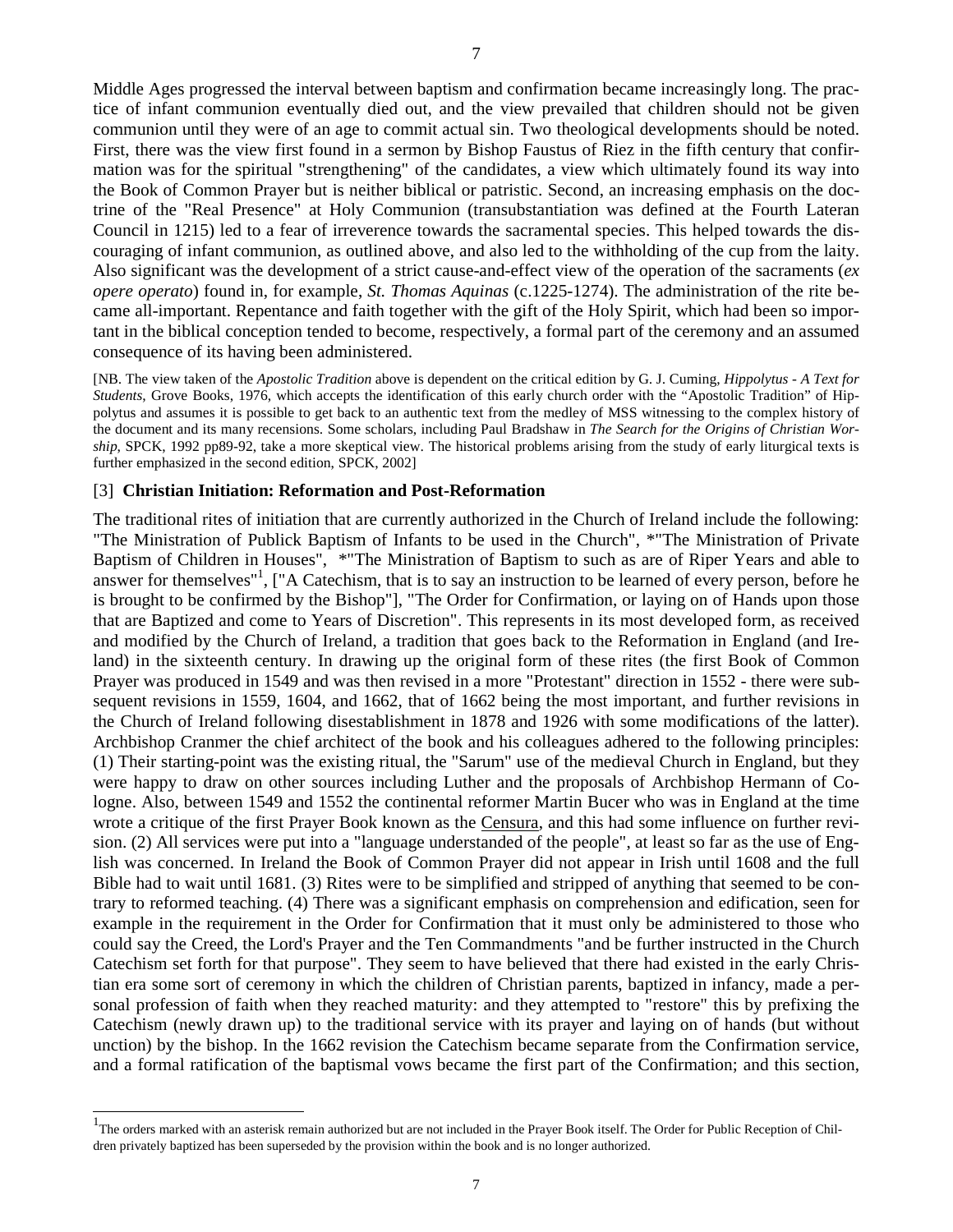with its implied profession of personal belief, was further expanded and improved by the Church of Ireland's revisers.

A full commentary on the Prayer Book services may be found in Part Two of this present study. However, for convenience a summary of the rationale of the rites follows:-

#### (3:1) **Baptism of Infants**

The service begins with a question as to whether the infant has already been baptized or not. The Preface indicates humanity's sinful state, all men being "conceived and born in sin", and points to the need for rebirth by "water and the Spirit" and membership of the Church of Christ. The Collect, which comes from Sarum, requests spiritual regeneration for the infant. An alternative collect (from Luther) has a typological theme. There is only one Scripture reading, that of Christ blessing the young children (Mark 10:13-16). An Exhortation expounds this passage as justifying infant baptism. A further prayer (from Archbishop Hermann) asks that God the Father will give his Holy Spirit to the infant "that he may be born again and be made an heir of everlasting salvation". A further Exhortation, this time to the godparents, leads into a fourfold questioning and response. On behalf of the child the godparents renounce evil, make a creedal confession of faith, express a desire for baptism, and promise to obey God's holy will and commandments. The Exhortation comes partly from Hermann, and the interrogation is based on that in the Sarum rite. The petitions that follow are from the Mozarabic rite (ancient Spanish). In the prayer before the baptism, "Almighty, everliving God..." the words "sanctify this water to the mystical washing away of sin" were added in the Prayer Book revision of 1662. Corresponding words at an earlier point in the rite in the 1549 Prayer Book had been omitted in 1552. The child is named, and water is poured upon it and the baptismal formula is used. The child is "received" into the Congregation of Christ's flock and signed on the forehead. It is affirmed that the child is "regenerate (born again) and grafted into the body of Christ's Church"; and there follows the Lord's Prayer with the doxology and a prayer of thanksgiving "that it hath pleased thee to regenerate this Infant with thy Holy Spirit, to receive *him* for thine own Child by adoption, and to incorporate *him* into thy holy Church". A further exhortation to the godparents urges them to teach the child the meaning of the baptismal vows and to bring him up as a Christian. And they are to take care that he is brought to the bishop to be confirmed by him so soon as he can say the Creed, the Lord's Prayer, and the Ten Commandments and be further instructed in the Church Catechism. A rubric explaining the use of the sign of the cross is appended.

It will be seen that the "shape" of this service is by no means clear and that it is "wordy" in composition. Certain phrases, for example the reference to being "conceived and born in sin" are liable to misinterpretation. Comparison with the medieval rites that preceded it reveals notable omissions, for example of any reference to a (hypothetical) catechumenate, and of certain theologically significant features such as the traditional exorcism. The blessing of the baptismal water was omitted by Cranmer in 1552 and only restored to the rite in 1662. From a "Reformed" perspective what is noticeable is the meagreness of provision for scripture-reading and the absence of any provision for a sermon or homily. Instead, there is an excessive reliance upon Exhortations (a feature of the sixteenth century Reformation that may also been seen in the Book of Common Prayer in the Order for Holy Communion ppl45-147). An important theological feature of the service is its emphasis on baptismal regeneration (see further Part Three of this study), which is referred to also in the Prayer Book Catechism and in the Thirty-nine Articles (No 27). For a reference to the legitimacy of diverse interpretations of this see the Preface to the 1878 Prayer Book (BCP p.vi).

#### (3:2) **Private Baptism of Children in Houses**

This is strongly discouraged. Where it is needed the Lord's Prayer and other prayers of the baptismal service are to be used. The pouring of water with the baptismal formula and the prayer "We yield thee hearty thanks..." are prescribed.

#### (3:3) **Adult Baptism**

This Order was introduced into the Prayer Book at the 1662 revision. Notice must be given to the bishop before it is used. The candidates are to prepare themselves by prayer and fasting. Godparents are required. The preface "Dearly beloved..." is slightly augmented, the Gospel is John 3:1-8, and this is followed by a special Exhortation referring to not only this but various other passages of Scripture relating to baptism; and the pre-interrogation Exhortation is modified suitably. The candidates make the baptismal vows on their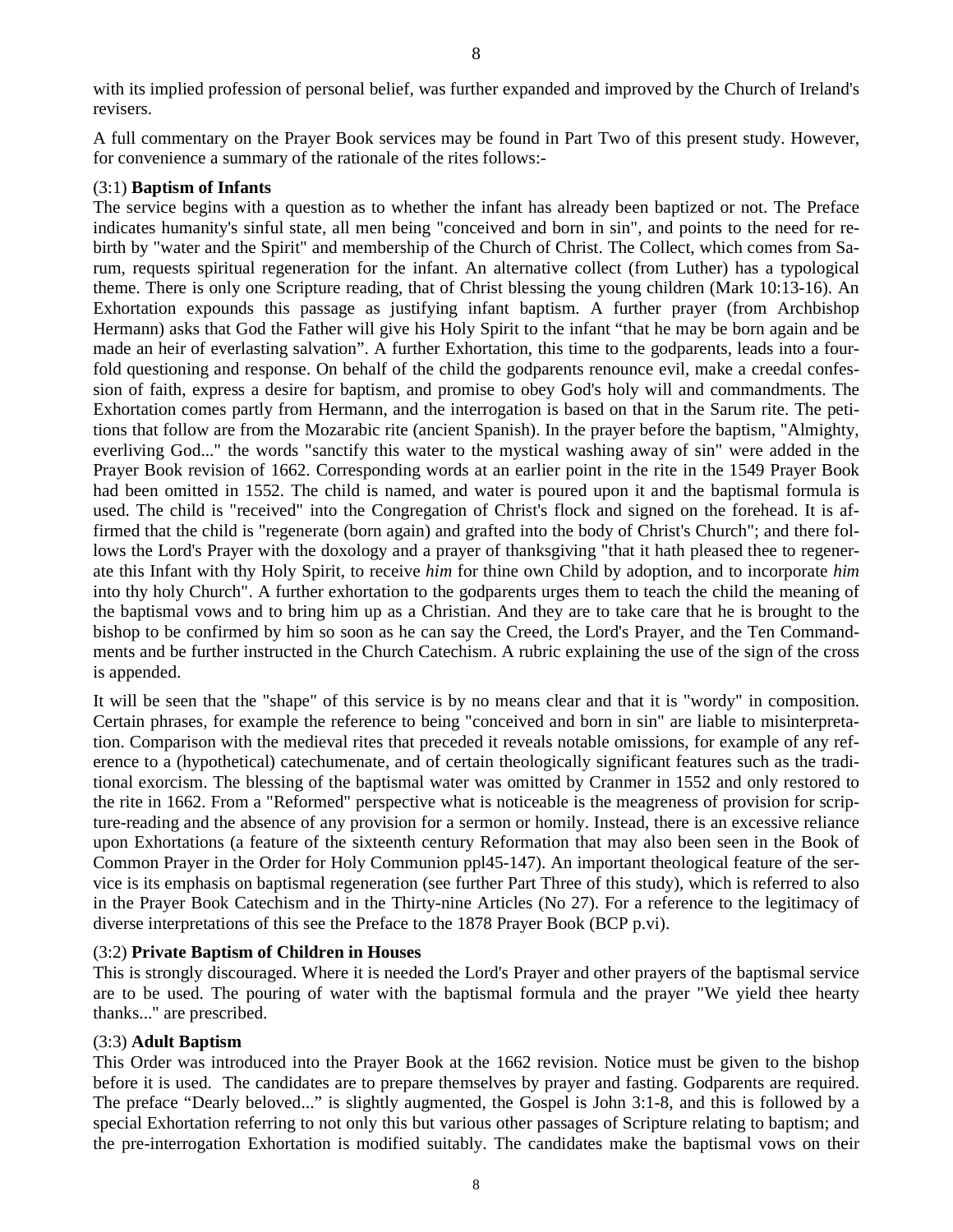own behalf. After the post-baptismal prayer of thanksgiving there are special exhortations to the godparents and the newly baptized. There is provision here also for conditional baptism. A rubric states that it is expedient for every Person thus baptized to be confirmed by the bishop and receive Holy Communion so soon after his Baptism as conveniently may be. But there is no provision for Baptism, Confirmation, and First Communion as a single integrated rite.

## (3:4) **Catechism**

Originally this was prefixed to the Confirmation service and the questions and answers provided a way for children to publicly ratify and confess their baptismal promises. In 1604 the questions and answers to do with the sacraments were added (except for the question and answer about the manner of taking and receiving the Body and Blood of Christ in the Lord's Supper - this was put into the Irish Prayer Book in 1878). In 1662 the Catechism was separated from Confirmation, and a brief statement renewing the "solemn promise and vow" of baptism was inserted at the beginning of the latter (after the Preface).

# (3:5) **Confirmation**

As this stands in the 2004 edition of the Prayer Book (pp353-6) it has a twofold structure. There is the renewing of the baptismal vows then the laying on of hands with prayer by the bishop. Candidates "confirm" their vows and then "are confirmed" by the bishop. The service begins with the Preface (insisting that none shall be confirmed unless they can say the Creed, the Lord's Prayer, and the Ten Commandments and be further instructed in the Church Catechism). The bishop may address the candidates. The candidates are asked if they "renew and confirm" the solemn promise and vow of their baptism; and there follows the threefold interrogation of the baptismal service which may be summed up in the words "Renounce", "Believe", and "Obey". Appropriate versicles and responses lead into the Prayer for the Sevenfold Gifts of the Holy Spirit, which is ultimately derived frown the Messianic passage in Isaiah 11:2. The wording is referred to by St. Ambrose in his *De Mysteriis* (Fourth Century), and the prayer is first found in full in connection with Christian Initiation in the *Gelasian Sacramentary* (Seventh Century). The Gelasian Sacramentary has "*immitte in eos*" - "send forth into them", the BCP has "Strengthen them with..." The Confirmation Prayer (said by the bishop during the laying on of hands). "Defend, O Lord..." dates from 1552. A further episcopal address may follow the act of confirming, and the service concludes with the Lord's Prayer, two collects and a blessing. A rubric states that "there shall none be admitted to the Holy Communion, until such time as he be confirmed, or be ready and desirous to be confirmed". A remarkable omission in this rite is any provision for the reading of Holy Scripture.

# **The relationship between Baptism and Confirmation**

This has been much discussed by Anglican theologians during the past century, and agreement is not yet in sight. Part of the problem is the disintegration of the rite so that one has to ask what effects are to be attributed to baptism and what effects are to be attributed to confirmation. Some writers (Puller and Mason, and more recently Thornton, Kirk, and Dm Gregory Dix, supported by the Church of England's abortive 1928 Prayer Book) have maintained that Confirmation is essential to Christian Initiation as it conveys the "gift" or "gifts" of the Holy Spirit. Others (Bright, Wirgman, and Darwell Stone, and more recently A.M. Ramsey, G.W.H. Lampe, and E.C.Whitaker) have claimed that the Holy Spirit is given in baptism and that Confirmation is essentially a supplementary rite. Various official Church of England reports have varied in emphasis but have tended towards the latter position, the "Ely" report of 1971 in particular. Whatever the outcome of this ongoing debate, which has been taken up by the Inter-Anglican Liturgical Consultation, it will be seen that in the traditional orders of service the rite of Confirmation has both "subjective" and "objective" aspects and that both of these need to be given due attention.

# [4] **Christian Initiation – Modern (in the Church of Ireland)**

Dissatisfaction with the Prayer Book Order for Holy Baptism led to proposals in the 1940s and early 1950s to provide either an alternative or a revised Order. The General Synod did not, however, accept these; and a suggestion to amend the Confirmation service did not bear fruit at that time. On the other hand, there was an increased interest in liturgical renewal in the 1950s (an important part being played by an association known as "Irish Parish and People", the offshoot of a Church of England group working to implement the principles of the Liturgical Movement in an Anglican context). In 1958 the Lambeth Conference set up a special sub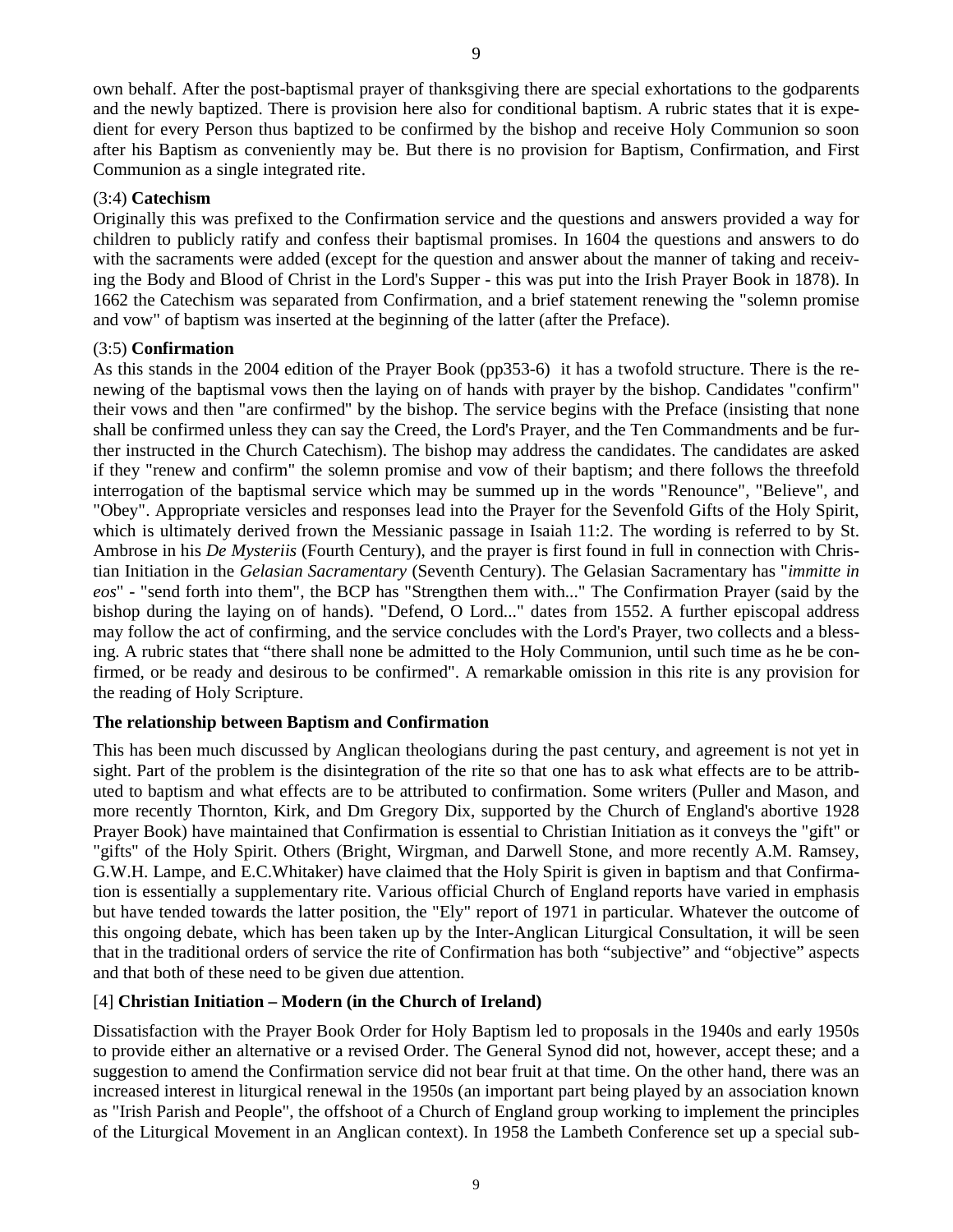committee under Archbishop G. O. Simms (Dublin) to consider the principles of Prayer Book revision, and, as a result of its deliberations guidelines were issued. In 1962 the Church of Ireland's Liturgical Advisory Committee was set up, whose function was to prepare proposals for liturgical revision and submit them to the General Synod. A draft revision of the Baptism service appeared in 1965. In 1969 a radically new form was produced as part of a Red Book containing a number of trial services, and this, slightly modified, was ultimately passed by Synod and incorporated into the Alternative Prayer Book of 1984. This was the remarkably popular "An Order for the Baptism of Children". Much thought was devoted to the revision of the Order for Confirmation; but it was only in 1987 that a new order was finally passed by Synod. An Order for Baptism, Confirmation and First Communion of those able to answer for themselves was authorized in 1988 and it, together with other initiatory material was incorporated into the publication *Alternative Occasional Services* in 1993. These rites were superseded by the very different provision made in the 2004 edition of the *Book of Common Prayer*. For a detailed commentary see Part Two of this study. What follows below is a summary of the orders contained in Christian Initiation Two.

#### (4:1) **Holy Baptism**.

It is highly significant that there is no Order for the Baptism of Infants, although elements particularly relevant to this (drawn from the order in the Alternative Prayer Book) are incorporated into the main stand-alone form and into the particular provisions for Holy Baptism in the context of Morning or Evening Prayer or a Service of the Word. It was strongly felt by the Liturgical Advisory Committee that there should be a single order for Holy Baptism regardless of whether children or adults were being baptized. Following a Pastoral Introduction the main headings show the kind of sequence that characterizes rite two services in the 2004 edition of the Book of Common Prayer: The Gathering of God's People, Proclaiming and Receiving the Word, The Presentation, The Decision and The Baptism, and, where there is to be Holy Communion, Celebrating at the Lord's Table and Going Out as God's People. The Gathering of God's People includes an introduction explaining the rationale of baptism, and there are seasonal variants for this and for other parts of the order of service (the Collect, Post-Communion and Blessing). The readings are normally those appointed in the Table of Readings, but special baptismal readings are also provided. In the Presentation there is a significant role for the sponsors (who are employed for both infants and adults. In the former case they speak on behalf of those unable to answer for themselves). The Decision is particularly emphatic both in its rejection of evil and in its affirmation of submission to Christ. The act of baptism is preceded by one of two versions of the blessing or sanctification of the water through a prayer of thanksgiving and there is an affirmation of faith through the saying of the Apostles' Creed by all present. A proper preface is provided for eucharistic prayer one and there is provision for suitable post-communions prayers and blessings. There is a special form of the dismissal during which each of the newly baptized may be given a lighted candle.

#### (4:2) **Holy Baptism in the context of Morning or Evening Prayer or a Service of the Word**

The order described above may be described as standard, whether it is used by itself or is combined (as is much to be desired) with Holy Communion. However, it is also recognized that it may be pastorally appropriate to administer in the context of Morning or Evening Prayer or at family worship when a Service of the Word is used. Essentially this order was devised to show how this might be done. In drawing up this adaptation the opportunity was taken to restore from the APB rite an explanation of the basis on which Holy Baptism is administered to infants, and the post-baptismal prayers from that office are also reproduced here as well as appearing as options in the standard form.

#### (4:3) **Confirmation**

The *Order for Confirmation* comprises The Gathering of God's People, Proclaiming and Receiving the Word, The Decision, The Profession of Faith, The Confirmation, The Commission, and, when there is Holy Communion, The Prayers of the People, Celebrating at the Lord's Table, and Going Out as God's People. In the Gathering the initial Greeting is followed by a Preface or Introduction in which it is explained that in the Confirmation service are two distinct, yet related acts of confirming - by the candidates in their profession of faith and by the bishop with the laying on of hands and prayer. The readings should normally be as appointed in the Table of Readings. But special readings relating to initiation in general and including some for Confirmation in particular are also provided. The questions and answers in the Decision and The Profession of Faith are identical to those at baptism. The part of the order entitled "Confirmation" relates entirely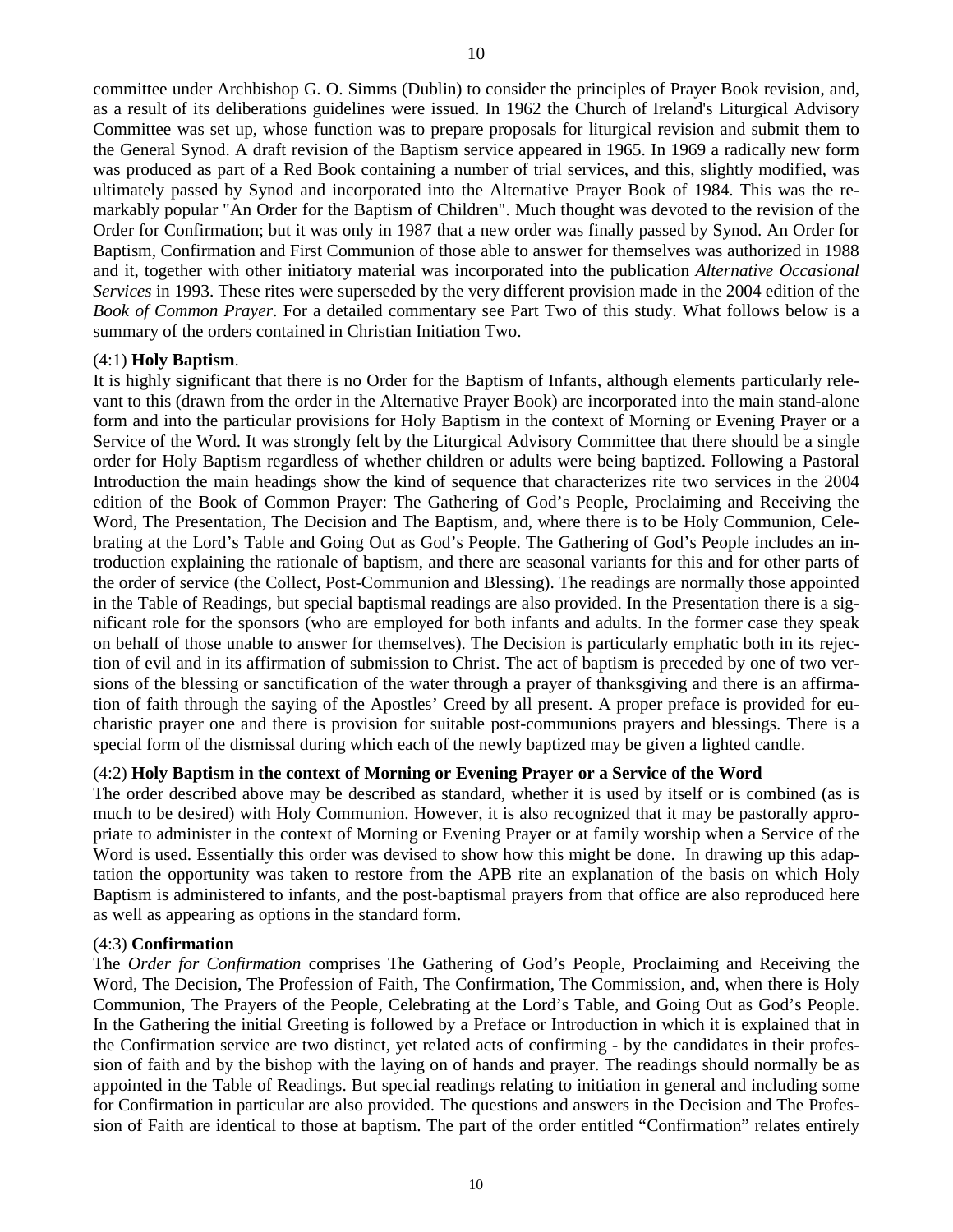to the laying on of hands with prayer, including the traditional petition for (an increase in) the sevenfold gifts of the Spirit, and the act of confirmation begins "Confirm ..... O Lord..." The Commission consists of questions and answers relating to participation in the life and worship of the Church and living out the Christian life.

Although the laying on of hands for confirmation is not repeatable since it relates to the "once for all" of baptism, this order of service may, with the use of a different prayer over the candidate be used for "reaffirmation".

### (4:4) **Holy Baptism, Confirmation and Holy Communion**

This highly significant, even normative structure for a full form of sacramental initiation is given only in outline form in the sequence The Gathering of God's People, Proclaiming and Receiving the Word, The Presentation, The Baptism, Confirmation, Celebrating at the Lord's Table, and Going out as God's People. and there is a note that this may be adapted at the bishop's discretion to meet particular circumstances. Although the opportunities for a bishop to preside over the complete process are likely to be rare there is a sense in which this order may be regarded as a norm, integrating Baptism, Confirmation and Holy Communion in a total act of initiation.

# (4:5) **The Renewal of Baptismal Vows**

In addition to the provision for "reaffirmation" through the laying on of hands by the bishop at a Confirmation (see above), the baptismal vows may be renewed as appropriate, the form being provided for use at Easter, Pentecost, the Baptism of our Lord, on Ash Wednesday, at the close of a mission or on other suitable occasions. This order may be used at Morning or Evening Prayer or Holy Communion. Two forms are provided, one of which directly echoes the wording in Baptism Two, the other of which is closer to the provision in the (superseded) Alternative Occasional Services, 1993. The form of question and answer from The Commission in Confirmation Two follows and the order concludes with prayer.

# (4:6) **Thanksgiving after the Birth of a Child/Thanksgiving after Adoption**

This order (adapted from a previous version in *Alternative Occasional Services* 1993) is the ultimate successor to the order for the Churching of Women. There is, however, no trace of any suggestion of purification or cleansing, either intended or implied. It is, quite simply, a form of thanksgiving, in the case of the birth of a child for the safety of the mother in giving birth to the child and for the life of the new-born baby. In the case of adoption, it is suitable for use in the home. In each case there is a specific form of thanksgiving for the parents to say. Psalm verses are followed by suggested readings and there are suitable prayers concluding with the Lord's Prayer, verses of Scripture and a blessing to be pronounced by a priest.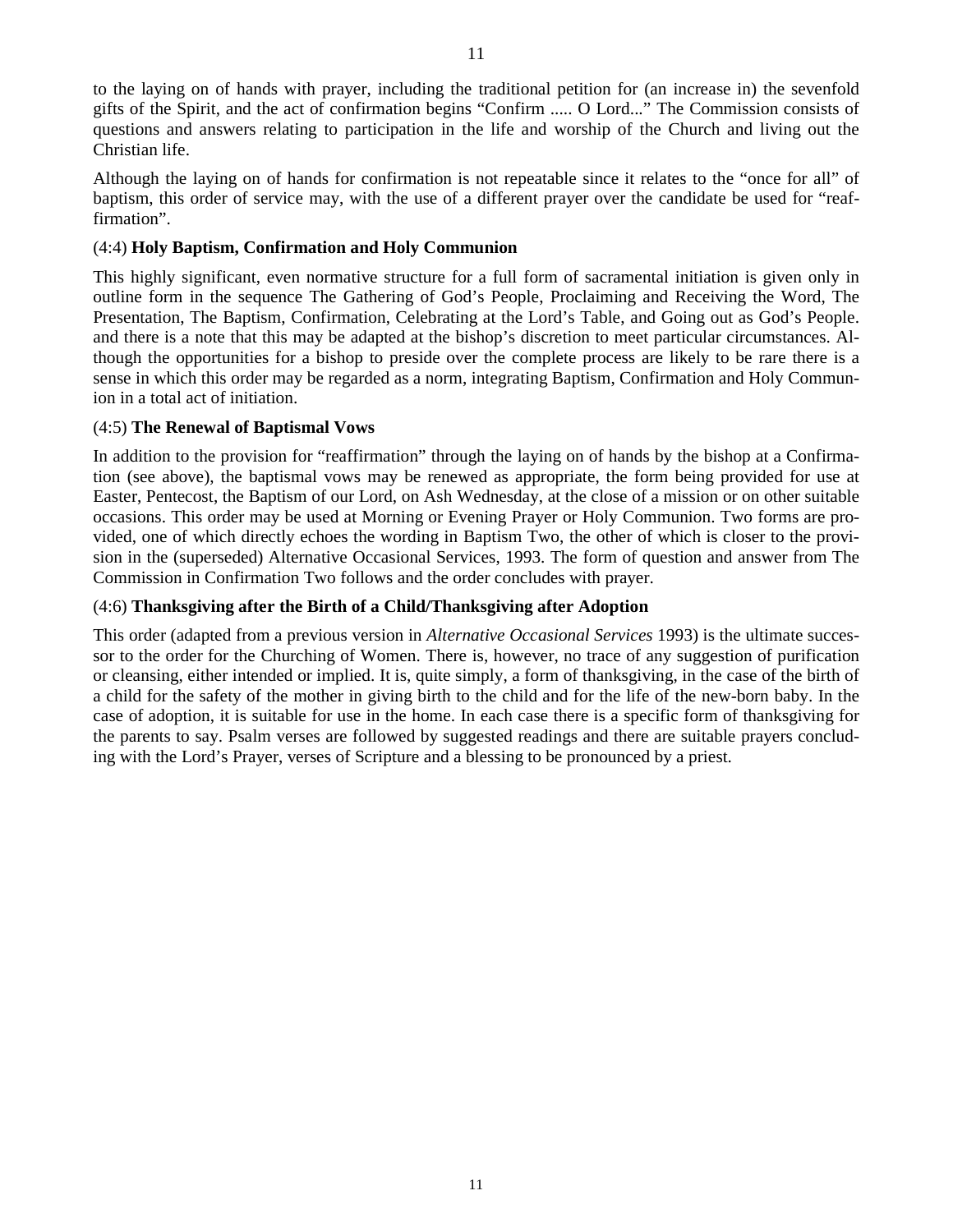# **Part Two: Current Rites in the Church of Ireland**

In this part current rites of the Church of Ireland are examined under the headings of the canonical position, Christian Initiation One and Christian Initiation Two.

# **[1] The Canonical Position**

# **Canon 26. Holy Baptism**

(1) "Due notice shall be given to the minister before a child is brought to the church to be baptized." This provides an opportunity for baptismal preparation of the sponsors (parents and godparents). There should normally be a pastoral visit at a time when both parents are available. "Going through" the service (which even regular churchgoers may not be very familiar with) gives the minister a chance to explain the nature of the baptismal vows and to speak to the sponsors about the nature of Christian commitment.

(2) "If the minister shall refuse or unduly delay to baptize any such child, the parents or guardians may apply to the bishop who shall, after consultation with the minister, give such directions as he shall think fit." The obligation upon the minister to baptize any children within his cure is not absolute; but he or she must have good reason for refusing to baptize and must be prepared to justify any such unusual action to the bishop, whose directions on the matter must be obeyed.

(3) "The minister shall instruct the parents or guardians of a child to be admitted to Holy Baptism that the same responsibilities rest on them as are in the service of Holy Baptism required of godparents." In Note 3 on page 352 of the Prayer Book it says, "It is desirable that parents be sponsors for their own children." Also relevant is the general Note 1: "The Minister of every parish shall teach the people the meaning of Baptism and the responsibilities of those who bring children to be baptized."

(4) "Sponsors and godparents must be baptized Christians and persons of discreet age, and at least two shall be members of the Church of Ireland or of a Church in communion therewith." The parents will normally both be members of the Church of Ireland, which covers this if they act for their own child. However, in the case of an inter-church marriage it will be necessary to secure the services of a godparent who is a church member. All sponsors should be believing Christians; and if members of another communion should not hold views that are inimical to the teaching of the Church of Ireland (for example disbelief in the efficacy of the sacraments). The term "discreet age" is not explicated, but since confirmation in the Book of Common Prayer takes place at the "years of discretion", this perhaps provides a clue.

# **Canon 27. Teaching the Young**

(1) "Every minister shall take care that the children and young persons within his cure are instructed in the doctrine, sacraments and discipline of Christ, as the Lord has commanded and as they are set forth in the holy scriptures, in the Book of Common Prayer and in the Church Catechism. To this end he or some godly and competent persons shall on Sundays or other convenient times carefully instruct and teach them in the same." This provides the canonical basis for Sunday Schools. It is to be noted that the faith of the Church of Ireland must be taught and that general nondenominational courses are not sufficient. The Church Catechism (1878) is printed in the Prayer Book on pp766-770 and the Revised Catechism remains available although its authorization under the experimental services legislation has now lapsed. It was approved for use under that legislation by the House of Bishops.

(2) "All parents and guardians shall take care that their children receive such instruction." This, however, should not be regarded as a substitute for church attendance as it has been in the past. The widely adopted option of running church and Sunday School at the same time and the children going out (after the third collect at Morning Prayer) or coming in (at the Offertory during the communion) is worthy of serious consideration. The acid test of the value of Sunday School is the extent to which the worshipping community is built up.

# **Canon 28. Confirmation**

(1) "Every minister who has cure of souls shall encourage those whom he shall think suitable to be confirmed and shall use his best endeavour to instruct them in the Christian faith and life as set forth in the holy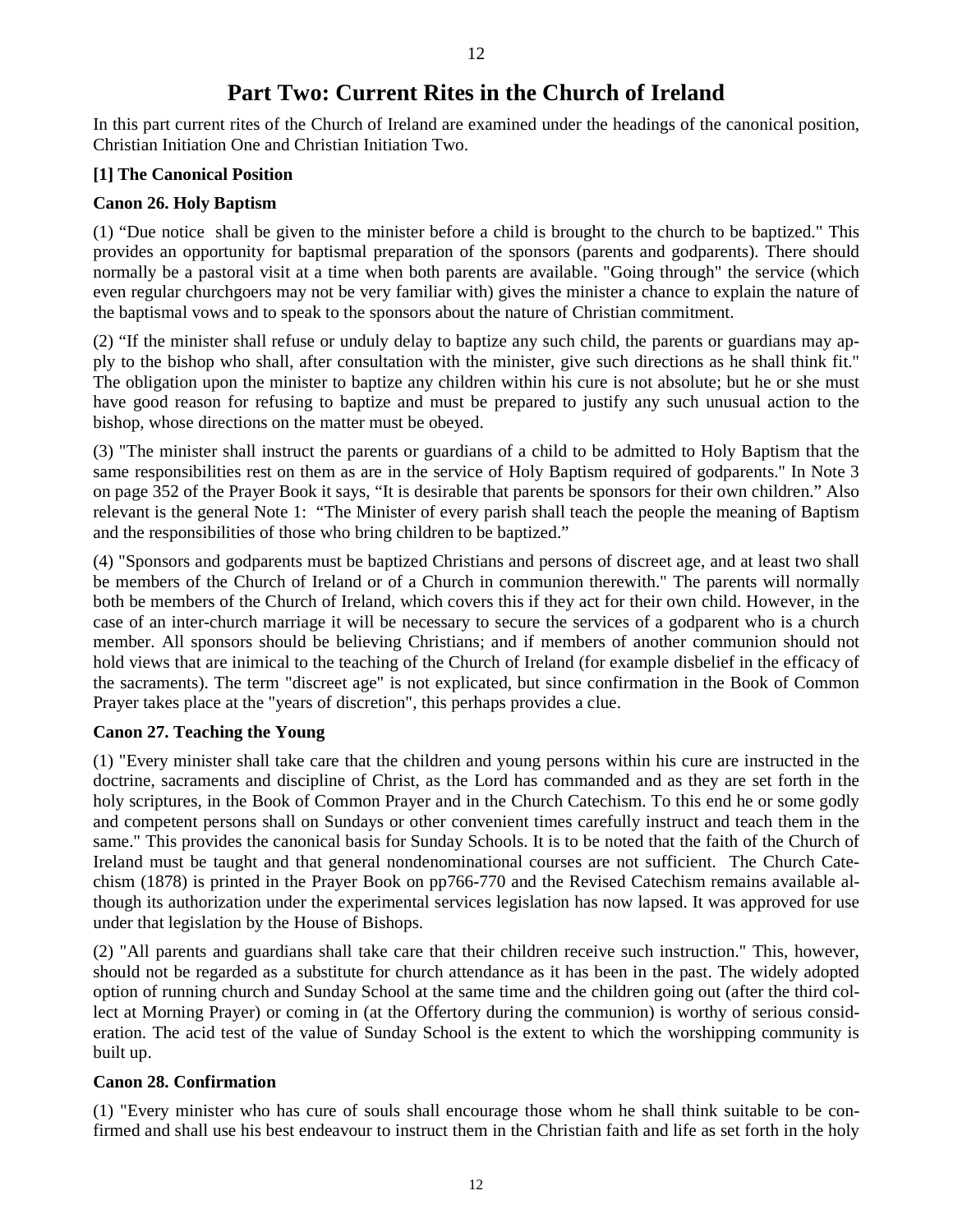scriptures, Book of Common Prayer and the Church Catechism contained therein." The limitation is significant - "those whom he shall think suitable". There is no obligation to present for confirmation any who show no evidence of allegiance to the doctrine and discipline of the Church, for example those who do not attend Sunday School and Church and show no disposition to begin to do so. But this in no way takes away from the minister the responsibility to communicate the Gospel to all his parishioners and to bring them to conformity with Christ.

(2) "The bishop shall minister in person (or cause to be ministered by some other bishop lawfully deputed in his place) the rite of confirmation throughout his diocese, laying his hands upon children and other persons who have been baptized and instructed in the Christian Faith". This enables the bishop to have a role in the totality of initiation, but it does not restrict him to confirmations. There is no reason, for example, why he should not from time to time preside over the liturgy of baptism on the occasion of his visit to a parish; and the order for Holy Baptism, Confirmation and Holy Communion, provided in outline form in the Book of Common Prayer 2004 (p. 397) presupposes that, properly speaking, he should preside over the total liturgy of initiation integrated under his presidency. However, it may be that in other communions confirmation is not necessarily conferred by a bishop. In the Roman and Orthodox churches a priest may confer confirmation with oil blessed by the bishop, while in the Lutheran churches the priest is normally the minister of confirmation.

(3) "The minister shall present to the bishop only such as have been baptized and are come to years of discretion, and can say the Creed, the Lord's Prayer, and the Ten Commandments, and can also render an account of their faith according to the said catechism". In the early Church (as in Eastern Christianity today) infants were not only baptized but received the laying on of hands/anointing with prayer and first communion as well. However, since one of the two main aspects of confirmation in the Anglican tradition is the renewal of the baptismal vows (with a full understanding of their significance) it may be seen why confirmation is at present administered only to those who "are come to years of discretion". It may be noted that in certain circumstances (for example in the confirmation of the mentally handicapped) the requirements about the Creed and the Catechism may be incapable of fulfilment and may have to be disregarded. The provision made for godparents or sponsors in Confirmation Two is particularly appropriate in such circumstances.

# **[2] Christian Initiation One**

# **2:1 The Ministration of Public Baptism of Infants to be used in the Church**

**Title** The word "Publick", omitted in 1552, was restored in 1662, and the words "Of infants" were added since at that same revision an adult baptism, service was included for the first time in the Prayer Book.

Infant baptism is not explicitly to be found in the New Testament although it may be implied in the references to "households" for example in Acts 16:31, 1 Cor. 1:16. It seems to be suggested by the declaration in Justin Martyr (d.156) that "many, both men and women, who have been Christ's disciples *from childhood*, remain pure at the age of sixty or seventy years..." (Apol. 1, 15:6). Irenaeus (c.130-c200) said, with reference to Christ, "He came to save all through means of Himself - all....who through Him are born again to God - infants, and children, and boys, and youths, and old men" (*Adversus Haereses*, 2:22). Cyprian (d.258), writing to Fidus (Ep. 64) said, "We all judge that the mercy and grace of God is to be denied to none born of man", and the Epistle is written to contradict the opinion of Fidus, that infants ought not to be baptized until they are eight days old, Cyprian declaring that no infant can be too young to be baptized. Origen (c.185 c.254) referred to infant baptism. on several occasions, "therefore children also are baptized" (Homilies on Luke 14: on 2:22a); baptism is given "according to the custom of the Church, to infants also" (op. cit. 8:3 on 12:2); "For this reason, moreover, the Church received from the apostles the tradition of baptizing infants too" (Commentary on Romans 5:9 on 6:5-7). Augustine (354-430) spoke of "infants baptized in Christ", and said, "in babes born and not yet baptized, let Adam be acknowledged; in babes born and baptized, and thereby born again, let Christ be acknowledged". "Infants too are carried to the Church; for if they cannot run thither on their feet, they run with the feet of others, that they may be healed..." (Aug. Serm. 174 and 176, see also Ben., 124 and 126). The Gregorian Sacramentary (sixth century?) refers to the baptism of "infants".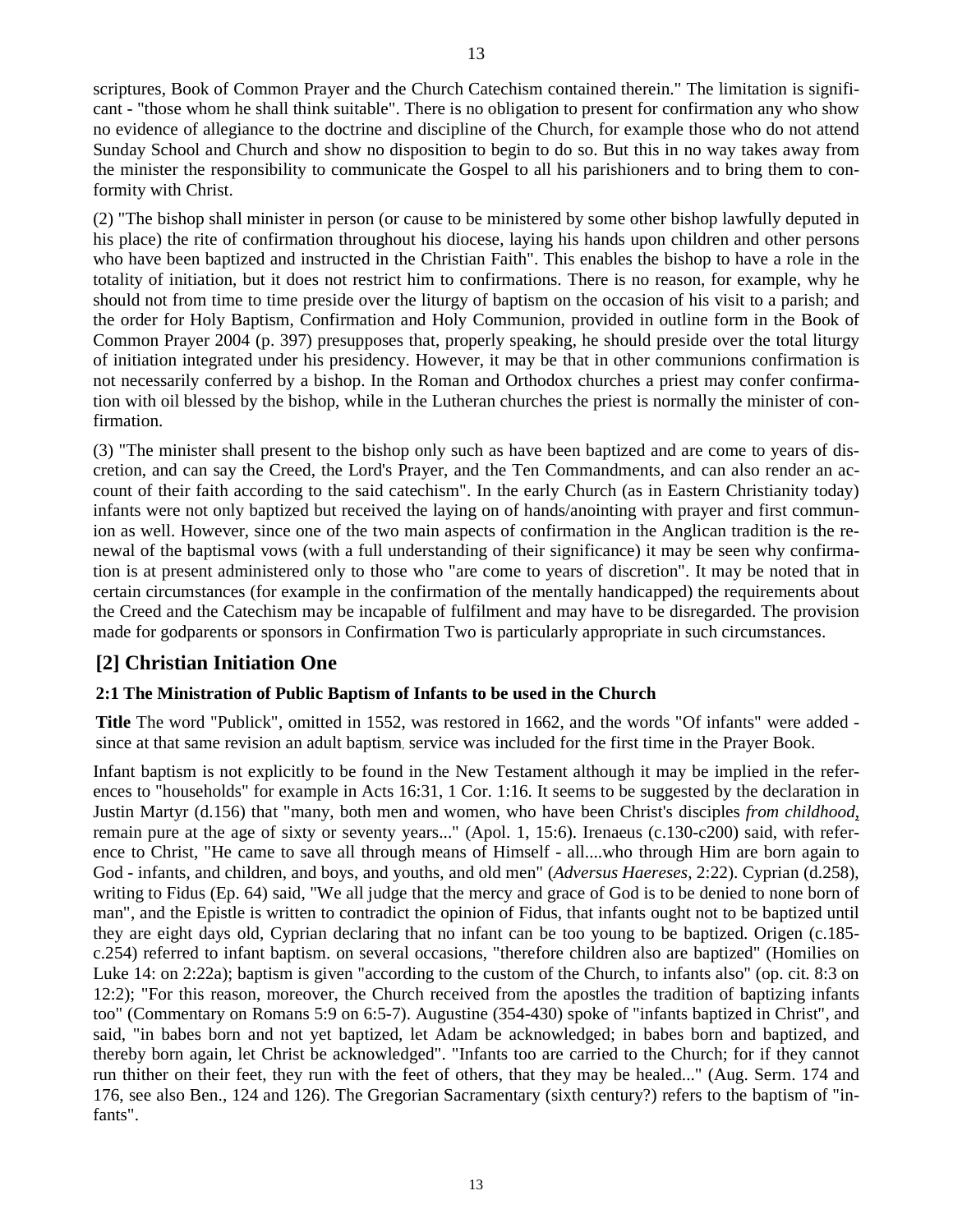#### RUBRICS

A feature of the 2004 edition of the Book of Common Prayer is the simplification, modification, and, where necessary, the elimination of rubrics that have lost their relevance. The following rubrics (BCP 1926 p.247) have all been removed but are given and explained here because of their historical significance:

The Curates of every Parish shall often admonish the people, that they defer not the Baptism of their children longer than the fourth or fifth week next after their birth, unless upon a great and reasonable cause.

This rubric echoed a warning that appeared in successive editions of the Prayer Book in the ministration of Private Baptism. In the 1662 order this required the people not to defer the Baptism of their children longer than the first or second Sunday next after their birth or other holiday falling between. As this regulation (in the 1926 Book specifying the "fourth or fifth week") is not to be found in the 2004 edition it is no longer a general requirement for baptism, and so has largely lost its force. The customary age nowadays seems to be about six to eight weeks. The anxiety for early baptism may be traced back to Augustine, who, regarding baptism as a remedy for original sin, thought it important to administer it before any actual sin could be committed (and before the child might die and not have received a sacrament necessary to salvation).

The people are to be admonished that it is most convenient that Baptism should be administered at some Publick Service of the Church: as well for that the congregation there may testify the receiving of them that be newly baptized into the number of Christ's Church; as also because in the Baptism of Infants every man present may be put in remembrance of his own profession made to God in his Baptism. For which cause also it is expedient that Baptism be ministered in the vulgar tongue.

This rubric was derived from that in the 1549 Prayer Book but had been much altered. The original version ran as follows (parts omitted, or altered since then are in italics):

*It appeareth by ancient writers, that the Sacrament of Baptism in the old time was not commonly ministered but at two times in the year, at Easter and Whitsuntide, at which times it was openly ministered in the presence of all the congregation: which custom (now being grown out of use) although it cannot for many considerations be well restored again, yet it is thought good to follow the same as near as conveniently may be: Wherefore* the people are to be admonished that it is most convenient that *Baptism should not be ministered but upon Sundays and other holy days, when the most number of the people may come together*. As well for that the congregation there present may testify the receiving of them, that be newly baptized, into the number of Christ's Church, as also because in the Baptism of Infants every man present may be put in remembrance of his own profession made to God in his Baptism. For which cause also, it is expedient that Baptism be ministered in the English tongue*. Nevertheless (if necessity so require) children ought at all times to be Baptized, either at the Church or else at home.* 

The part preceding "The people are to be admonished..." was omitted in 1662. The reference to "Sundays and other holy days" was retained in the Irish Prayer Book of 1878 but omitted in 1926, the more general "at some Public Service of the Church" being substituted. This was unfortunate as it retained neither the significance of Sunday as the Lord's Day nor of other Holy Days as occasions when the administration of one of the two Sacraments of the Gospel is particularly appropriate. The last sentence was modified in 1552, "Nevertheless (if necessity so required) children may at all times be baptized at home". In the 1662 revision it was desired to discourage private baptisms, and so the sentence was changed again to "Nevertheless (if necessity so require) children may be baptized *upon any other day"*. The sentence was omitted in the 1926 Irish revision.

The basic principle is clearly sound, and baptisms should continue to be administered, if possible, at some Public Service of the Church. This should be the norm, even if, in large parishes, it is sometimes necessary to have baptisms at a special time.

And note, that there shall be for every Male Child to be baptized two Godfathers and one Godmother; and for every Female, one Godfather and two Godmothers.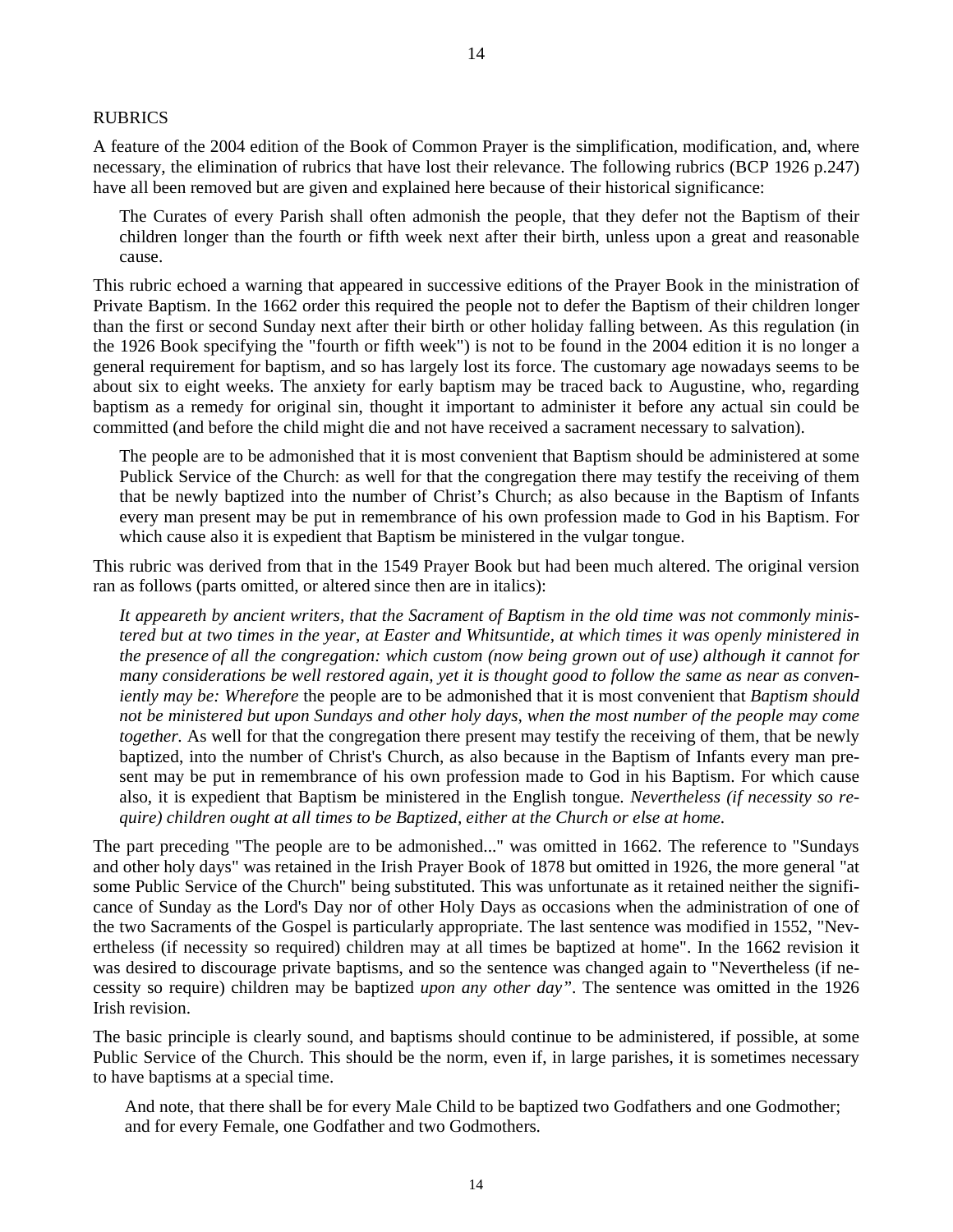This rubric dates from the 1662 revision, and had largely fallen into disuse. Its place has been taken by Canon 25.4 referred to above.

Parents may be sponsors for their own children. When three sponsors cannot be found, two shall suffice; and if two cannot be found, one shall suffice. Sponsors must be persons of discreet age, and members of the Church of Ireland, or of a Church in communion therewith.

This rubric was peculiar to the Church of Ireland, the first sentence appearing in the 1878 revision and the second having been added in 1926. It is desirable that the parents in all cases act as sponsors since they have the principal real responsibility for the child's moral and spiritual well-being. This is clearly recognized in the relevant canon (26:3, *see above*) and by Note 3, "It is desirable that parents be sponsors for their own children." The regulation about membership of the Church of Ireland is covered by the same canon.

When there are children to be baptized, the Parents should give due notice to the Curate. And the Godfathers and Godmothers, and the people with the Children, must be ready at the Font, at Morning or Evening Prayer, immediately after the Third Collect, or at such other times as the Ordinary shall approve; provided that no parent shall be precluded from having his child baptized in the Publick Service, if he so desire.

Prayer books from 1549 onwards had specified notice to be given overnight or before Morning Prayer (quite inadequate for the purpose of baptismal preparation). The present "due notice" was introduced in the Irish Prayer Book of 1926. In all prayer books from 1549 to 1662 baptisms were to take place immediately after the second lesson at Morning or Evening Prayer. The 1878 Irish revision added "or else after the Third Collect", and made this normative, allowing, however, "such other times as the Ordinary shall approve". The "Curate" here meant the incumbent of the parish, the one having the "cure of souls".

It is regrettable that a direction introduced in 1662 was omitted in 1926 to the effect that when the priest comes to the font it is "then to be filled with pure water". No guidance is given to this effect in Baptism One, contrasting with the clear direction, "water is poured into the font" in Baptism Two. A baptismal ewer is suitable for the purpose.

\*When Baptism is administered at Morning or Evening Prayer, then all the Prayers after the Third Collect may be omitted.

This rubric came in with the 1926 revision when the option of having the baptism after the second lesson (unless approved by the bishop) disappeared. According to a rubric (BCP 1926 pp9) the Lesser Litany and Lord's Prayer might also be omitted from Morning or Evening Prayer since the Lord's Prayer is said as part of the order for Baptism.

#### THE ORDER OF SERVICE

#### [1] **The Question**

The actual words of this question were substituted for the rubrical direction *"*The Priest shall ask whether the children be baptized or no" in 1662. The question is one of importance, as, in the words of Hooker, "iteration of Baptism once given hath been always thought a manifest contempt of that ancient apostolic aphorism, 'One Lord, one Faith, one Baptism', baptism not only one inasmuch as it hath every where the same substance, and offereth unto all men the same grace, but one also for that it ought not to be received by any one man above once" [Ecc*.* Polit. V. lxii.4]. However, a more serious problem today is that of a person baptized in infancy wishing to be baptized again as an adult. As there is "one baptism for the remission of sins" (Nicene Creed) this is not possible, and any "re-baptism" is null and void.

#### [2] **The Preface**

This indicates the necessity and expresses the purpose of baptism. Because of the universality of man's fallen condition and the need to be born "of water and of the Spirit" to enter God's kingdom, the congregation must pray for "that which by nature (this Child) cannot have", so that he may be baptized with water and the Holy Ghost, received into Christ's holy Church, and be made a living member of it. The phrase "conceived and born in sin" has commonly given rise to the misconception that there is something inher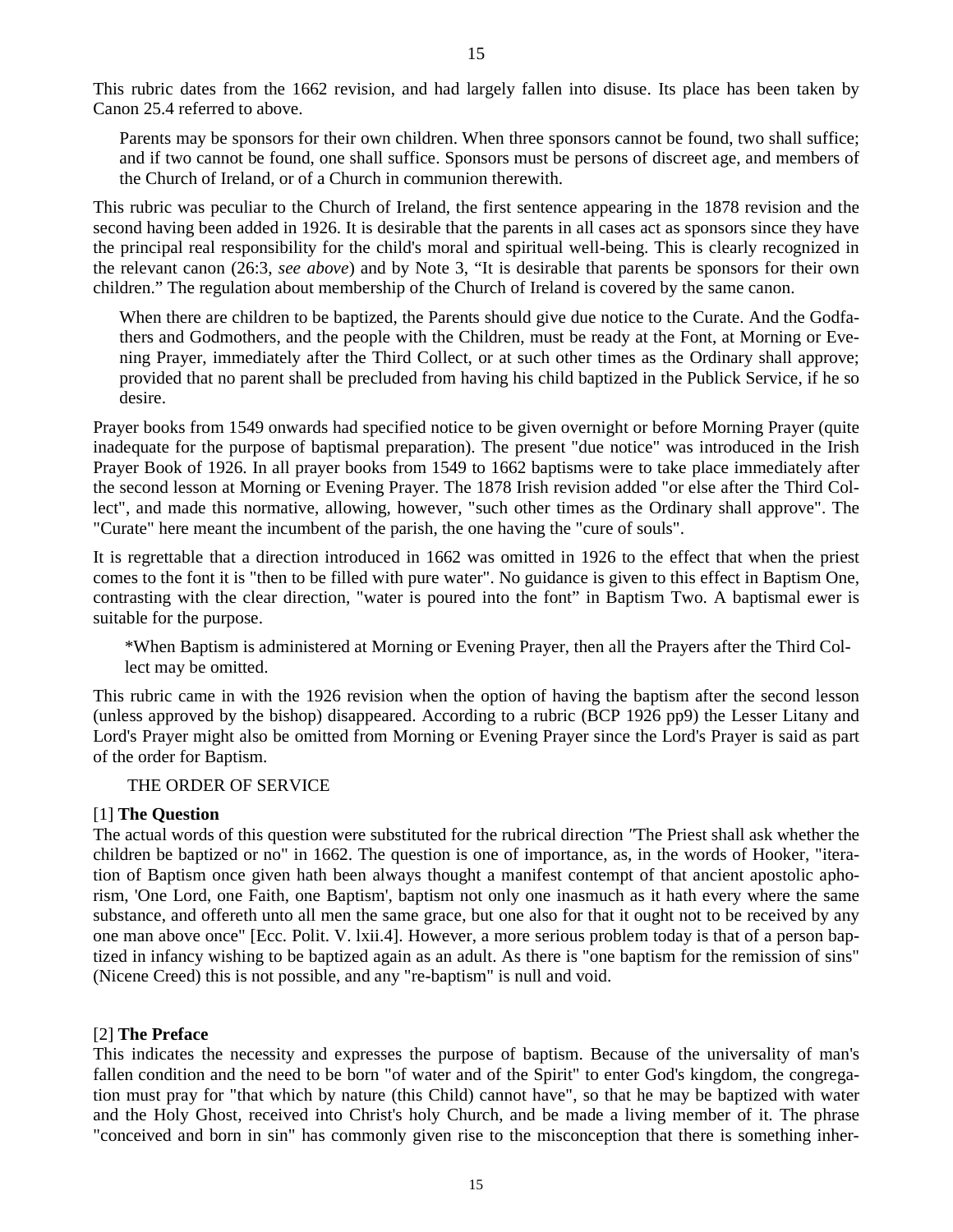ently sinful about the physical process by which a person is conceived and born and that (as St. Augustine indeed mistakenly taught) Original Sin is somehow physically transmitted. In fact this phrase (echoing Ps. 51:5) is intended simply to convey the scriptural truth of the universality of sin because of the Fall of Man.

The contents of the Preface seem to have been derived partly from Archbishop Hermann's *Consultation*, but also appear to show an awareness of that in the ancient Baptismal Office in the Gallican (French) Church,

Very dear Brethren, let us, in the venerable office of the present mystery, humbly pray our Almighty Creator and Restorer, who designed to repair, through grace, the glories of our nature, lost through sin, that He will transfuse efficacy into these waters and by the presence of the Majesty of the Trinity, give power to effect the most holy regeneration; that He will break in pieces the head of the dragon upon these waters; that the debtors being buried with Christ by Baptism, the likeness of death may so take place here, that the perishing may be saved, and death may only be felt in the destruction here on earth through. Jesus Christ.

# [3] **The Collect**

Either the prayer "Almighty and immortal God..." or "Almighty and everlasting God, who of thy great mercy didst save Noah and his family..." The first of these, which comes from the pre-Reformation *Sarum* rite, has as its central petition, "that he, coming to thy Holy Baptism may receive remission of his sins by spiritual regeneration", "regeneration" being another word for "rebirth". "The everlasting benediction of thy heavenly washing" is sought for the child in the final petition. The second prayer, which derives from ancient sources via *Luther* (and Hermann's *Consultation*) is typological in its linking of baptism to the crossing of the Red Sea by the children of Israel in their deliverance from the hand of Pharaoh. It is the source of the wording of the petition in the pre-baptismal prayer (p.249) to "sanctify (this) water to the mystical washing away of sins", introduced into that prayer in 1662. The petition is to "wash him and sanctify him with the Holy Ghost; that he ... may be received into the ark of Christ's Church.. .and finally may come to the land of everlasting life..."

In versions of the BCP from 1549-1662 and in the Irish Book of 1878 the "Flood" prayer came first, and both were obligatory. In the original version of the "Flood" prayer the type of the deluge was used in two senses; first, indicating water as a means of destroying evil; and secondly, as a means of salvation. The first sense was eliminated from the prayer in 1552, as was also the similar passage which spoke of the destruction of Pharaoh: and in its present form the idea of "saving by water" is more strongly expressed than it was previously by "whom ...thou didst save in the ark". But the original twofold sense is to be found in the Gelasian office for Baptism - "Who, washing away the sins of the world by water, didst in the very outpourings of the deluge, stamp a figure of regeneration; so that through the mystery of one and the same element, there was both an end put to sins, and a source of excellence". The Baptism of the world by the deluge to the cleansing away of its iniquity, and the regenerating it for a new life, is a favourite idea with the ancient fathers.

In the Prayer Book of 1549 the signing with the Cross which now follows the act of Baptism, took place here, the words used being "N" (the child having been named by the sponsors), "Receive the sign of the holy cross, both in thy forehead and in thy breast, in token that thou shalt not be ashamed..."

The prayer "Almighty and immortal God" was associated with the Exorcism in the 1549 Prayer Book Prayer Book. The latter was left out, perhaps in deference to the criticism of Bucer who thought that it pointed to an actual possession of all unbaptised persons, similar to the cases of possession recorded in the Gospel. However, it reflected a tradition going back to the early Church of repeated exorcisms as part of the preparation for baptism (catechumenate).

#### [4] **The Gospel**

The Gospel is Mark 10:13f, Jesus and the little children, chosen for its presumed relevance to the baptism of infants (see the Exhortation, *below*]. Although this passage was probably not originally to do with Christian initiation, it does demonstrate the role of children as a symbolic representation of those who are fit for the kingdom, and also it shows that in the mind of Our Lord children are capable of receiving a blessing (and by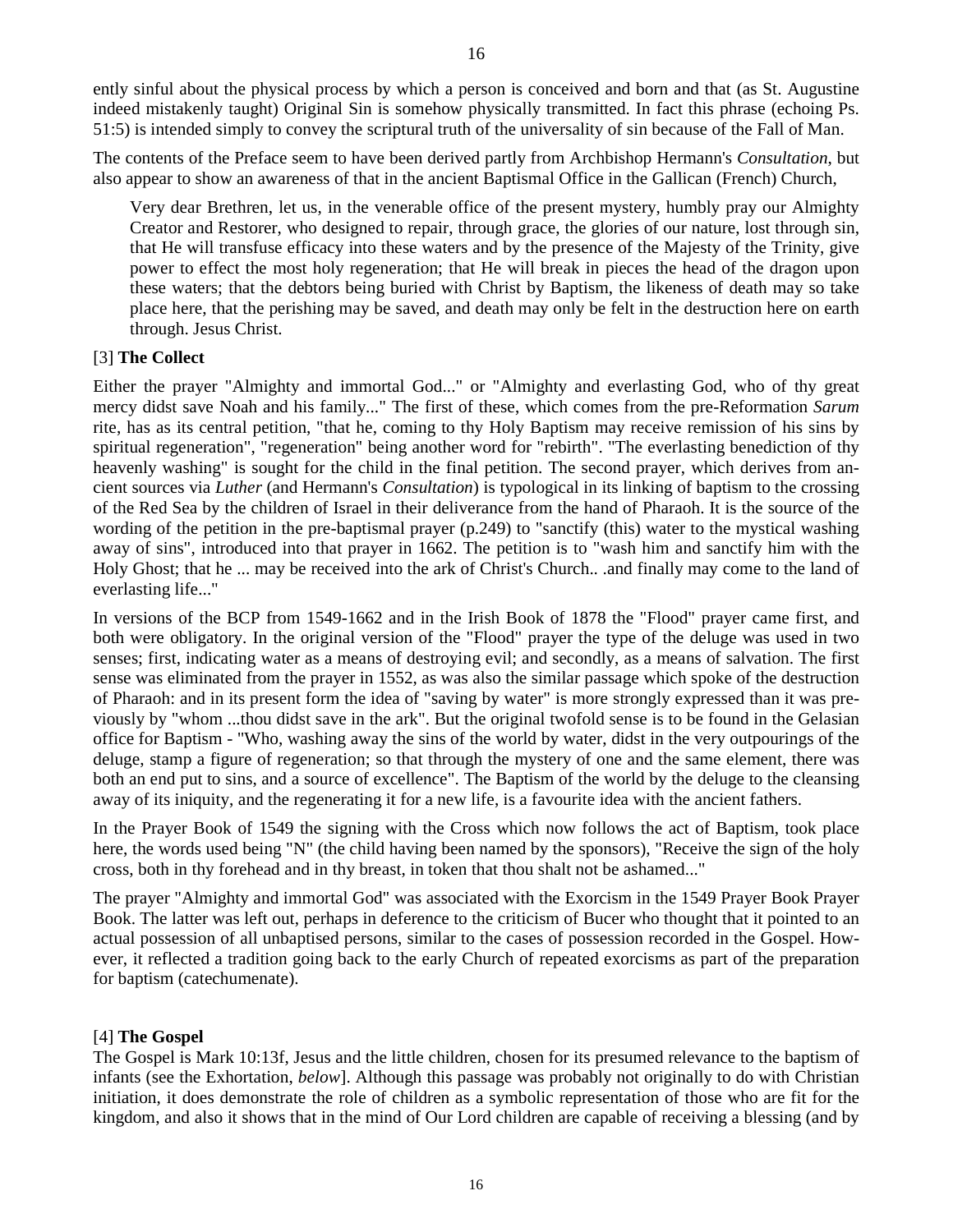In Sarum the reading was from the parallel passage in Matt. 1.9:13-15. The use of Mark here follows Hermann's *Consultation.*

# [5] **Exhortation**

A brief exhortation based on the Gospel, aimed to persuade hearers that Christ who received and blessed the little children will "likewise favourably receive this present Infant; that he will embrace him with the arms of his mercy; that he will give unto him the blessing of eternal life, and make him partaker of his everlasting kingdom..." This short homily was first inserted in 1549 and was evidently founded on that in the Cologne book. In its original form [1549] it ended "and say the prayer which the Lord himself taught. And in declaration of our faith, let us also recite the articles contained in our Creed". The Lord's Prayer and the Creed were then said (according to the ancient custom) by "the Minister, godfathers, godmothers, and people present", before the prayer which now immediately follows the Exhortation. This recitation of the Lord's Prayer and Creed was made by all, on their own behalf, and was quite independent of the interrogatory Creed which is recited by the Priest, and replied to by the sponsors on behalf of the child to be baptized.

# [6] **A prayer of minister and people**

The key petition of this is, "Give thy Holy Spirit to this Infant, that he may be born again, and be made an heir of everlasting salvation..." The prayer is from Hermann's Consultation. It is not clear why this became something to be said by priest and people together. Originally it was a collect said by the priest alone.

Here in 1549 was concluded the "introductory office" which was gone through at the church door. Then followed the ceremony of introducing the children into the church, with the words, "The Lord vouchsafe to receive you into his holy household, and to keep and govern you always in the same, that you may have everlasting life. Amen." The formula of introduction, which concluded the Sarum Office for making a catechumen had been, "Enter into the temple of God: that thou mayest have eternal life, and mayest live for ever."

## [7] **Address to the godparents**,

This encourages them to make the baptismal vows on behalf of the child. They are reminded of their prayers that the Lord would,

- (a) receive the child;
- (b) release him of his sins;
- (c) sanctify him with the Holy Ghost;
- (d) give him everlasting life; and of Christ's promise to grant these petitions,
- and the certainty of His performing what He has promised.

#### [8] **The baptismal covenant**

The baptismal covenant comprises the vows made in response to the questions which have given rise to the title "The Interrogatories" for this part of the service. The three promises consist of the vow of renunciation, the vow of belief, and the vow of obedience and may be summed up in the words **Renounce**, **Believe** and **Obey.** The candidate also assents to baptism, the traditional formula from Sarum having been,

Then the priest asks the name of the child, saying: 'What do you ask?" And they respond: "Baptism". Then the priest says, "Do you wish to be baptized? And they respond "I wish".

With regard to the vow of renunciation this is referred to by Tertullian in the 3rd century, "We do in the Church testify, under the hand of a chief minister, that we renounce the devil and his pomp and his angels". St. Basil [de Sp. S. 27] speaks of the same renunciation as one of the unwritten traditions and customs of the Church. St. Cyril of Jerusalem gives the form as, "I renounce thee, Satan, and all thy works, and all thy pomp, and all thy service"; and he says that while the renunciation was being uttered the catechumen stood facing the West, as "the region of sensible darkness", and stretched out the arm as though actually speaking to the Evil one.. In the Sarum rite there was a threefold renunciation which was been coalesced into one in the BCP tradition from 1552 onwards.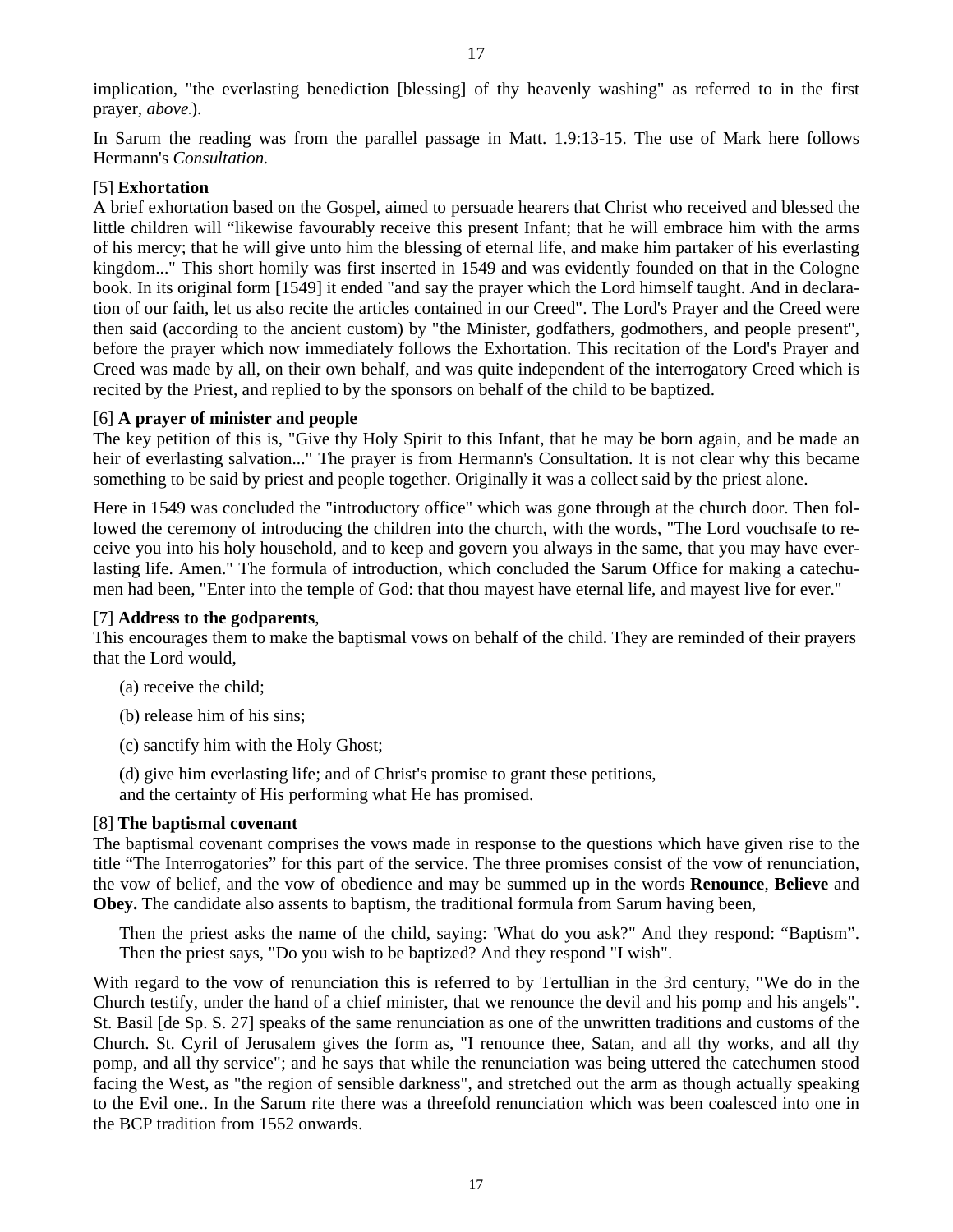With regard to the *vow of belief*, this reflects biblical tradition that before a person could be baptized he or she must come to faith (Acts 16:31-33). The interrogation in Acts 8:37, although not very fully attested, probably reflects early church practice. The Apostles' Creed seems to have originated as the profession of faith made at baptism in the West. Following Sarum the Creed was presented in the form of a threefold question in 1549 (corresponding to belief in the Father, the Son, and the Holy Ghost) and the answer, given three times, was "I believe".

With regard to the *vow of obedience* this is not represented in the ancient offices of Baptism in the sacramentaries nor in the Prayer Book tradition before 1662. It is found in Sanderson's *Liturgy in the times of rebellion* and in Bishop Cosin's draft revision and was introduced into the 1662 Order.

An important addition in response to criticism of questions addressed directly to the infant and answered by the Godparents was to include the words "in the name of this child".

#### [9] **The Four Petitions**

The four petitions for the child were derived ultimately from the *Mozarabic* (Spanish) rite through a translation and adaptation to be found in the 1549 Prayer Book, shortened and simplified from 1552 onwards. The *first* is a petition for the new birth, founded on Rom. 6:4 and Col. 2:12. The *second* is for the death of carnal affections, and for spiritual life (Rom. v:11). The *third* is for victory over the devil, the world, and the flesh. The *fourth* is a petition that not only this child but "whosoever is here dedicated to thee by our office and ministry, may also be endued with heavenly virtues and everlastingly rewarded..." The first two of these originally belonged to a form of prayer to be used when the water in the font was to be changed once a month at least. In the 1549 rite the priest was to say,

O most merciful God, our Saviour Jesus Christ, who hast ordained the element of water for the regeneration of thy faithful people, upon whom being baptized in the river of Jordan, the Holy Ghost came down in the likeness of a dove: Send down we beseech thee the same thy Holy Spirit to assist us, and to be present at this our invocation off thy holy name: Sanctify +this fountain of baptism, thou that art the sanctifier of all things, that by the power of thy word all those that shall be baptized therein, may be spiritually regenerated, and made the children of everlasting adoption. **Amen**.

There followed the first two of the petitions in our Prayer Book, and then several more,

Grant to all them which at this fountain forsake the devil and all his works: that they may have power and strength to have victory and to triumph against him, the world and the flesh. Amen.

Whosoever shall confess thee, O Lord: recognize him also in thy kingdom. Amen.

Grant that all sin and vice here may be so extinct: that they never have power to reign in thy servants.

Grant that whosoever here shall begin to be of thy flock: may evermore continue in the same. Amen.

Grant that all they which for thy sake in this life do deny and forsake themselves: may win and purchase thee (O Lord) which are everlasting treasure. Amen.

#### [10] **The Blessing of the Water**

This is one of the most ancient and fundamental parts of the rite and corresponds to some extent to the prayer of consecration in the Holy Communion. Tertullian, in the third century A.D. (*De Baptism*. 4) said that "all waters, from the ancient privilege of their origin, obtain, after prayer to God, the sacrament of sanctification". St. Cyprian, writing to Januarius in 255 A.D. said, "The water must first be cleansed and sanctified by the priest, that it may be able, by Baptism therein, to wash away the sins of the baptized" (Ep. 70). St. Cyril of Jerusalem taught his candidates for baptism in similar words: "Regard not the sacred laver as simple water, regard rather the spiritual grace given with the water ... plain water, after the invocation of the Holy Ghost, and of Christ, and of the Father, gains a sanctifying power". (*Catech. Lect*. 3:3) St. Ambrose in *De Sacramentis* wrote, "When the priest first comes to the baptistery, he exorcizes the creature of water, and afterwards makes an invocation and offers a prayer, that the font may be sanctified for the presence of the Eternal Trinity". The prayer "Almighty everliving God, whose most dearly beloved Son Jesus Christ for the forgiveness of our sins..." is derived from the Sarum *Benedictio Fontis* (Blessing of the Font) which in turn comes from the early sacramentaries. In 1552 the blessing of the water was omitted, but it was restored in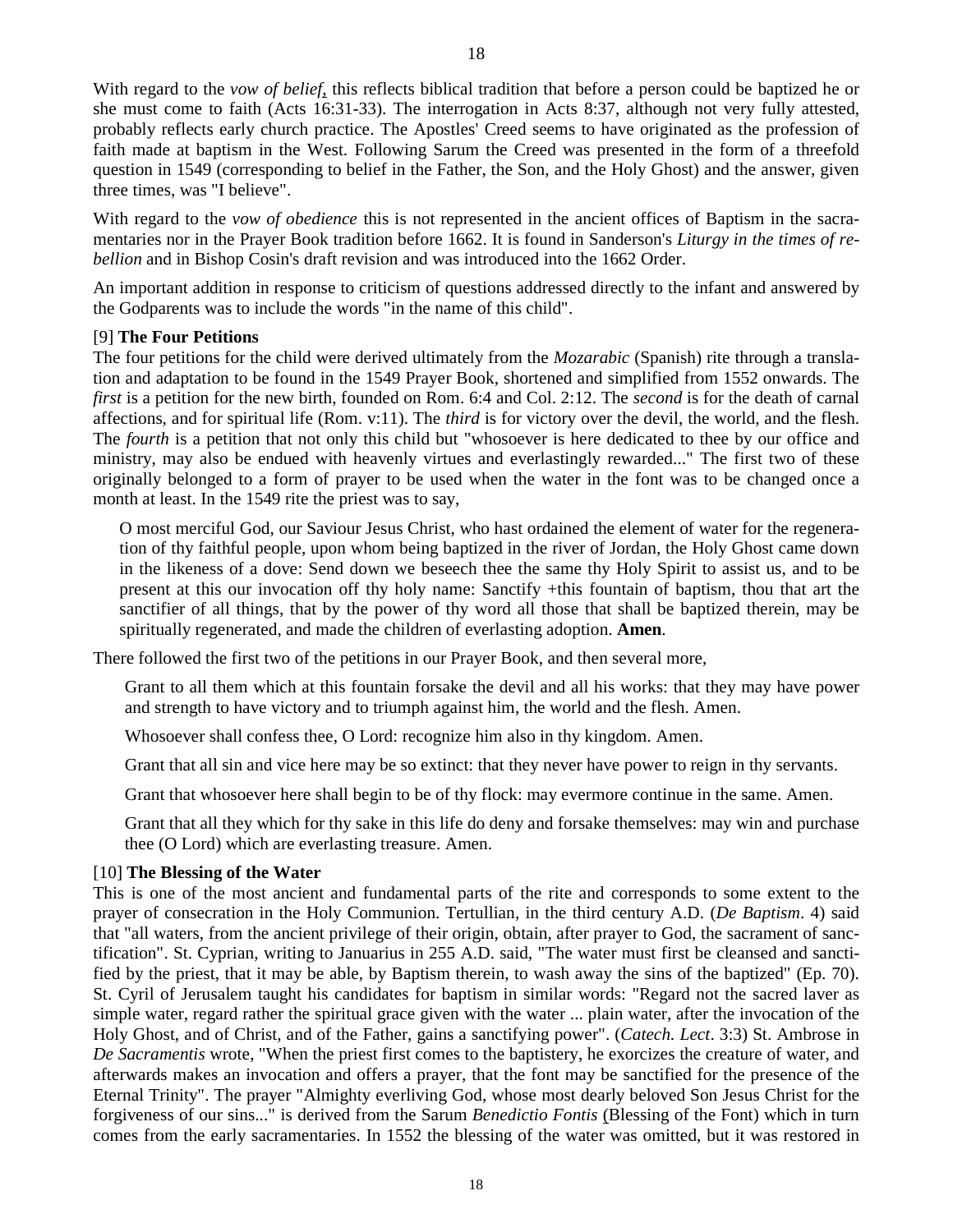1662 by the addition of the words "sanctify this water to the mystical washing away of sin". The wording of the prayer evolved as follows,

1549 And grant that all thy servants which shall be Baptized in this water, prepared for the ministration of thy holy Sacrament [previously, once a month or so as noted above] may receive the fulness of thy grace.

1552 And grant that all thy servants which shall be baptized in this water, may receive the fulness of thy grace.

1662 \*Sanctify this water to the mystical washing away of sin; and grant that this Child, now to be baptized therein, may receive the fulness of thy grace.

\*To "sanctify" in this context means to *set apart* for a sacred purpose, and has abundant precedent in the Old Testament where the root QDSH, used of both people and inanimate objects, has the sense of "separate", "set apart", e.g. Gen. 40:10; Neh. 3:1; 2 Chron. 2:16,20; 2 Chron. 30:24; similarly the Greek verb *hagiazo* and its derivations in the New Testament, Mt 23:17,19; 1 Thess. 5:23; Heb. 8:2. In traditional and liturgical use the word "bless" is used as a weak synonym for this although the Heb. root BRK is used of mainly of persons and similarly the Greek *eulogio* [but see 1 Cor. 10:16 "The cup of blessing *which we bless*..."]

# [11] **The Naming**

The rubric directs the priest to take the child into his hands, and this has been interpreted as a representation of Christ still embracing children with the arms of His mercy. Although baptism is not primarily a "naming" ceremony (the name will normally have already been "registered" before the child is brought to church) yet there is still considerable significance in using the name at this point, as is clearly indicated by the question and answer in the Church Catechism (BCP p.260), Q. "Who gave you this Name?" A. "My Godfathers and Godmothers in my Baptism; wherein I was made a member of Christ., the child of God, and an inheritor of the kingdom of heaven" [See also the *Revised Catechism* \*\*1-3). The custom of giving a *new* personal name when entering into new relationships is of the remotest antiquity. The Jews gave a personal name at circumcision on the eighth day (Luke 1:59). A Greek or Roman slave, on obtaining his freedom, received new name as a token of entering on a new life. The Greeks gave the child his name on the seventh day after birth, and made the occasion one of festivity; and the Romans had a ceremonial bathing of their children when giving them names - males on the eighth and females on the ninth day; and from early times it was customary to give infants a new name at baptism, and adults also sometimes assumed one then. This name now given is the Christian name, as distinguished from the family name, and indicates the personality of each individual admitted into the Church of Christ, and should remind every believer of their position, privileges, and duties.

[12] **The act of Baptism** The rubrics preserve the option of *immersion* in the water, with *pouring* as an alternative. It is important to note that "sprinkling" is **not** envisaged and should not be practiced. The pouring is most conveniently done from a silver baptismal "shell". Although a single affusion is valid, it is highly appropriate to follow ancient custom and to pour three times (once for each person in the Holy Trinity). Immersion was specified in the 1549 Prayer Book and in the *Sarum* rite that underlay it,

the priest shall take the child in his hands, and ask the name: and naming the child shall dip it in the water thrice. First dipping the right side: second the left side: the third time dipping the face toward the font: so it be discreetly and warily done...

And if the child be weak, it shall suffice to pour water upon it...

Two ancient customs were preserved in the 1549 Prayer Book but omitted from 1552 onwards, the putting on of the white vesture (chrysom) and anointing with oil (chrism). The putting on of the white vesture reflected early Church custom and is to be seen as an illustration of the New Testament theme of "putting on" (being clothed with) Christ (Gal. 3:27). The white robe represented innocence. The use of chrism ultimately derived from the very concept of a Christian as one anointed with the Holy Spirit as Christ had been at His baptism by John (Luke 8:22//), the word "Christos" meaning "the anointed one".

At the vesting the minister said,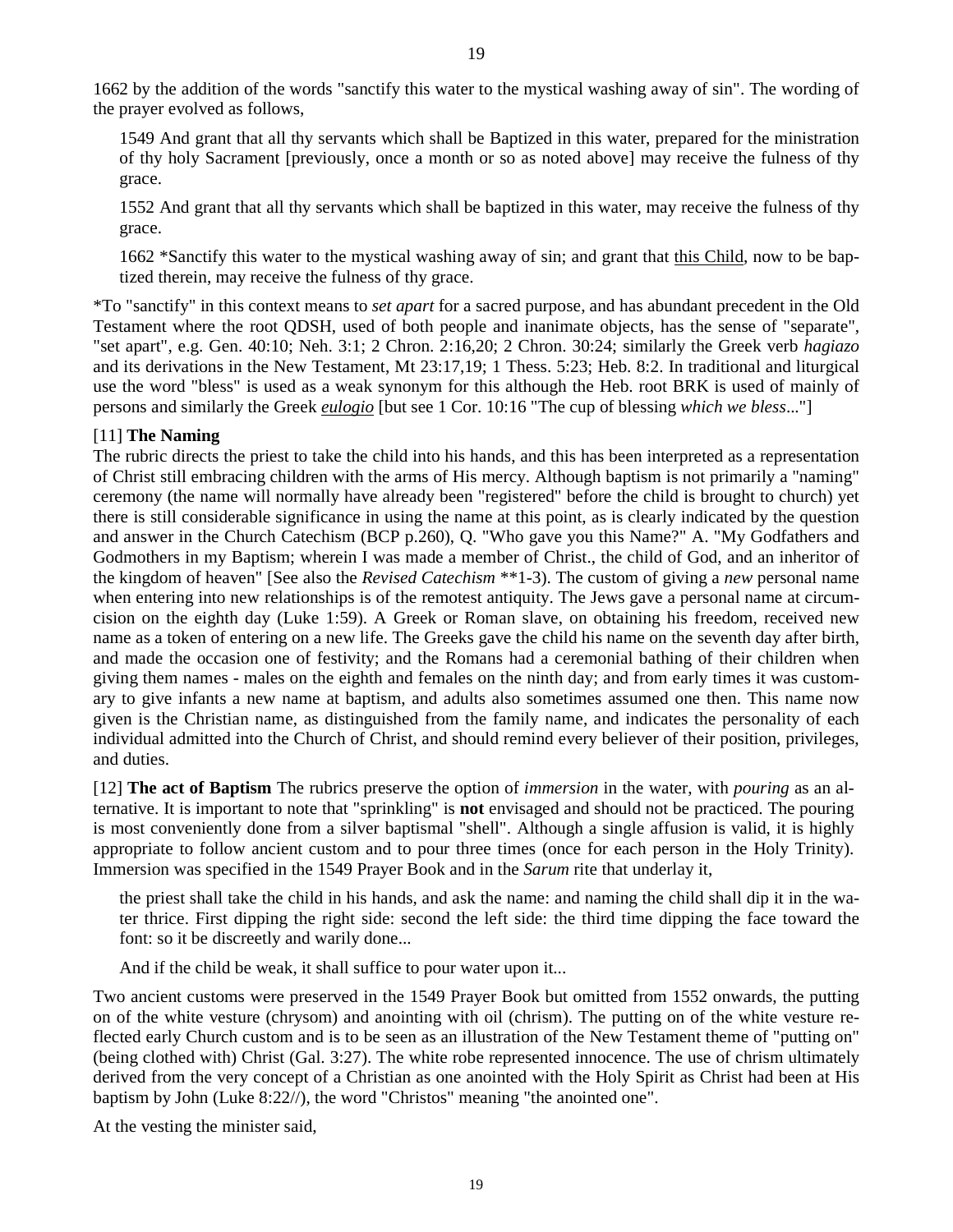Take this white vesture for a token of the innocency which by God's grace in this holy sacrament of baptism, is given unto thee: and for a sign whereby thou art admonished, so long as thou livest, to give thyself to innocency of living, that after this transitory life, thou mayest be partaker of the life everlasting. Amen.

At the anointing the priest said,

Almighty God the Father of Our Lord Jesus Christ, who hath regenerate [sic] thee by water and the Holy Ghost, and hath given unto thee remission of all thy sins: he vouchsafe [sic] to anoint thee with the unction of his Holy Spirit, and bring thee to the inheritance of everlasting life. Amen.

# [13] **The Reception**

The words "we receive this child into the congregation of Christ's flock" are an explication of part of the significance of baptism, which is the sacramental act by which the child is made a member of the Body of Christ. The "receiving" is therefore not something separate from or additional to baptism itself. Nor does the sign of the cross (important as it is as a symbol of our Christian profession) add anything to the substance of the sacrament. It is understood here as a "token" that hereafter the child "shall not be ashamed to confess the faith of Christ crucified..." [See below for information on the rubric about the sign].

# [14] **The Declaration**

The Declaration begins "Seeing now, dearly beloved brethren, that this child is regenerate" (born again) and grafted into the body of Christ's Church [the 1552 Order had the rather weaker 'congregation']..." This is an unequivocal assertion of the doctrine of baptismal regeneration, the key word being "now".

[15] **The Lord's Prayer** the family prayer of all Christians, includes the doxology because this is a thanksgiving. Its use after the administration is paralleled in the Prayer Book Eucharist.

# [16] **The Post-Baptismal Prayer**

This asserts that it has pleased God "to regenerate [cause to be born again] this Infant with thy Holy Spirit, to receive him for thine own Child by adoption, and to incorporate him into thy holy Church". The child is to live for Christ now, and may finally with the "residue" [the rest or remainder] of the Church inherit the kingdom. The prayer has been slightly simplified from the version in the 1552-1662 BCP (continued in 1878 but altered in 1926). After the words "being buried with Christ. in his death, it read, "may crucify the old man; and utterly abolish the whole body of sin, and that as he is made partaker of the death of thy sin, he way also be partaker of his resurrection..." The use of the word "congregation (1.552) was once again altered to "church" in 1662.

#### [17] **Address to sponsors**

This is addressed to the Godparents and is intended to remind them of their duties. They are to ensure that the infant be taught "what a solemn vow, promise, and profession" he has here made by them; and that he be "virtuously brought up to lead a godly and a Christian life"; remembering always, "that Baptism doth represent unto us our profession; which is to follow the example of our Lord Jesus Christ, and to be made like unto him..." Also, they are to "take care that this child be brought to the Bishop to be confirmed by him, so soon as he can say the Creed, the Lord's Prayer, and the Ten Commandments, and be further instructed in the Church Catechism set forth for that purpose". This suggests a "high" but perhaps rather unrealistic view of the responsibility of the godparents. However, as noted above Canon 26:3 indicates that he same responsibilities rest on the parents as are required of the Godparents in the service of Holy Baptism, and the parents themselves are often among the sponsors.

# [18] **Post-Baptismal rubric**

The first part of the rubric asserts that "It is certain by God's Word, that children which are baptized, dying before they commit actual sin, are undoubtedly saved". The second part defends the custom of making the sign of the cross on the forehead of the child at baptism as "an ancient and laudable custom of the Church" However, it is "not thereby intended to add any new rite to the Sacrament, as a part of it, or necessary to it; or that using that sign is off any virtue or efficacy of itself; but only to remind all Christians of the death and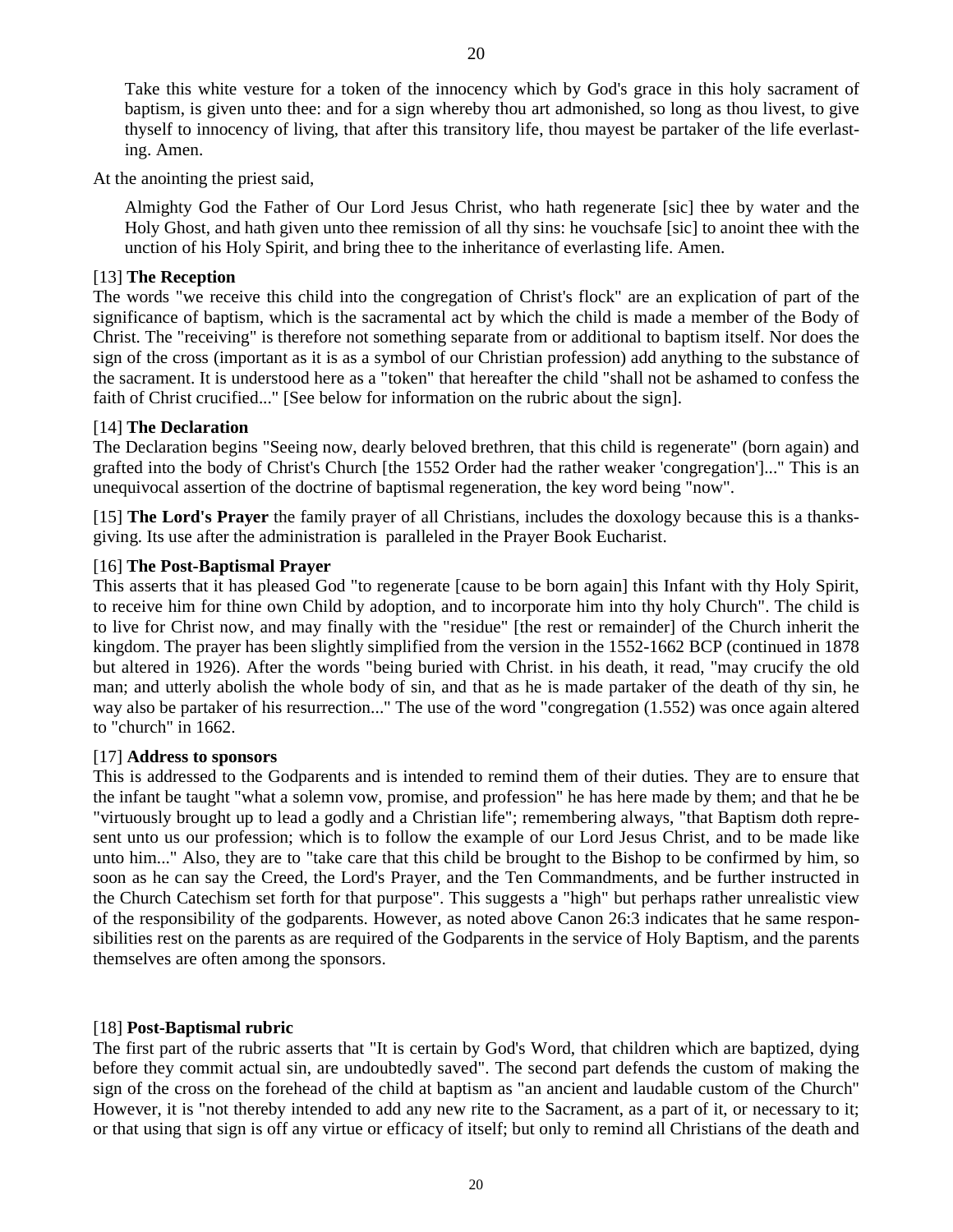cross of Christ... " The rubric refers to the 30th of the English canons (drawn up in 1604), which defended the custom vigorously against Puritan criticism and rebutted objections. This English canon was printed at the end of the Irish canons up to the 1974 revision hence the reference in this rubric. It may be noticed that the pre-1974 Irish canon prohibiting the sign of the cross except where prescribed by the rubric, was abolished in the 1974 revision and no longer applies.

#### **2:2 The Ministration of Private Baptism of Children in Houses**

This order does not appear in the 2004 edition of the Book of Common Prayer, but, as it has neither been abolished or superseded, it remains in force. It had an integral relationship to that which follows it, *The Order for Receiving into the Congregation Children which have been Privately Baptized*, and, prior to the 1926 Irish revision there was just a single order. Together with the Order for Reception it was largely drawn from. the Sarum Manual and Hermann's *Consultation*, and through the latter from earlier Lutheran Baptismal offices.

The Curates of every Parish shall warn the people, that without great cause and necessity they procure not their children to be baptized in their houses. But when need shall compel them so to do, then Baptism shall be administered on this fashion:

"Great cause and necessity" - for example, danger of death. A fashionable desire, such as was once widespread, to have the baby baptized at home (often using a Christening bowl belonging to the family) was not to be regarded as a sufficient reason for home baptism, which is not only an individual or personal matter but has an essentially ecclesiological aspect. The Sarum rubrics admitted the possibility of lay baptism in an emergency, and the same understanding is implied in the rubrics of the 1549 rite which stated,

And also they shall warn them that without great cause and necessity, they baptize not children at home in their houses. And *when great need shall compel them so to do, then they minister it on this fashion*...

In the "Millenary Petition" presented by the Puritans to James 1, this permission given for lay baptism in case of extreme necessity was one of the many objections urged against the Prayer Book. After the Hampton Court Conference (1604) the rubric was changed, and a "lawful minister" only permitted to baptize.

First, let the Minister of the Parish (or, in his absence, any other lawful Minister that can be procured) with them that are present call upon God, and say the Lord's Prayer, and so many of the other Prayers appointed to be said before the Form of Publick Baptism, as the time and present exigence will suffer. And then, the Child being named by some one that is present, the Minister shall pour water upon it, saying these words:

N. I baptize thee in the Name of the Father, and of the Son, and of the Holy Ghost. Amen.

The wording of this rubric dates from 1662. Although emergency lay baptism was no longer countenanced it was not declared to be invalid. The current position is indicated by Note 5 in the Book of Common Prayer p.368,

**Emergency Baptism** In case or urgent necessity it is sufficient to name the candidate and pour water on the person's head, saying

...I baptize you in the name of the Father, and of the Son, and of the Holy Spirit. Amen. Suitable prayers and the Lord's Prayer should be said.

#### **Thanksgiving after baptism**

This is based upon the prayer at the end of the order of the Baptism of Infants, and dates from 1662. A slight distinction is made in the prayer between being made partaker of the death of Christ now and being also a partaker of the resurrection.

And let them not doubt, but that the Child so baptized is lawfully and sufficiently baptized, and ought not to be baptized again.

All that is essential is contained in the pouring of water and the naming with the baptismal formula, even the preliminary Lord's Prayer and other prayers from the order for the baptism of infants and the prayer of thanksgiving not being necessary to the validity of the act.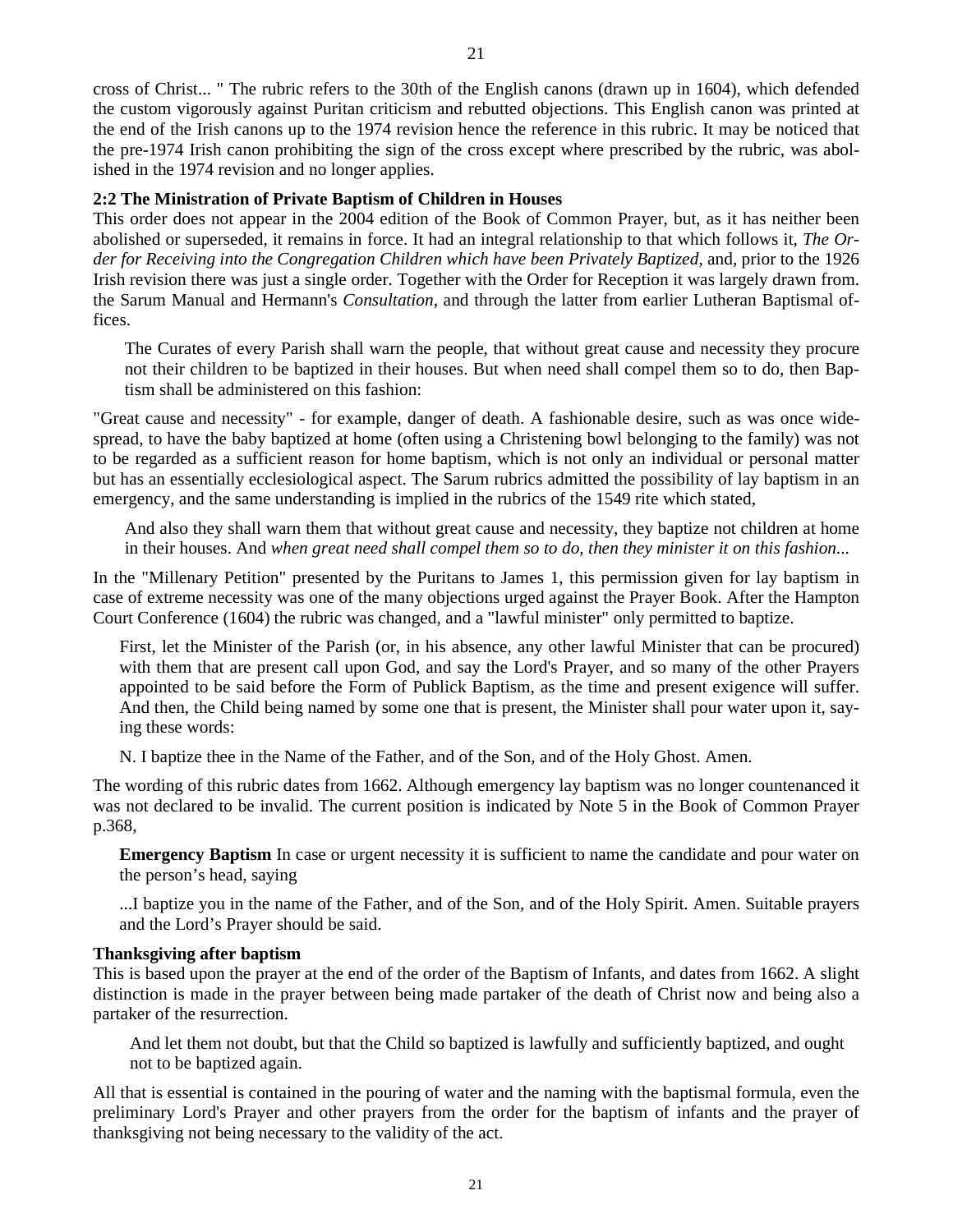#### **2:3 THE ORDER FOR RECEIVING INTO THE CONGREGATION CHILDREN WHICH HAVE BEEN PRIVATELY BAPTIZED.\***

Like the Ministration of Private Baptism of Children in Houses this order does not appear in the 2004 edition of the Book of Common Prayer, but, as it has neither been abolished or superseded, it remains in force.

This order begins with the explanatory rubric:

If a Child which hath been privately baptized do afterward live, it is expedient that it be brought into the Church, and be received into the Congregation. If the Minister who receiveth it have not himself baptized the child, he shall examine and try whether the child be lawfully baptized or no... In which case, if those that bring any Child to the Church do answer that the same Child is already baptized, then shall he examine them further, saying...

Essential to the validity of a sacrament are the proper "matter" (that which is done) and "form" (that which is said), and, although it is not mentioned here, the right "intention" to do what the church does. A stage baptism would not be a real baptism since the intention to baptize would not be present. The "matter" of Holy Baptism is immersion in water or the pouring of water, and the "form" is the formula in which the person is baptized "in the name of the Father, and of the Son, and of the Holy Ghost". Hence the searching enquiries insisted on at the beginning of this rite,

By whom was this Child baptized?

Who was present when this Child was baptized?

 Because some things essential to this Sacrament may happen to be omitted through fear or haste, in such times of extremity; therefore I demand further of you,

Was this Child baptized with water?

With what words was this Child baptized?

And if the Minister have himself baptized the Child, or shall find, by the answers of such as bring the Child, that all things essential were done; then shall not he christen the Child again, but shall receive him as one of the flock of true Christian people, saying thus,

I certify you, that in this case all that is essential hath been done, concerning the baptizing of this Child; who being born in original sin, and in the wrath of God, hath, *by the laver of regeneration*, been in Baptism received into the number of the children of God, and heirs of everlasting life: for our Lord Jesus Christ doth not deny his grace and mercy unto such infants, but most lovingly doth call them unto him, as the holy Gospel doth witness to our comfort on this wise.

The doctrine of baptismal regeneration is strongly affirmed in the words in italics.

The use of this order ensures that baptism is not treated as a merely private act. Although the act of baptism makes the child regenerate and a member of the universal Church it is still appropriate for him to be publicly received into the congregation.

The remainder of the rite consists of the Baptism of Infants service except for the section containing the act of baptism itself (BCP p.249 from "O merciful God..." to "N. I baptize thee in the Name of the Father, and of the Son, and of the Holy Ghost. Amen".

#### **Conditional Baptism**

A very important rubric at the end of this Order deals with the procedure to be followed if there is any doubt as to whether or not the child has actually been baptized,

But if they which bring the Infant to the Church do make such uncertain answers to the Priest's questions, as that it cannot appear that the Child was baptized with Water, in the Name of the Father, and of the Son, and of the Holy Ghost (which are essential parts of Baptism), then let the Priest baptize it in the Form before appointed for Publick Baptism of Infants; saving that, at the dipping of the Child in the Font, he shall use this form of words: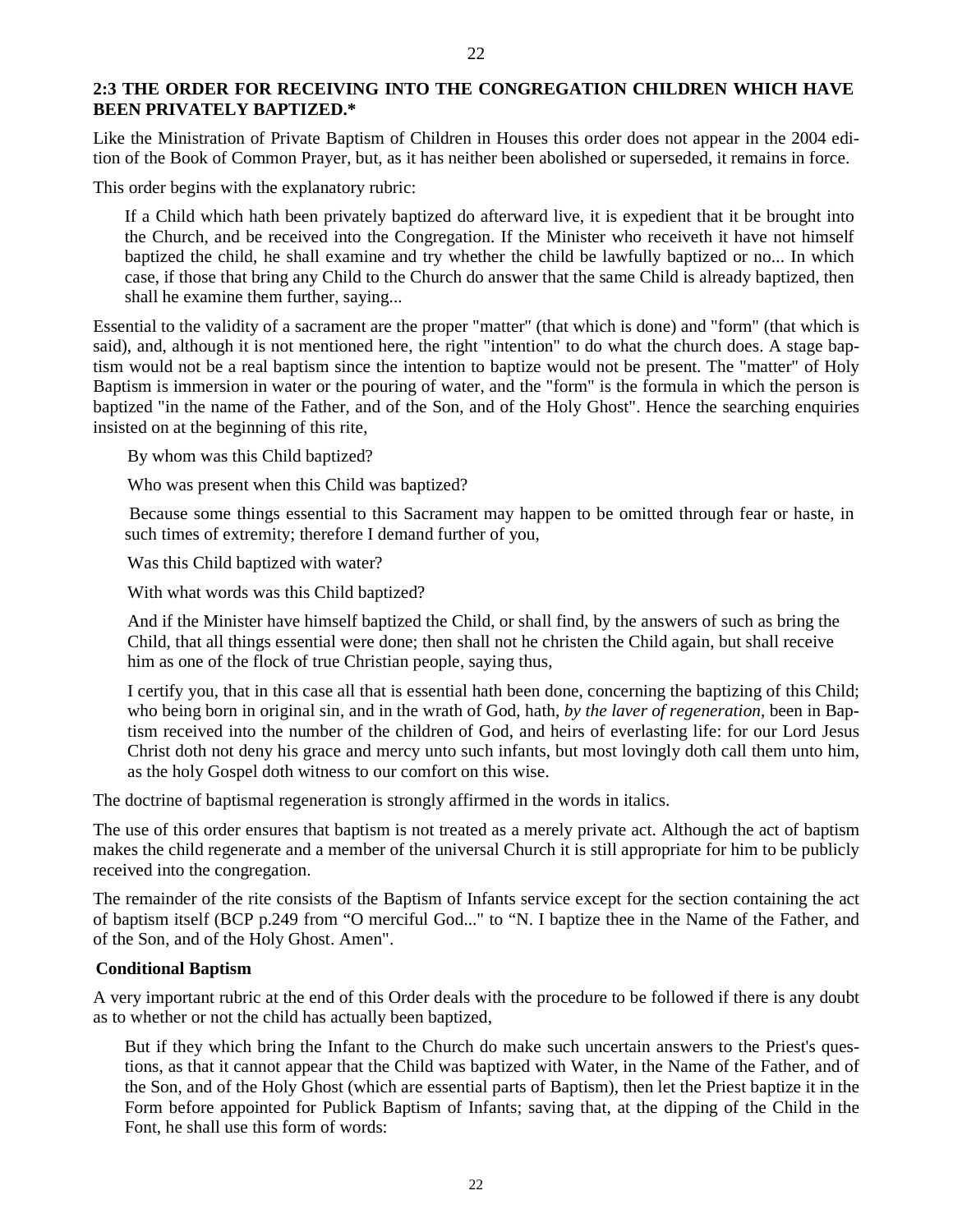If thou art not already baptized, N., I baptize thee in the name of the Father, and of the Son, and of the Holy Ghost.

Conditional baptism is found at least as early as the eighth century A.D), being found in the statutes of St. Boniface, Archbishop of Metz about A.D. 745. The provision in the BCP is based mainly on Sarum and on the Saxon (German) source *Agenda das ist kirchenordnunga* with improvements in 1662.

The Sarum provision read,

N. If you are baptized I do not baptize you: but it you have not been baptized, I baptize you: In the name of the Father, and of the Son, and of the Holy Spirit., Amen.

As there is **"one** baptism for the forgiveness of sins" (Nicene Creed) conditional baptism should be administered only where there is genuine uncertainty about one or more of the essentials of baptism.

# **2:4 The Ministration of Baptism to such as are of Riper Years and are able to answer for themselves**

This order does not appear in the 2004 edition of the Book of Common Prayer, but, as it has neither been abolished or superseded, it remains in force. This office was added to the Book of Common Prayer in 1662. It is mentioned in the Preface to the 1662 Book (BCP 13) composed by Bishop Sanderson, who said that although it was not so necessary when the former Book was compiled, "yet by the growth of Anabaptism, through the licentiousness of the late times crept in amongst us, is now become necessary, and may be always useful for the baptizing of Natives in our plantations, and others converted to the Faith". The "late times" were those of the Commonwealth when the Anglican faith was proscribed. It was suggested, apparently, by Bishop Cosin and prepared by a Committee of Convocation, with the Bishop of St. Asaph (Griffith) playing a leading role.

Distinctive features of this Order (as compared with the Public Baptism of Infants) are as follows,

# [1] **The rubrics**.

Timely notice must be given to the Bishop of the Diocese so that due care may be taken to examine the candidates "whether they be sufficiently instructed in the principles of the Christian Religion; and that they may be exhorted to prepare themselves with prayers and fasting for the receiving of this holy Sacrament". It should to used on a Sunday or Holy-day when the people are assembled. "Godfathers and Godmothers" are required as for Infant Baptism. Enquiry must be made to determine whether the candidates have already been baptized or not.

Recognition is therefore given to the role of the Bishop as the chief Minister of the Word and Sacraments and Pastor in relation to the totality of initiation, to intellectual and spiritual preparation (including fasting, which is specified) and to the public use of the office as a means of admission to the Church. The role of the godparents is of witnesses in whose presence the candidates make the promises.

# [2] **The Preface**

The following words, which take for granted the existence of actual sin, as well as original sin, in adults, was added to the first address, "(and that which is born of the flesh is flesh), and they that are in the flesh cannot please God, but live in sin, committing many actual transgressions".

# [3] **The Reading**

Instead of St. Mark 10:13, which tells of Christ's invitation to children, the Gospel is taken from St. John 3, where Christ speaks to Nicodemus on the necessity of a new birth by water and the Spirit.

# [4] **The Address after the Gospel**

This dwells on,

- (a) the necessity of baptism, and quotes John 3:5; Acts 2:38;
- (b) the benefits received in baptism, and quotes Mark 16:16; 1 Peter 3:21, and asserts that
- (c) God will give remission of sins, the Holy Ghost, and eternal life to those receiving the sacrament rightly (that **is,** with repentance and faith).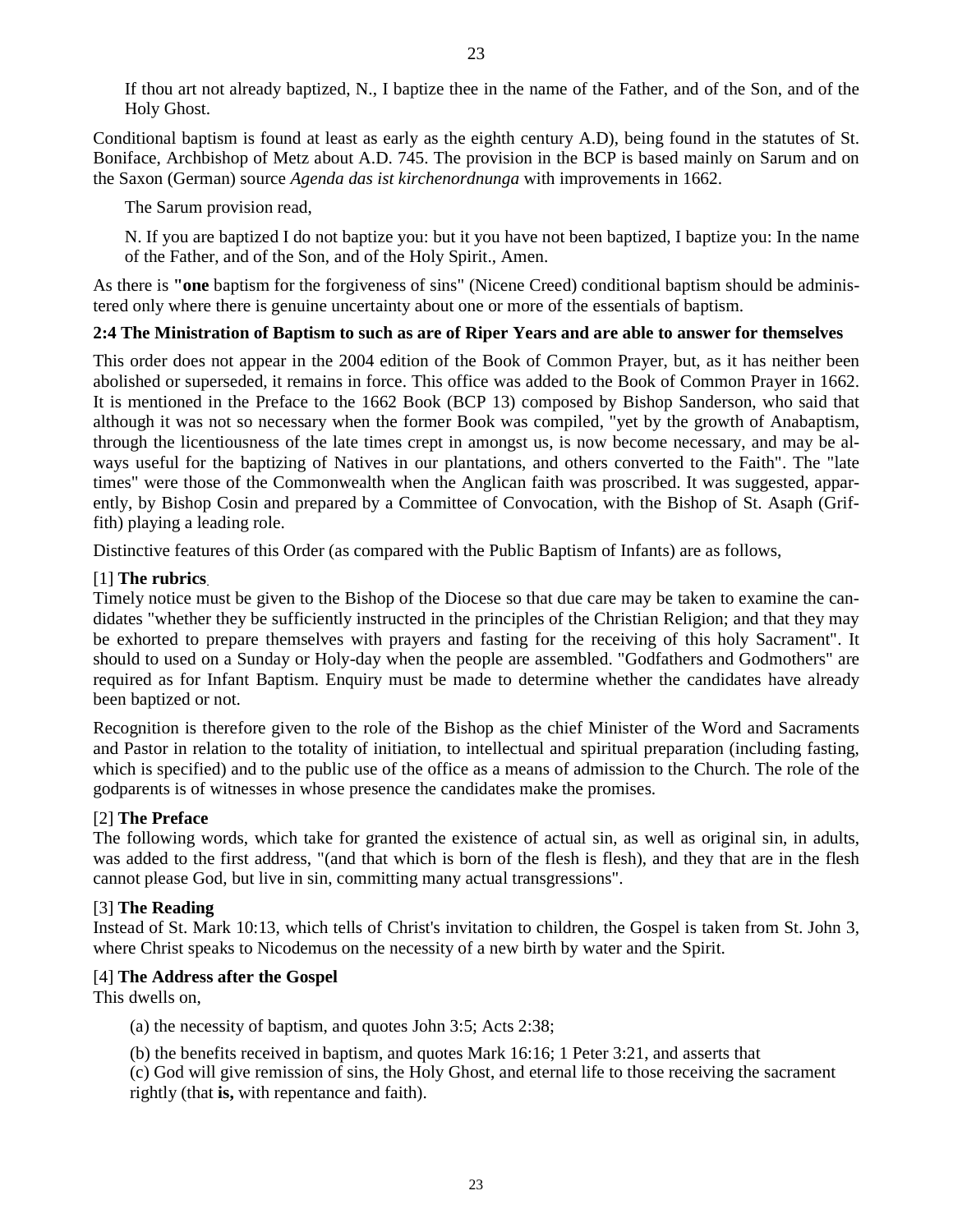#### [5] **Address before the baptismal vow**

This differs from that to the sponsors in the baptism of infants in that it is addressed to the candidates, and asks their "promises in the presence of these your witnesses and this whole congregation".

24

#### [6] **Interrogatories**

The questions are answered by the candidates for themselves.

#### [7] **The act of baptism**

The priest is to take the person to be baptized by the right hand, and "dip him in the water, or pour water upon him". It may be noticed that here as in the Baptism of Infants the preferred option is that of immersion.

#### [8] **Address to the sponsors**

This reminds them of the promises just made in their presence, and dwells on their duty (a) "to put them in mind what a solemn vow, promise, and profession" they had made before them as "their chosen witnesses", and (b) to induce them to use all diligence to be rightly instructed in God's Holy Word.

#### [9] **Address to the newly baptized**

This recognizes that they have by virtue of their baptism "put on Christ" and exhorts them in words taken from the comparable address in the Infant Baptism service to walk worthily of their Christian calling.

The concluding rubrics cover conditional baptism, confirmation and first communion, the baptism of children who have not attained the years of discretion, and the use of this Order in private.

The provision for conditional baptism is similar to that in the Order for Receiving into the Congregation Children which have been privately baptized.

The direction about confirmation and first communion links these with the act of baptism, although it is not envisaged that there should be a single service integrating all three. The wording of the 1662 order was slightly modified in the Irish revision of 1878 (and this is followed in the 1926 book),

It is expedient that every Person, thus baptized, should be confirmed by the Bishop, and receive the Holy Communion "that so he may be admitted to the Holy Communion), so soon after his Baptism as conveniently way be."

The alteration seems designed to ensure that first communion actually takes place.

The direction for the baptism of persons not baptized in their infancy before they come to years of discretion to answer for themselves is to use the infant baptism service and to substitute "child" or "person" for "infant".

Adults are only to be privately baptized "upon great and urgent cause". It is clearly undesirable that the church should not be assembled for the admission of a new adult member.

# **2:5 The Order for Confirmation, or Laying on of Hands upon those that are baptized and come to years of discretion**

The service in its present form dates from 1662, and was drawn up by Bishop Cosin. Prior to 1662 there was no ratification of the baptismal vows, as such. However, before the laying on of hands by the bishop took place there was an examination of the candidates based on the catechism, which was included within the order, and this, it appears, was regarded as the means by which children, having come to the years of discretion, and having learned what their godfathers and godmothers promised for them in baptism, might then themselves with their own mouth, and with their own consent, openly before the church ratify and confirm [1549 "ratify and confess"] the same: and also promise that by the grace of God, they would evermore endeavour themselves faithfully to observe and keep such things, as they by their own mouth and confession had assented to. The idea of introducing a catechism into the Confirmation service seems to have been taken from Archbishop Hermann's *Consultation*.

In 1549 and 1552 the title was "Confirmation, wherein is contained a catechism for children". In 1662 the Catechism was separated from the Order for Confirmation, but the close relationship between the two is indicated both by the title and by the rubrics at the end of the Catechism. The title is "A Catechism, that is to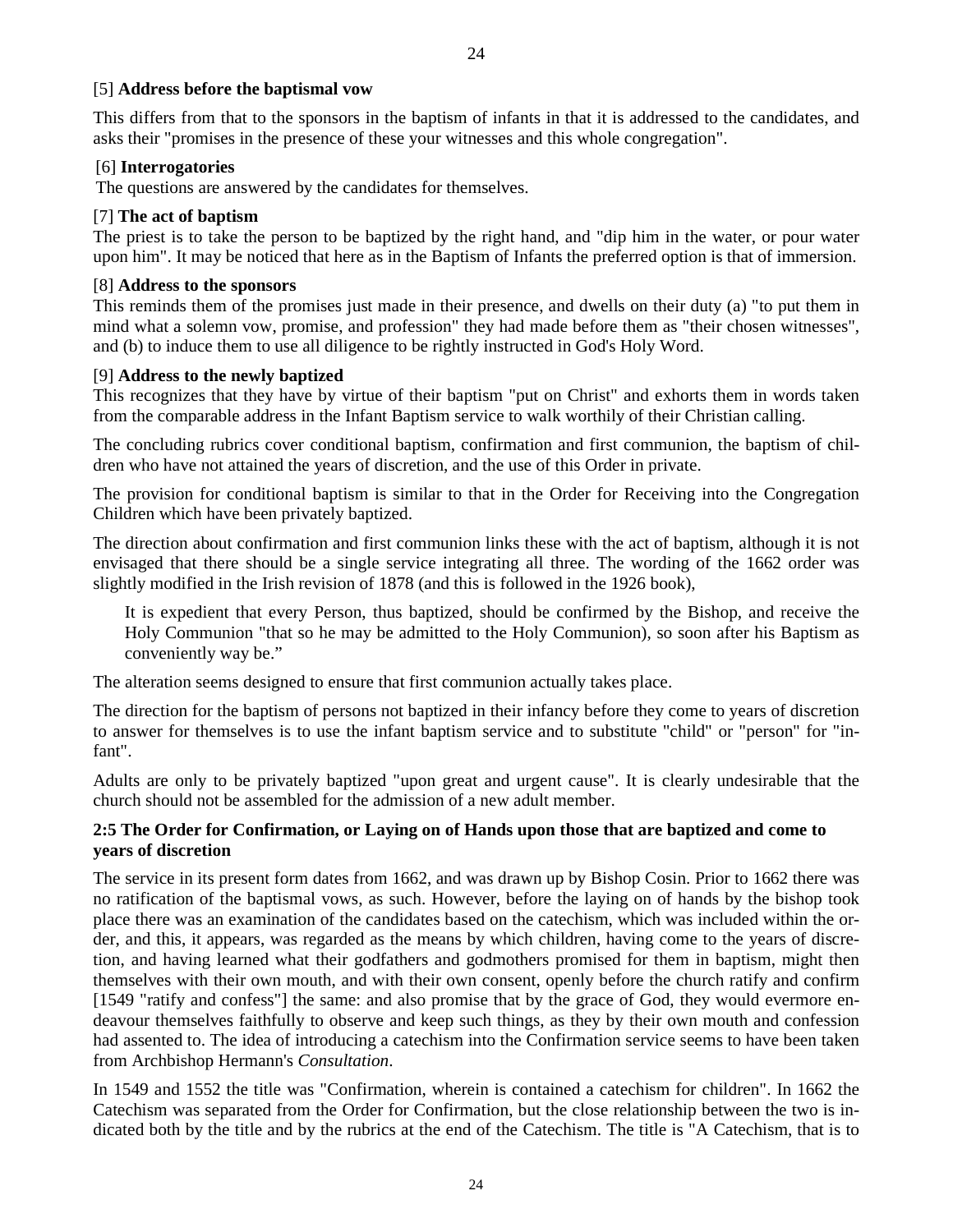say an instruction to be learned of every person, before he be brought to be confirmed by the bishop". And the rubrics read,

The Curate of every Parish shall diligently, at such times as he shall think convenient, instruct and examine the children of his Parish in this Catechism; and upon Sundays and Holy-days, after the Second Lesson at Evening Prayer, or at such other time as may be convenient, he may, with the approval of the Ordinary, openly in the Church instruct and examine so many of such children as he shall think fit in some part of the Catechism.

[This is the version used from 1878 in the Church of Ireland. In 1662 it read, "The Curate of every Parish, shall diligently upon Sundays and Holydays, after the second Lesson at Evening Prayer, openly in the Church instruct, and examine so many of his children sent unto him as he shall think convenient in some part of this Catechism". In 1549 and 1552 the instruction was to be given half an hour before Evensong].

And all Fathers, Mothers, Masters, and Mistresses, shall cause their Children, Servants, and Apprentices to come to such instruction at the time appointed.

So soon as children are come to a competent age, and can say in their mother tongue the Creed, the Lord's Prayer, and the Ten. Commandments, and are further instructed in this Catechism, they shall be brought to the Bishop to be confirmed by him.

And whensoever the Bishop shall give knowledge for children to be brought unto him for their Confirmation, the Curate of every Parish shall either bring, or send in writing, with his hand subscribed thereunto, the names of all such persons within his Parish, as he shall think fit to be presented to the Bishop to be confirmed. and, if the Bishop approve of them, he shall confirm them in manner following.

#### THE ORDER FOR CONFIRMATION

#### [1] **Preface**

This is based upon the rubrics preceding the service in 1549 and 1552. This is the only part of the service which may be delegated to a priest by the bishop. It contains a characteristic stress of the Reformation upon comprehension and edification, affirming, as it does, that "none hereafter shall be confirmed, but such as can say the Creed, the Lord's Prayer, and the Ten Commandments; and have been further instructed in the Church Catechism set forth for that purpose."

#### [2] **Bishop's first address**

No bishop's address was provided until the 1878 Irish revision, when it appeared in the form of a rubric "The Bishop may address the Candidates during the Service at his discretion". The arrangement; in the 1926 book permitting two addresses, one before and one after the Confirmation, is unique.

#### [3] **Renewal of the baptismal vows**

In the 1662 Prayer Book (followed by the Irish revision of 1878) the renewal of the baptismal vows took the form of a single question and answer, adapted from Hermann's *Consultation*,

Do you here in the presence of God, and of this Congregation, renew the solemn promise and vow, that was made in your Name at your Baptism; ratifying and confirming the same in your own persons, and acknowledging your selves bound to believe and to do all those things which your Godfathers and Godmothers then undertook for you? **I do**.

In the Church of Ireland's 1926 Order (following proposals drawn up by Bishop Cosin at the time of the 1662 revision but not adopted) the threefold question and answer from the Baptism service is inserted, preceded by a simplified version of the question and answer, given above,

Do you here, in the presence of God and of this Congregation, renew and confirm the solemn promise and vow of your Baptism? **I do**.

The effect of this is to produce a service with a balance between the "active" concept of Confirmation ''renewing and confirming" the solemn promise and vow of one's baptism, and the "passive" sense, "being confirmed" through the laying on of hands with prayer by the bishop.

Confirmation in the sacramental sense begins with the rubric "Then shall the Congregation stand..."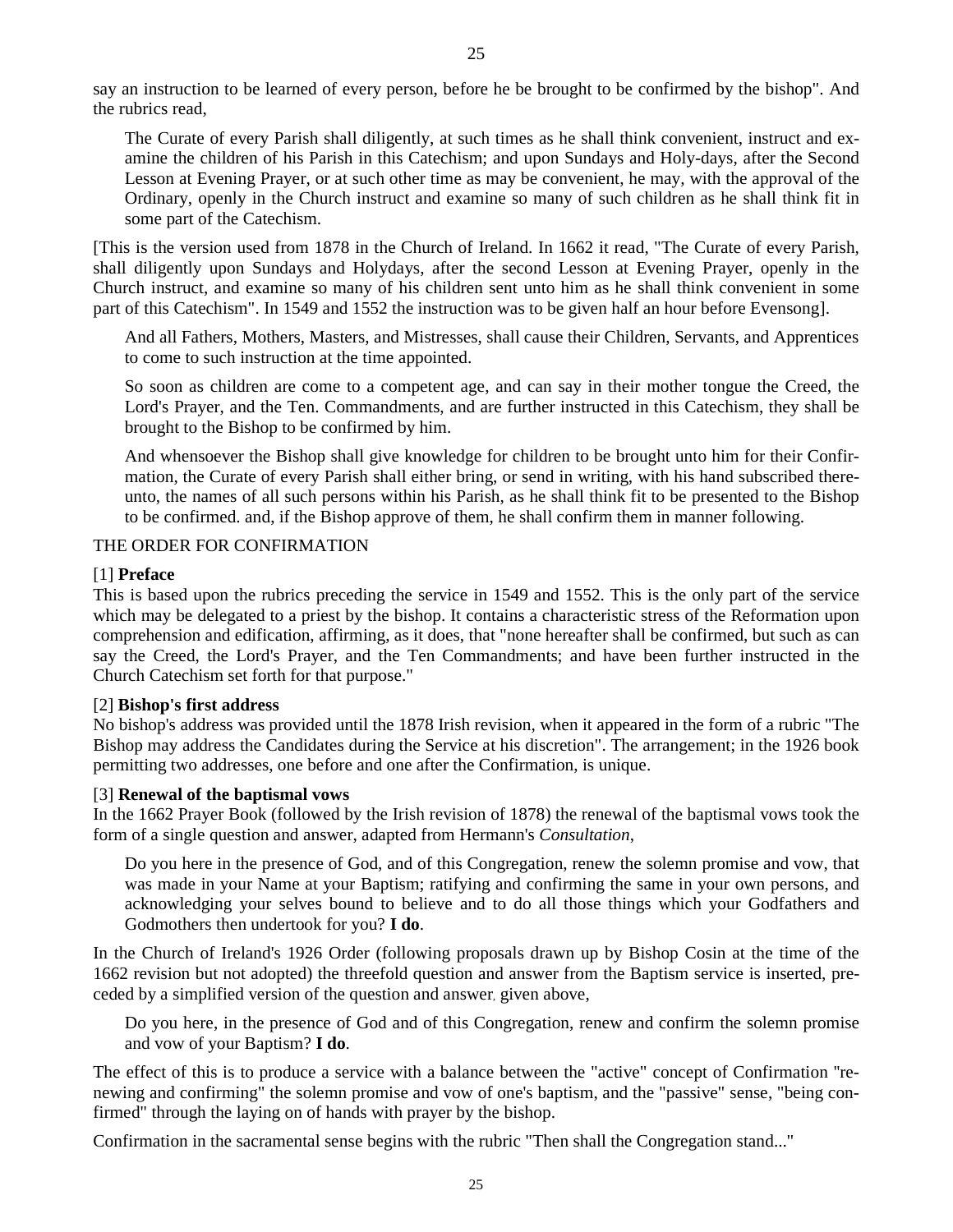#### [4] **The Versicles and Responses**

The Office of Confirmation historically began with the first four of these versicles and responses. The latter two, "Lord hear our prayers: and let our cry come unto thee" appear to have been added for the first tine in 1552 when "The Lord be with you" etc. was placed after the act of confirmation instead of before the collect which preceded it. They are, however, found in very general use in ancient offices.

#### [5] **The Prayer of Invocation**

This prayer, invoking the sevenfold gifts of the Holy Spirit has a long history in confirmation, being found in the Gelasian and Gregorian Sacramentaries and also in St. Ambrose *De Sacramentis* and his *De Mysteriis*. In the latter it is said,

Wherefore, recollect that you have received the spiritual seal, the spirit of wisdom and understanding, the spirit of counsel and strength, the spirit of knowledge and godliness, the spirit of holy fear [Isa. 1.1:2f], and preserve what you have received. God the Father has sealed you. Christ the Lord has confirmed you, and has given the earnest of the Spirit in your heart [2 Cor. 1:21f], as you have learned from the Apostolic lesson.

In the Book of Common Prayer rite there is no suggestion that the Holy Spirit is being bestowed by this ceremony. Rather there is a reference back to regeneration by water and the Holy Spirit at baptism, and a prayer that the candidates may be *strengthened* by the Holy Spirit.

The Puritans objected to this prayer, in 1661, in the following words,

This supposeth that all the children who were brought to be confirmed have the Spirit of Christ, and the forgiveness of their sins; whereas a great number of children at that age, having committed many sins since their baptism, do show no evidence of serious repentance, or of any special saving grace; and therefore this confirmation (if administered to such) would be a perilous and gross abuse".

The Bishops replied,

It supposeth, and that truly, that all children were at their baptism regenerate by water and the Holy Ghost, and had given unto them the forgiveness of all their sins; and it is charitably presumed that notwithstanding the frailties and slips of their childhood, they have not totally lost what was in baptism conferred upon them; and therefore adds, 'Strengthen them, we beseech Thee, O Lord, with the Holy Ghost the Comforter, and daily increase in them Thy manifold gifts of grace', etc. None that lives in open sin ought to be confirmed.

#### [6] **The act of Confirmation**

The original form of the act of Confirmation - in 1549 - was as follows,

*Minister* Sign them, O Lord, and mark them to be Thine for ever by the virtue of Thy holy cross and passion. Confirm and strengthen them with the inward unction of Thy Holy Ghost mercifully unto everlasting life. Amen.

[Then the Bishop shall cross them in the forehead, and lay his hand upon their head, saying],

*N.* I sign thee with the sign of the cross, and lay my hand upon thee, in the Name of the Father, and of the Son, and of the Holy Ghost. Amen.

[And thus shall he do to every child, one after another; and when he bath laid his hand upon every child, then shall he say,

The peace of the Lord abide with you. *Answer* And with thy spirit.

It would seem therefore that if the use of unction was dropped in 1549, the consignation with the cross was retained. In 1552 the rubric and words with which the latter was given were omitted, and a precatory benediction founded on the preceding collect was adopted as an accompaniment to the laying on of the bishop's hands. But it seems likely that the sign of the cross was still used since its use is defended as if it were a well-known custom in a sermon by Edward Boughen, chaplain to Howson, Bishop of Oxford, preached at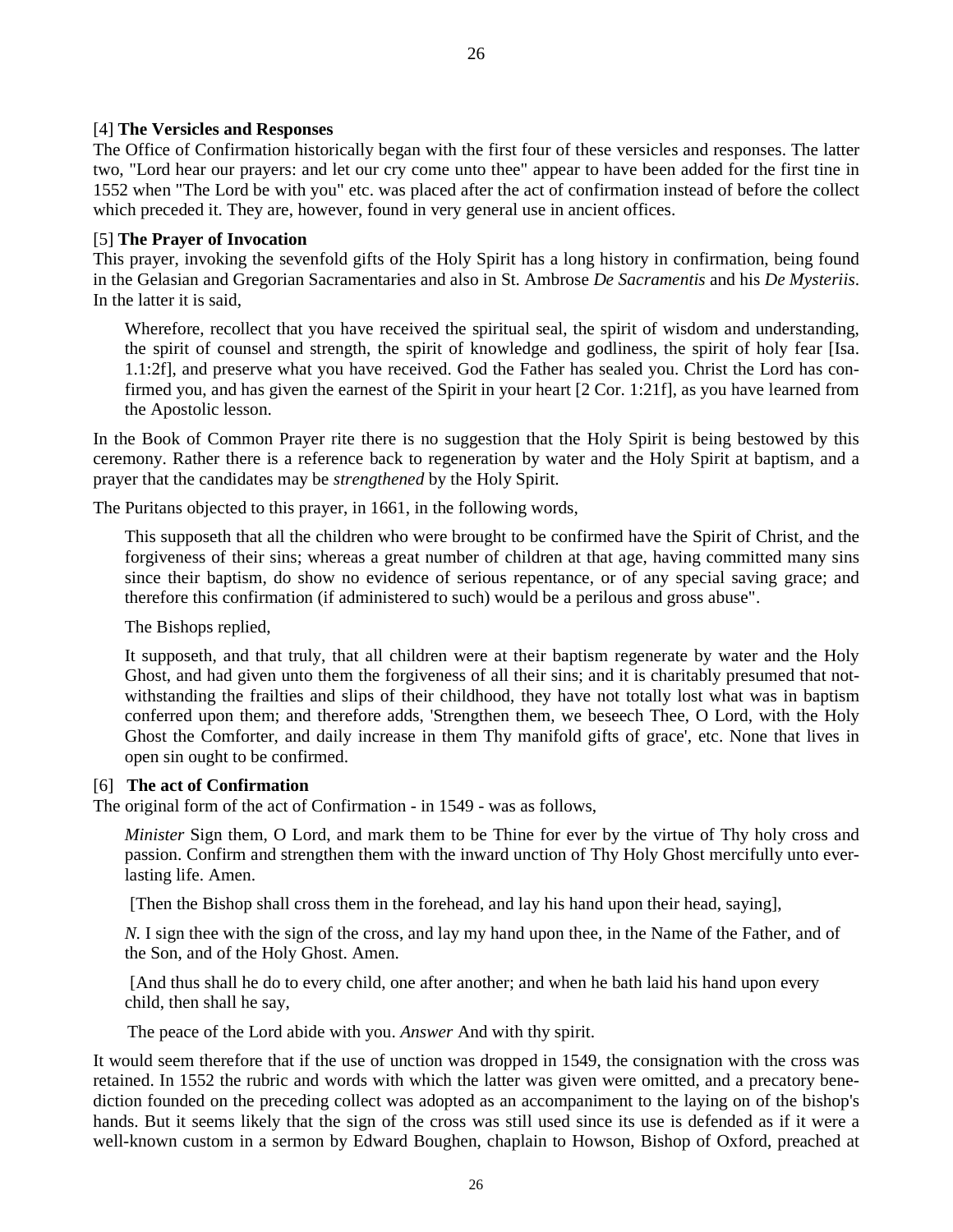the bishop's first visitation in 1619. He said, "The cross, therefore upon this or the like consideration is enjoined to be used in Confirmation in the Book of Common Prayer set forth and allowed in Edward VI's reign. And I find it not at any time revoked: but it is left, as it seems, to the bishop's discretion to use or not to use the cross in confirmation".

It will be observed that it was the custom (according to ancient practice) for the bishop to confirm the children by name, until 1552. This custom gave rise to a power on the part of the bishop to change the baptismal name for another if he saw fit. It would appear that this continued to be the case, and there is evidence of a Bishop of Lincoln doing this as late as 1707.

# [7] **The bishop's second address**

This, like the first address is at the bishop's discretion. The late Archbishop John Allen Fitzgerald Gregg used the first address to expound the idea "You come to *confirm*" and the second to expound the idea "You come to *be confirmed*."

# [8] **The prayers**

The Lord's Prayer was first inserted in the Confirmation service in 1662, when the versicle and response "The Lord be with you. And with thy spirit", which had been removed from the service altogether in 1552, was replaced in its present position, instead of with the other versicles. The Pax Tibi ("Peace be with you...") was removed in 1552 and not restored.

The collect which follows the Lord's Prayer has some likeness to that which occupied the same place in the ancient office, but its words are taker) in part from a long collect which preceded the act of confirmation in Archbishop Hermann's Cologne Book.

The second collect was inserted in 1662, probably with the intention of placing at the end of the service a prayer for the general congregation, the preceding one being for the newly confirmed. The latter part of the ancient Benediction was retained but the fifth and sixth verses of the 128th psalm which preceded it were not continued in use. The ancient benedictions in this place were sometimes very long: and were, in reality, a psalm pronounced in a form of a benediction.

# [9] **The final rubrics**

When confirmation is ministered only to those baptized in riper years, the Preface shall be omitted.

 And there shall none be admitted to the Holy Communion, until such time as he be confirmed, or be ready and desirous to be confirmed.

This latter rubric restores the essence of the text of that in the 1662 Book of Common Prayer, replacing a version used since 1878 in the Church of Ireland which read,

 Every person ought to present himself for Confirmation (unless prevented by some urgent reason) before he partakes of the Lord's Supper.

The reversion to the 1662 text was made after the failure of the General Synod (by a single vote in the House of Laity) to omit the rubric altogether. The issue at stake was the admission of infants to Holy Communion (practised in the early Church for much the same reasons as infant baptism and still the custom in Eastern Orthodoxy).

In practice, whilst confirmation is the normal prerequisite for admission to Holy Communion for those baptized in the Church of Ireland, in the case of adults who have come into the church it is offered and made available (through adult confirmation services) but not insisted on as a precondition.

It is clear that there are anomalies here which have not at the time of writing been fully addressed.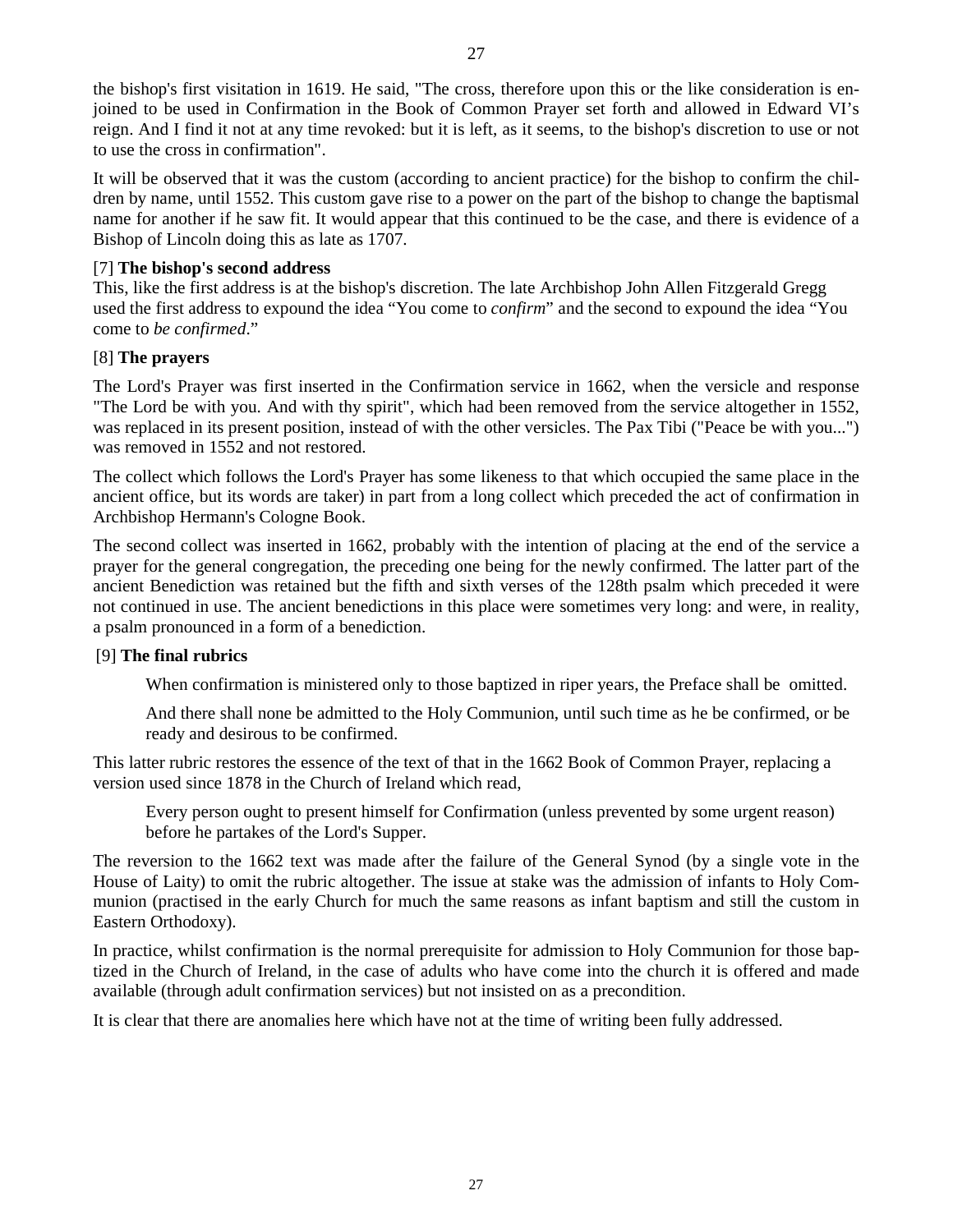#### **THE STRUCTURE OF THE TRADITIONAL PRAYER BOOK RITES**

#### **TABLE 1: INFANT BAPTISM 1662/1926/BAPTISM ONE COMPARED WITH THE ORDER OF 1549**

# **1662/1926** 1549<br>**At the Font** 2008 1549

- 
- 2. Exhortation, "Dearly be-<br>
loved. forasmuch as." etc. 2. Exhortation. loved, forasmuch as," etc.
- "Almighty and everlasting God," etc. the Child.
- mortal God," etc. breast.
- 
- 6. Thanksgiving and Prayer. "Almighty and everlast- lects. ing God," etc. The Exorcism of the
- 7. Address to Sponsors. "Dearly Unclean Spirit. beloved, ye have," etc.<br>
8. Interrogatories 5. The Gosp
- 
- 9. The Four Prayers for grace\*\* 14. The Lord's Prayer.
- 10. Prayer for the Sanctification The Creed.<br>
of the Water. "Almighty be the Sanctification The Creed.
- 11. Naming and Baptizing of the
- [Once Dipping or Affusion] 12. Reception of the Child into
- the Church and signing it **At the Font**  with the Cross 7. Formula of Reception.
- 13. Address to the people. "See- 8. Interrogatories.
- 
- 15. The Prayer for the Child.
- 16. Exhortation to the Sponsors<br>"forasmuch as,"
- 17. Charge to the Sponsors sors.

## At the door of the Church

- 1. Preliminary question.<br>
2. Exhortation. "Dearly be-<br>
1. Preliminary question (part of rubric).
	-
- 3. The first of the two collects,<br>  $\frac{3}{2}$ . The first of the two collects<br>  $\frac{3}{2}$ . The first of the two collects<br>  $\frac{3}{2}$ . Asking the Name of
- 4. The Second of the Two Col- [cf.11] Making a Cross upon the lects, "Almighty and im- Child's forehead and
- 5. The Gospel and the Address.<br>
5. The Signing Formula<br>
5. The Second of the Two Col-<br>
1. The Second of the Two Col-

- 5. The Gospel and the Address
- 
- 6. Thanksgiving and Prayer everliving God," etc.\*\*<br>
Taking of the child by<br>
the right hand and<br>
the right hand and Child<br>
Dnce Dipping or Affusion and the Church towards the Font.<br>
Church towards the Font.

- 
- 
- ing now," etc. 11. Naming and Baptizing of the 14. The Lord's Prayer Child.<br>
15. The Prayer for the Child. [Thrice Dipping or Affu-
	- We yield thee," etc.<br>
	hortation to the Sponsors<br>
	Laying on of hands on
		- the Child by the Spon-

 Putting upon him the Chrisom, and repeating Formula in connection with it. Anointing of the Child's head.

 Formula of Anointing. 16. Exhortation to the Sponsors

\* In the form of Consecration of the Font 1549, at the end of the Office for private Baptism.

\*\* The indented parts are peculiar to 1549.

[The source of this Table is *The Tutorial Prayer Book - for the Teacher, the Student, and the General Reader*, eds, Charles Neil and J.M. Willoughby, London, the Harrison Trust, 1912, p.378, slightly updated]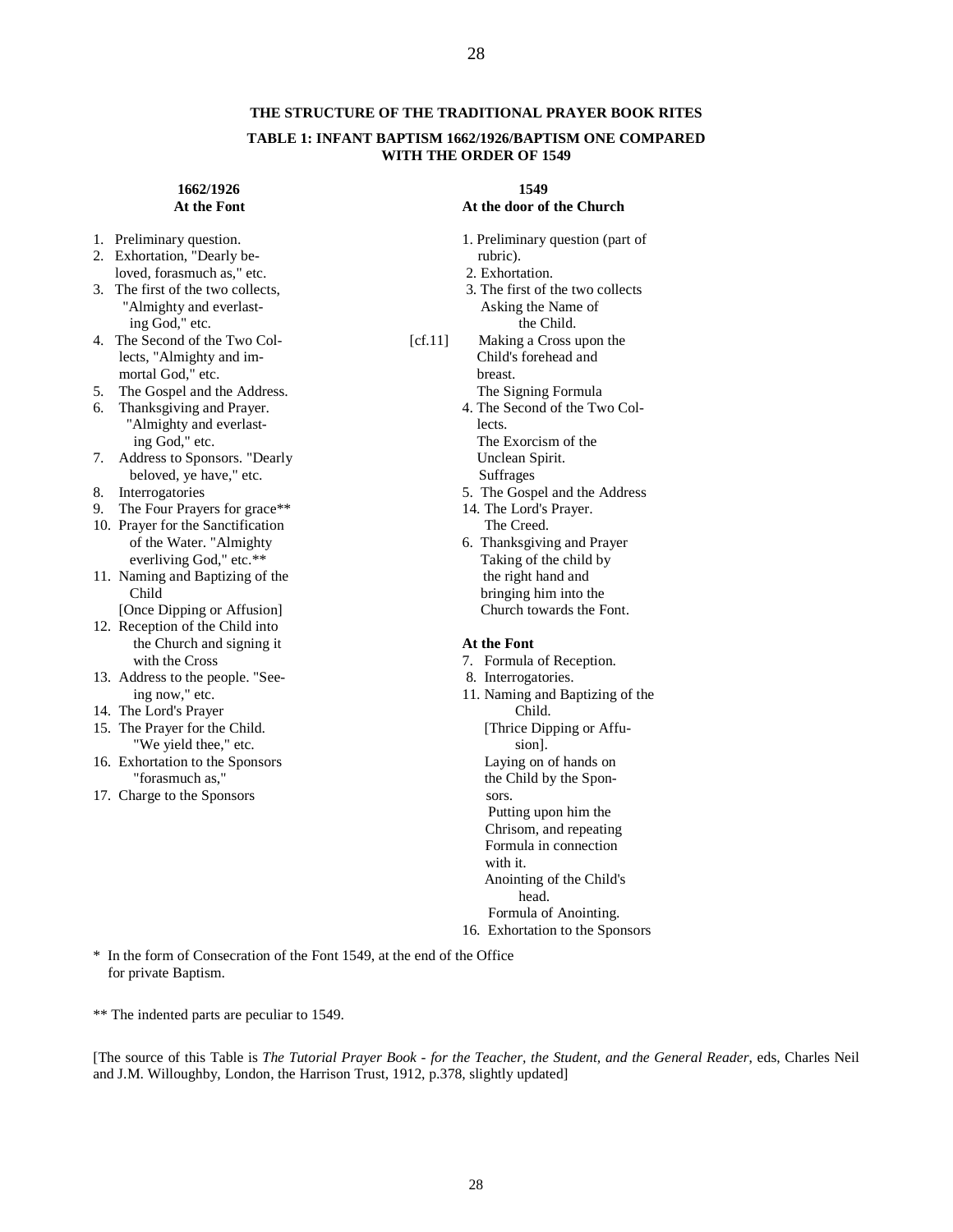#### **THE STRUCTURE OF THE TRADITIONAL PRAYER BOOK RITES TABLE 2: COMPARISON OF CONFIRMATION ONE (2004) WITH THAT OF 1549.**

#### **2004 (1926/1662) 1549**

# **that are baptized and come to years of discretion.**

- that." end that."\*
- 2. The Ratification of Baptismal<br>
Vows: "Do you.will you," etc.<br>
That is to say Vows: "Do you.will you," etc.
- 
- Graces: "Almighty and ever-<br>Bishop.
- 
- 
- 6. The Mutual Salutation: "The Lord be."
- 
- 8. The Collect: "Almighty and Lord be."
- 9. Prayer for sanctification and Graces: "Almighty and protection: "O Almighty everliving."<br>
Lord." The Praver
- 

#### **The Order for Confirmation, or Confirmation, wherein is conlaying on of hands upon those tained a Catechism for children.**

1. The Preface: "To the end 1. Rubrics commencing, "To the in threefold form (1662 single) An Instruction to be learned 3. The Suffrages: "Our help is" of every child, before he be 4. Prayer for Spiritual Gifts and brought to be confirmed of the *living God, who hast vouchsafed."* The Catechism, ending with 5a Imposition of hands. The Bishop examining the 5b Prayer: "Defend, O Lord." Candidates.<br>
5c. The Mutual Salutation: "The Confirmation Confirmation Lord be." 1998 Lord be." 1999 Lord be." 1999 Lord be." 1999 S. The Suffrages: "Our help is" 1999 S. The Mutual Salutation: "The Lord's Prayer 1999 S. The Mutual Salutation: "The  $\frac{1}{2}$ 6. The Mutual Salutation: "The everliving God, who makest." 4. Prayer for Spiritual Gifts and Lord." The Prayer that God may<br>
10. Benediction sign: "Sign them (O Lord" sign: "Sign them (O Lord") sign: "Sign them (O Lord)." The Act and Formula: (a) of signing on the forehead with the sign of the cross. 5a (b) Of imposition of hands. 5b Versicles: "The Peace of the Lord abide with you."\*\* 8 The Collect

10 The Benediction.

\* From these rubrics, "The Preface" - "To the end that," was abridged.

\*\* This was said by the Bishop, not to each child severally, but to all after he had laid his hands on "every child one after another."

[The source of this Table is *The Tutorial Prayer Book - for the Teacher, the Student and the General Reader*, eds, Charles Neil and J.M. Willoughby, London, the Harrison Trust, 1912, p.430, adapted]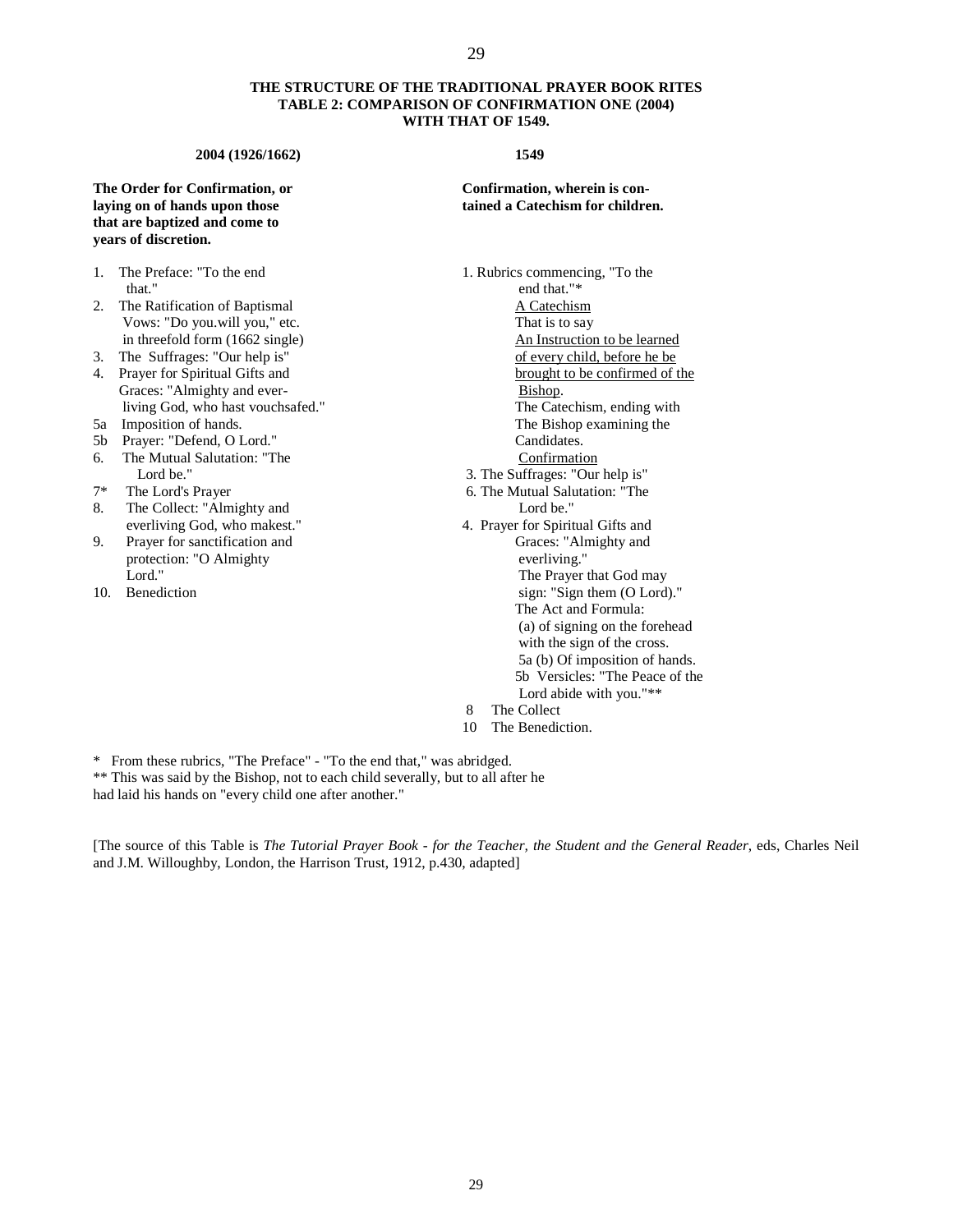#### **2:6 The Thanksgiving of women after child-birth commonly called The Church of Women.**

This order does not appear in the 2004 edition of the Book of Common Prayer, but, as it has neither been abolished or superseded, it remains in force. The title in Sarum was Ordo ad Purificandum Mulierum Post Partum ante Ostium Ecclesiae - The Order for the Purification of Women after childbirth before the church door. In 1549 this became The Order for the Purification of Women. In 1552 the title was altered to The Thanksgiving of Women after Childbirth, commonly called the Churching of Women, and this was retained in 1662 and passed into the Irish Prayer Books of 1878 and 1926. The concept of "Purification", derived from scriptural antetypes (Luke 2:22ff //Lev. 12:2-6) no longer appeared, since it was at no time in the text of the service, but it lingered on in popular understanding. The rite is ancient, being mentioned in a letter of St. Augustine of Canterbury to St. Gregory the Great (A.D. 601).

The rite appeared after the Burial of the Dead in Prayer Books up to and including the Irish Prayer Book of 1878, and was moved into its present more logical position following the Solemnization of Matrimony in 1926.

In his classic commentary A Rational Illustration of the Book of Common Prayer of the Church of England, Charles Wheatley (1686-1724) had this to say,

As to the original of this custom, it is not to be doubted, but that as many other Christian usages received their rise from other parts of the Jewish economy, so did this from the rite of Purification, which is enjoined so particularly in the twelfth chapter of Leviticus. Not that we observe it by virtue of that precept, which we grant to have been ceremonial, and so not now of any force; but because we apprehend some moral duty to have been implied in it by way of analogy, which must be obligatory upon all, even when the ceremony is ceased. The uncleanness of the woman, the set number of days she is to abstain from the tabernacle, and the sacrifices she was to offer when she first came abroad, are rites wholly abolished, and what we nowdays regard: but then the open and solemn acknowledgement of God's goodness in delivering the mother, and increasing the number of mankind, is a duty that will oblige to the end of the world. And therefore though the mother be now no longer obliged to offer the material sacrifices of the law, yet she is nevertheless bound to offer the evangelical sacrifice of praise. She is still publicly to acknowledge the blessing vouchsafed her, and to profess her sense of the fresh obligation it lays her under to obedience...

The structure of the rite is,

Preface Psalm (116 or 127) Lesser Litany Lord's Prayer Versicles and Responses Collect Blessing.

It may be noticed that no mention of the husband is made in this rite except in Psalm 127.

#### **Commentary**

The woman is instructed to come into the church "at the usual time after her delivery", but this is not defined. In medieval times the rite took place "before the door" with the attendant symbolism of readmission to the church, but from 1549 the rite has taken place within the church. 1549 referred to the "choir door" as the place where it was to occur, the direction in 1552 being "nigh unto the Table". A churching stool or form was provided in some places. She is to come "decently apparelled", a reference to the woman wearing a white veil, an ancient custom which was enforced by law in the reign of James 1 and was still widely observed in the late seventeenth century. Bishop Wren's orders and injunctions for the diocese of Norwich, in 1636, enjoin, "That women to be churched come and kneel at a side near the communion table without the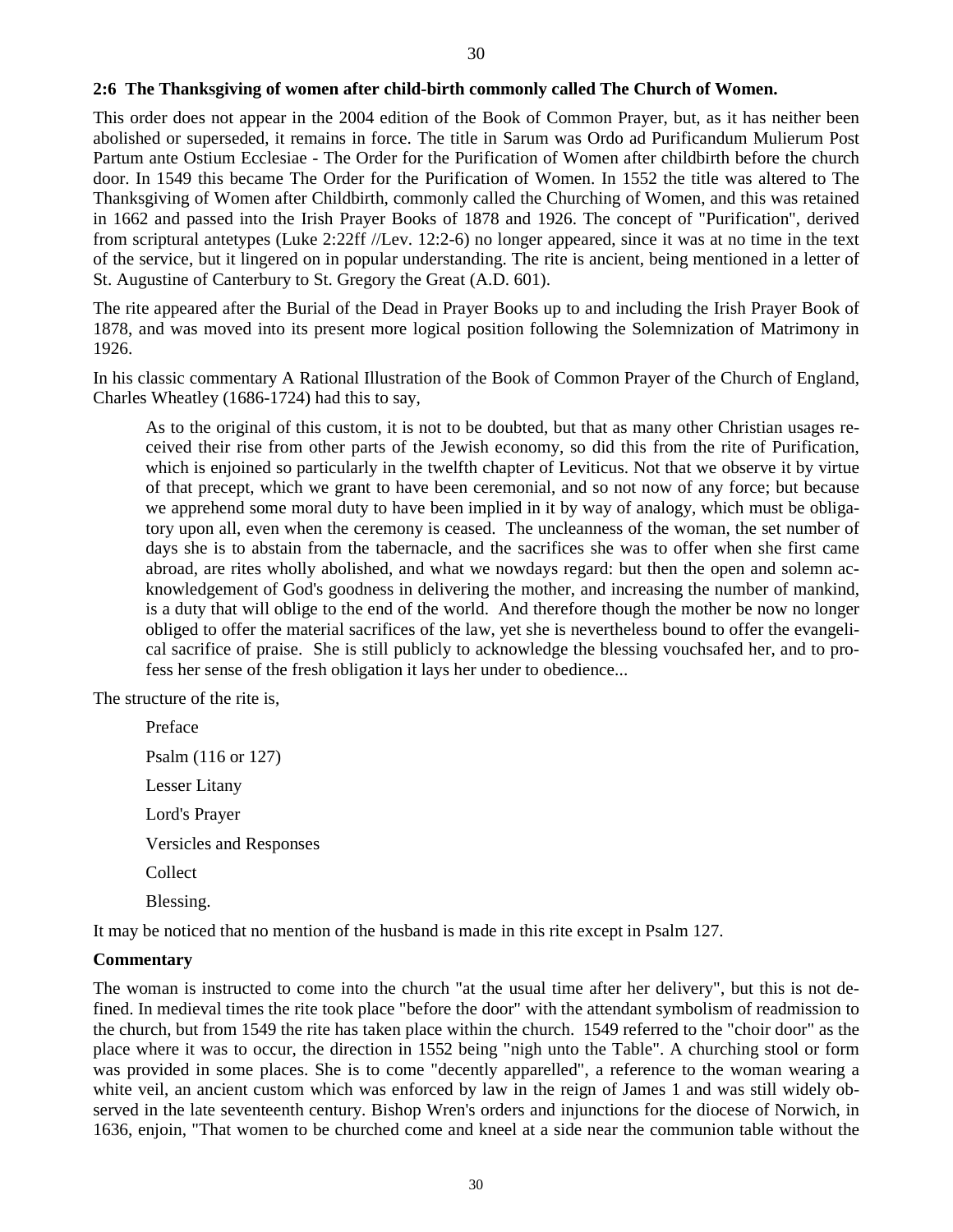31

rail, being veiled according to the custom, and not covered with a hat; or otherwise not to be churched..." The Irish Prayer Books of 1878 and 1926 follow 1662 in directing woman to kneel down "in such place and at such time, as hath been accustomed, or as the Ordinary shall direct."

The Preface indicates the purpose of the rite in words which reflect the real dangers of child-birth in the premodern age,

Forasmuch as it hath pleased Almighty God of his goodness to give you safe deliverance, and to preserve you in the great danger of Child-birth; you shall therefore give hearty thanks unto God, and say,

Psalm 121 was prescribed in 1549 and 1552, and this was altered to Psalm 116 in 1662 (with Psalm 127 as an alternative).

The versicles and responses come from Sarum.

The prayer is based on a collect in Sarum. The element of thanksgiving "we give thee humble thanks for that thou hast vouchsafed..." was added in 1662.

The blessing was added in the Irish Prayer Book of 1878 and retained in 1926.

The concluding rubric prescribes "accustomed offerings" and also mentions the Eucharist, "and if there be a Communion, it is convenient that she receive the Holy Communion". The churching of women therefore, has properly a eucharistic context.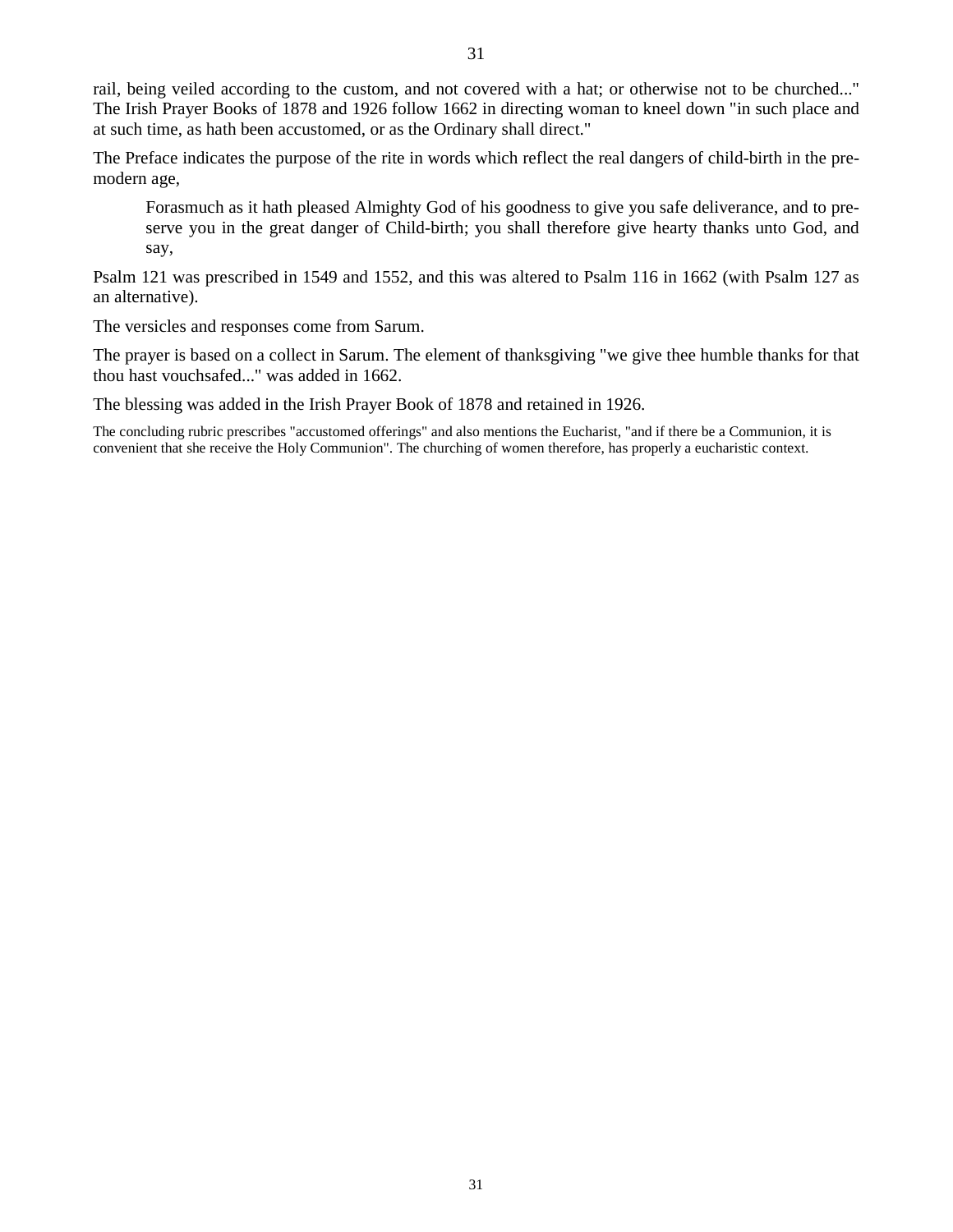# **[3] Christian Initiation Two.**

# **3:1. HOLY BAPTISM**

It is theologically significant that there is essentially only one modern form of Holy Baptism in the Book of Common Prayer, 2004. There is no separate order for the Baptism of Children as there was in the Alternative Prayer Book (pp755f). Instead, provision is made within the Order for Holy Baptism for both adults and children, and the service may be adapted for use with Holy Communion, for use with Morning and Evening Prayer and the Service of the Word (see below p.000) and for use as a freestanding rite. The order is based on a trial use form (incorporating confirmation as required, entitled "Holy Baptism 1998")

## PASTORAL INTRODUCTION

The order is preceded by a Pastoral Introduction, a slightly modified version of that in the Church of England's Common Worship, designed to be read by those present before the service begins. Baptism is considered to mark the beginning of a journey with God which continues for the rest of our lives. It is a joyful moment for those most concerned who are supported by the wider community of the local church and friends. It is intended that we should be reminded of our own baptism and on the progress we have made on the same journey now being embarked on by the new member of the Church.

The service paints many vivid pictures of what happens on the Christian way, represented by, for example, the sign of the cross, reminding us of Christ's death, our symbolic "drowning" in the water of baptism standing for our death to sin and rising to new life, the significance of water as a sign also of new life and our being "born again". A lighted candle, if used, depicts the light of Christ conquering the darkness of evil.

[In the Church of England's version John 10:10 is added, "Jesus said, 'I came that they may have life, and have it abundantly.' "]

# THE STRUCTURE OF THE RITE

The Gathering of God's People

The Greeting

Preface (general or seasonal)

Kyries

Gloria in Excelsis or other suitable hymn of praise.

The Collect of the Day or a seasonal baptismal collect.

Proclaiming and Receiving the Word

Readings and Psalm (either of the day or from the seasonal selections)

Gospel

Sermon

The Presentation

Presentation of the Candidates.

The Decision

Signing with the cross (either here or below)

#### The Baptism

Prayer over the water.

Profession of faith

Baptism

Signing with the cross (if not already performed)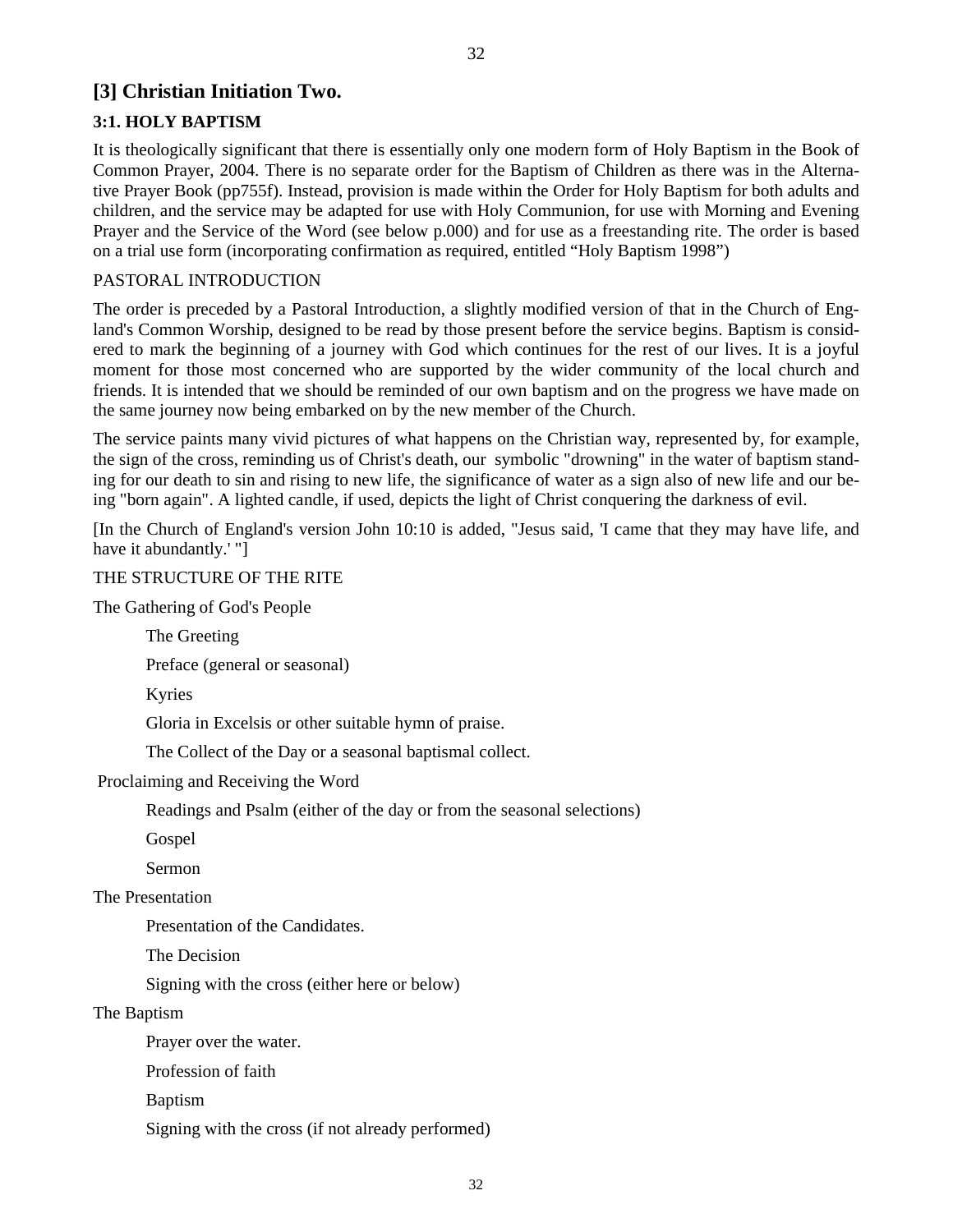33

The Welcome and Peace

#### *Either*

 The Prayers of the People The Lord's Prayer The Dismissal

# *Or*

Celebrating at the Lord's Table

The Taking of the Bread and wine

The Great Thanksgiving.

The Lords' Prayer

The Breaking of the Bread

The Communion

The Great Silence

Going out as God's People

Prayer after Communion.

Dismissal

Blessing

Giving of a lighted candle (optional)

Words of dismissal.

# **BACKGROUND**

From 1969 to 2004 the modern form of the Baptism of Children (to be found in the Alternative Prayer Book, 1984 p.753ff) was very widely used and popular in the Church. It was supplemented by the rarely used but theologically significant, and in some sense normative order in Alternative Occasional Services, 1993, entitled "Baptism, Confirmation, and First Communion of those able to answer for themselves." For an exposition of these see the earlier edition of these Course Notes. The Baptism of Children rite was coherent and scriptural, and had a number of good points including (1) the manner in which the duties of parents and godparents were set forth; (2) the clarity and simplicity of the parents' and godparents' response; (3) the unambiguous and direct language of the blessing of the baptismal water; (4) the interrogative form of the confession of faith indicative of a return to the earliest form of the Apostles' Creed, and (4) the clear affirmation, in the post-baptismal prayers of the church's belief in baptismal regeneration, combined with the recognition that baptism marked the start of a process, and (5) a particularly fine prayer blessing the home of the child.

However, this order also had certain limitations, which may be summarized as follows,

(1) The Order was convenient for use within Morning or Evening Prayer (or even within Holy Communion) but it was a little inadequate as a "stand-alone" service, let alone one that might serve by itself as the principal Sunday service.

(2) The Ministry of the Word was very limited, consisting of only three passages (of which two were to be used on any one occasion). There was no provision for the use of the Old Testament, nor for the use of a psalm.

(3) There was no reference to the Old Testament in the Blessing of the Water, and the great theme of water in the Bible was muted in this rite.

(4) Congregational involvement was very limited, being essentially confined to the receiving of the child after the baptism and the Lord's Prayer.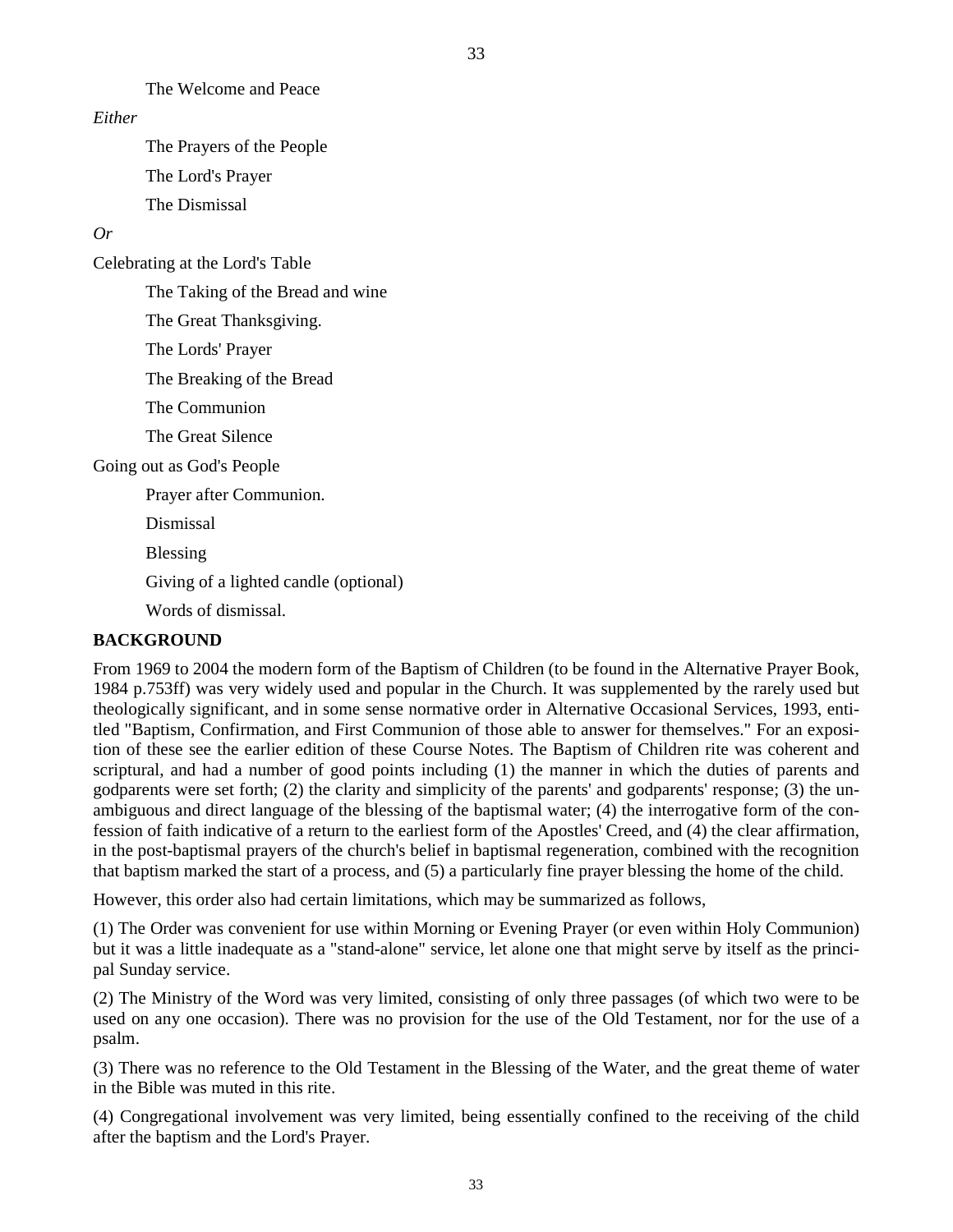(5) Only a single set of prayers was provided.

When the Liturgical Advisory Committee presented its proposals to the General Synod of 1997 it referred to "a" Service of Holy Baptism leaving open the possibility of a fresh approach drawing on the experience of use of an experimental order to be presented on the following year entitled Baptism 1998 and also taking into consideration proposals for the Church of England's new Prayer Book entitled "Common Worship". The resultant office in the form of "Services of Initiation" was passed by Synod in 2002, although provision of a version for use within Morning and Evening Prayer or the Service of the Word was not made until the following year.

34

# **COMMENTARY**

In the General Directions for Public Worship (pp75-77), \*10 states "Holy Baptism is normally administered at the principal service on a Sunday or holy day. Baptism should be preceded by appropriate preparation." Clearly, the practicality of the direction to have baptism at the principal service depends on the number of baptisms, and in large parishes it may be necessary, from time to time, to have a special administration of baptism at a time other than that of the main Sunday service. If this is the case it should, as far as possible be a complete service with a congregation. However, the ideal, clearly, is to have baptism when the whole church is gathered together, and this will normally be on Sunday morning, preferably when the Holy Communion is to be celebrated.

It may be seen that the order in its complete form includes Holy Communion, although directions are given as to how to conclude it if Holy Communion is not to follow. The service begins (as does the Eucharist itself) with "The Gathering of God's People".

#### THE GATHERING OF GOD'S PEOPLE

#### **The Greeting**

"Grace, mercy and peace" is one of the two standard greetings in the modern form of the eucharist. "The Lord be with you" and the response may be used instead under the provision for "other suitable words". During the Great Fifty Days from Easter Day to Pentecost the Easter Greeting is used.

#### **The Introduction or Preface**

This sets forth, in general terms, the significance of baptism as a sign and seal of spiritual rebirth. Alternative forms of the Introduction for particular seasons: Epiphany-The Baptism of the Lord - Trinity Sunday; Easter Day to the Day of Pentecost; All Saints-tide are given under "Seasonal Variations and Readings" on pp392 to 396. The appropriate seasonal form should be used as appropriate since each one links baptism as administered on a particular occasion to various aspects of the mystery of what God has done for us in Christ. For example, at Easter the thought is that of dying to sin and rising to newness of life in Christ. In All Saints-tide the emphasis is upon the journey of faith in which we have no abiding city for we have promise of the heavenly Jerusalem where the whole creation is brought to a new birth in the Holy Spirit. At Epiphany, the Baptism of the Lord, and Trinity Sunday the significance of our Lord's own Baptism is underlined, together with the disclosure of the Holy Trinity when the Father spoke from heaven, the Spirit descended as a dove and Jesus was anointed with power from on high.

#### **Penitential Kyries**

The penitential aspect of our approach to God in this act of worship is expressed in the form of the Kyries specifically provided although the seasonal Kyries on pp224-236 may be used instead as appropriate. "Other suitable words" may be used, for example the forms of Penitence, other than the Kyries, to be found in Holy Communion Two on pp202-03.

It may be noted that a form of absolution immediately after the Kyries was omitted by a Synodical amendment. As the Kyries are not, strictly speaking, a "confession" (in spite of the words of the introductory sentence "Let us affirm our trust in God's mercy, and confess that we need forgiveness") it was considered inappropriate to have a form of absolution here in the standard text. However, the Prayer Book is not entirely consistent about this (cf The order for Confirmation, p.383; A Celebration of Wholeness and Healing, pp461-462).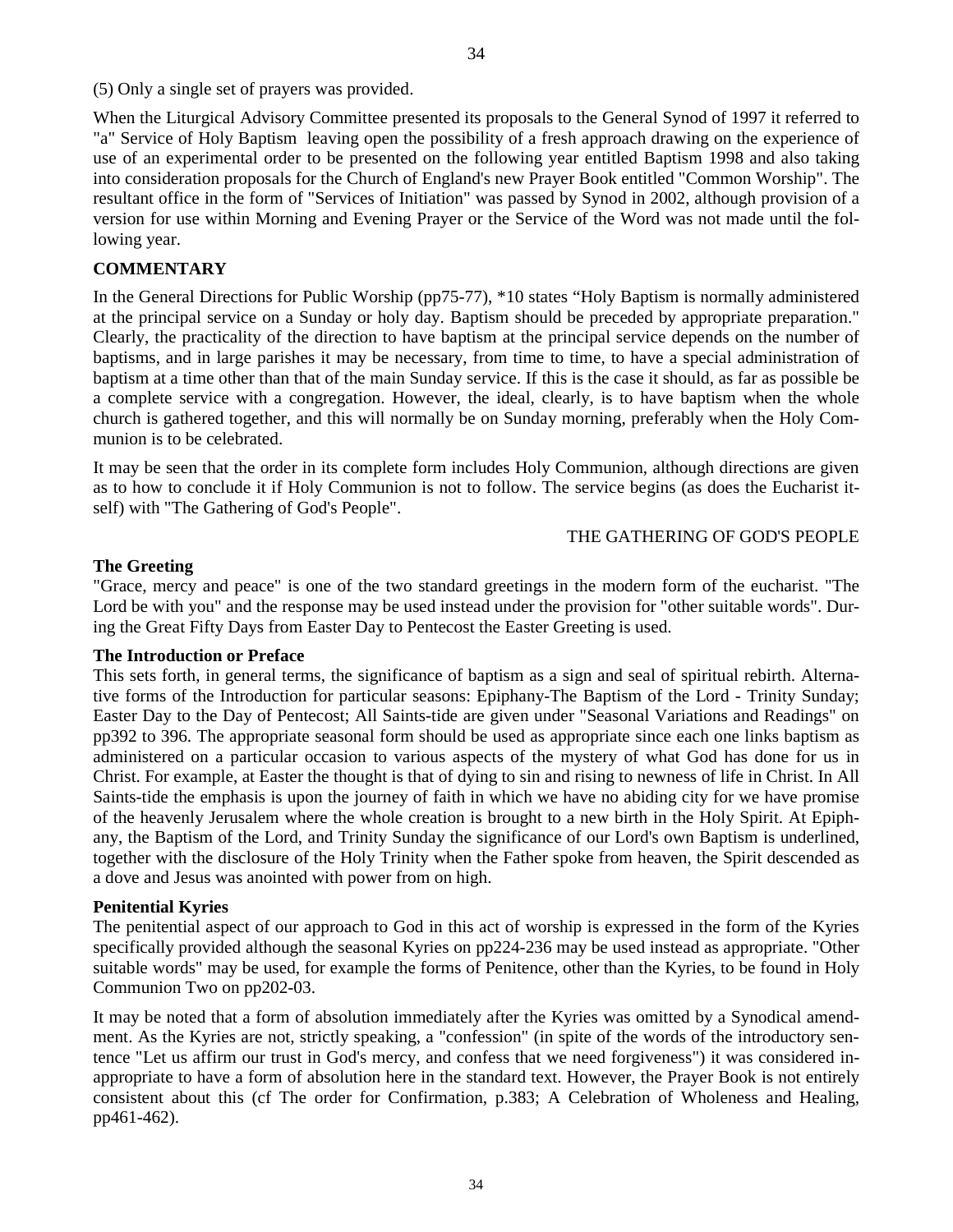**Gloria in Excelsis** or another suitable hymn of praise.

The Gloria in Excelsis is a normal part of the liturgy when the Holy Communion is celebrated, although there is some inconsistency about this in the Prayer Book of 2004. The rubric in the modern version of the Eucharist is probably the best guide,

35

This canticle may be omitted in Advent and Lent and on weekdays which are not holy days. Other versions of this canticle may be used, or when appropriate another suitable hymn of praise.

#### **The Collect**

Either the Collect of the Day or a Baptismal Collect from pages 392-4 is used. If the emphasis is on the baptism, a baptismal collect is appropriate, but if the emphasis (in both collect and readings) is on the normal sequence of Sunday readings and prayers then the Collect of the Day is best used. An alternative approach would be to use both, with the one expressing the predominant thought coming first. There is a long history in the church of using more than one collect (and this was the tradition preserved in earlier editions of the Book of Common Prayer including that of 1926, and also in the Alternative Prayer Book 1984).

As no baptismal collect for general (as distinct from seasonal) use appears here that from the Church of England's "Common Worship" may be found appropriate,

Heavenly Father,

by the power of your Holy Spirit you give to your faithful people new life in the water of baptism. Guide and strengthen us by the same Spirit, that we who are born again may serve you in faith and love, and grow into the full stature of your Son, Jesus Christ, who is alive and reigns with you in the unity of the Holy Spirit, now and for ever. **Amen.**

#### PROCLAIMING AND RECEIVING THE WORD

#### **The Ministry of the Word**

In contrast to the Baptism of Children service in the Alternative Prayer Book there is provision for a full Ministry of the Word. The rubric would appear to reflect a further inconsistency in the Book of Common Prayer 2004 since nowhere else but in Baptism and Confirmation are the readings of the day so clearly preferred to those appropriate to the occasion. For example the readings in marriage, ministry to the sick, and at funeral services are those suited to the occasion, and, as a result of amendments put forward by the House of Bishops, at Ordinations proper readings are given priority although readings of the day may be used. No guidance is given here about when the use of specifically initiatory material is to be used. Although much of the material is seasonal in character, there are also four sets of "general" readings provided, which suggests, if these are to be used at all, that there must be occasions when it is suitable for them to take the place of the readings of the day. It is clear, however, that on certain days (for example Palm Sunday, Easter Day, Pentecost) the readings of the day have an absolute priority because of their significance. It is stated in the Calendar, p.18. with respect to Principal Holy Days that "the liturgical provision for the above days may not be displaced by any other observance".

The value of the specifically baptismal readings is that they assist in understanding the different facets of the baptismal mystery as set forth in the Scriptures and provide a basis for preaching about it. However, if baptisms are very frequent there would be some danger of disturbance of the sequence of the ordinary readings (from the Revised Common Lectionary and related lectionaries) and in such circumstances these are to be preferred.

#### **The Sermon**

The Sermon should expound either to the readings of the day (if these are used) with some indication of any possible connection with baptism (for example on the First Sunday after the Epiphany the subtitle is "The Baptism of Christ" and the readings relate to this) or some aspect of the baptismal mystery as given in the baptismal readings (if these are used instead). Note 1 to Baptism One [the Notes apply to both the traditional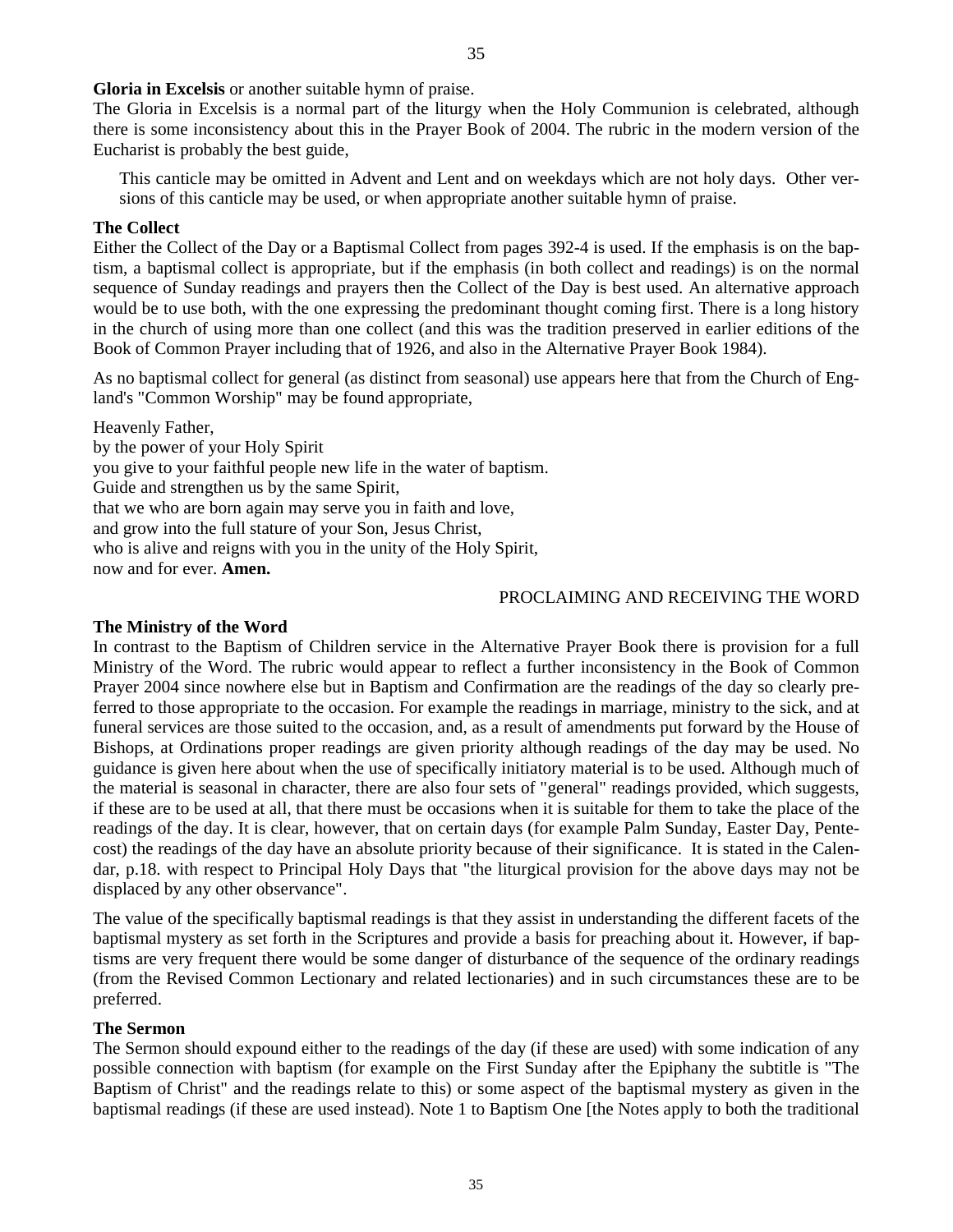and modern rites of initiation] states "The Minister of every parish shall teach the people the meaning of Baptism..."

#### THE PRESENTATION

It is questionable whether this (and The Decision which follows it) should be headed as a major subdivision of the rite. It might have been better to have followed the Church of England in having a Liturgy of the Word leading to a Liturgy of Baptism, with the Presentation of the Candidates, the Decision, the Signing with the Cross, the Prayer over the Water, the Profession of Faith, the Baptism etc. having subheadings.

The rubric requires the presiding minister (normally a bishop or priest) to invite the candidates and their sponsors to stand in view of the congregation. This may best be done at the front of the Church. Following the decision there may be a hymn and priest and those concerned may then process to the baptistery. The absence of "naming" except in the (limited) sense that the sponsors mention the name of the person puts this order out of kilter with both the traditional and the revised versions of the Church Catechism, and so it may be helpful to say "Name this child" in the case of an infant and then proceed "We welcome ... who comes to be baptized. I invite his/her sponsors to present him/her now", leading to the answer **"**We present ... to be baptized." Although baptism is more than a "naming" ceremony yet there is considerable significance in the person being "named" for the first time specifically in a Christian context, so that their "forename" becomes their "Christian" name - the name they will be known them by in the fellowship of Christ's Church, the name which, in a manner of speaking, Christ himself knows them by.

It is preferable for the candidate (an infant will, of course be carried), and sponsors to stand before the priest at the crossing or before the sanctuary and not in a front pew.

#### **The Decision**

The rubric "At this point testimony may be given by one or more of the candidates" indicates that a person or persons who is able to speak for themselves may give a brief account of their coming to faith. This should not be excessively long or involved. It should not be thought of as necessarily tied to any particular form of churchmanship since we should all be able to give a reason for the faith that is in us. On the other hand it is important not to put the person or persons under pressure to do something which may not be part of their ecclesial culture and which might be difficult for someone who is either nervous or inarticulate.

#### **The signing with the cross**.

This signing (which is not confined to baptism) is an indication of not being ashamed (or afraid) to confess the faith of Christ crucified. If blessed oil is used, the priest dips his or her thumb it before tracing the sign of the cross on the forehead of the person being baptized and saying the words.

The signing here is treated as a preliminary to the act of baptism (it forms no part of the act of baptism itself and is in no way necessary to the validity of the act), but may also, as in the traditional rite (and as it was in the baptismal liturgy in the Alternative Prayer Book) take place after the baptism.

A rubric to the effect that the priest might invite parents, godparents and sponsors to sign the candidate(s) with the cross was deleted by an amendment of Synod, but remains meaningful where desired as an unofficial ceremony.

#### **The Baptism**

If the presiding minister and the candidates are not already at the font they now proceed to the baptistery. Water is poured into the font. This is appropriately done from a baptismal ewer, and there should be a significant amount of water. The abundance of water is symbolic of the abundance of new life which the water represents.

The prayer over the water corresponds to the eucharistic prayer at holy communion, although the water is not normally retained but is poured away after the baptism takes place. However, one may accommodate particular requests such as that from families who have brought back water from the Holy Land and wish their children to be baptized in Jordan water - in which case the water, or as much of it as possible, is kept. There is a tradition in the Church of consecrating water for the whole year's baptisms, but no provision is made for this in the current order.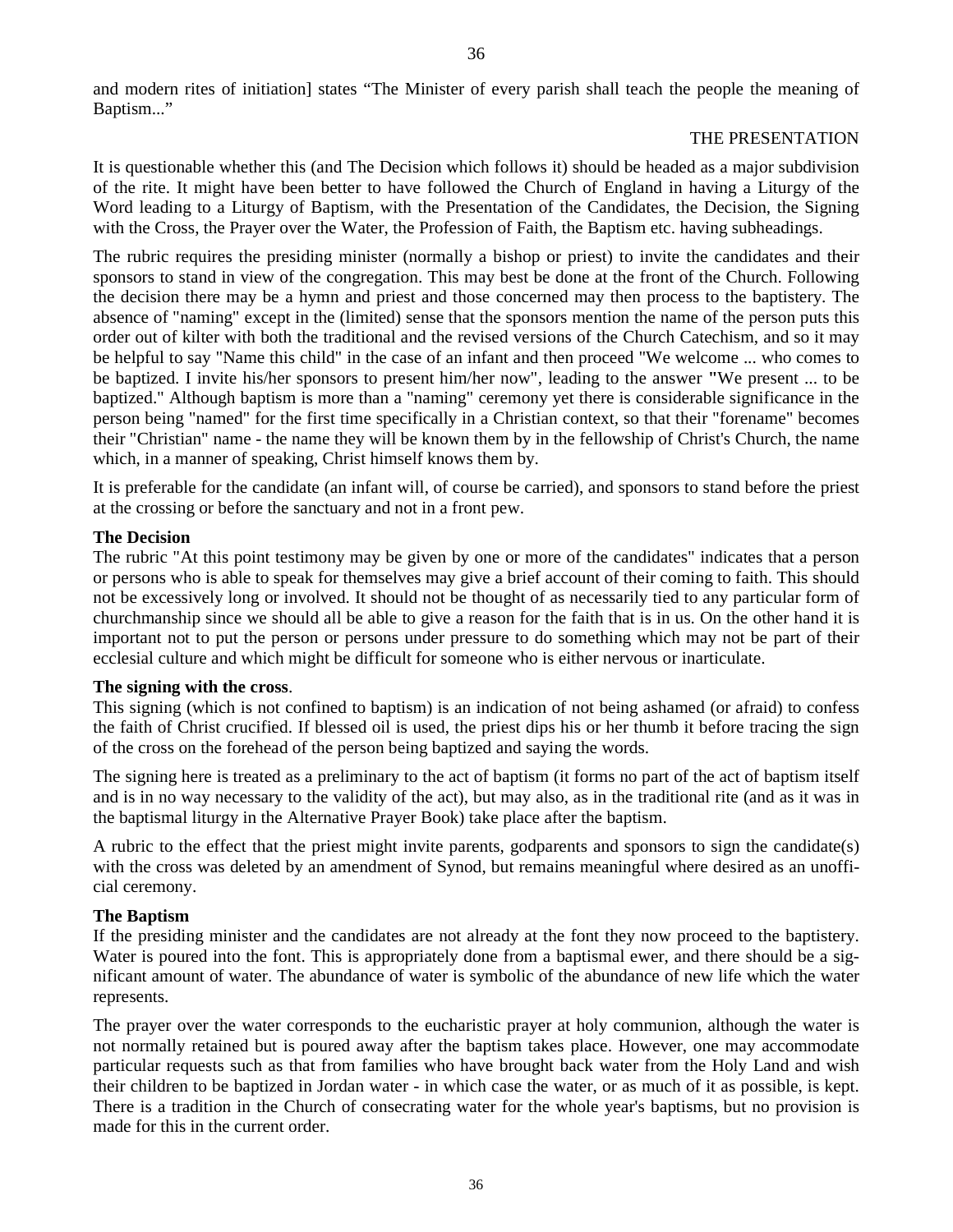After the opening versicles and responses two alternative forms of the blessing/sanctification of the baptismal water are provided. The first, of Australian provenance, is interactive in character, involving the whole congregation. The second is a tightly-knit prayer from the American Episcopal Church in three paragraphs dealing with the theme of water in the Bible, the significance of the water of baptism and the sanctification of the water so that those who are baptized in it may be cleansed from sin and born again. The rather stronger word "sanctify" (rather than "bless" as in the Alternative Prayer Book) is used in both these forms.

It is interesting to note that the American Prayer caused great controversy when the baptismal rite was being prepared for the Alternative Prayer Book, so much so that agreement could not be reached at Synod and it was found necessary to go back to the 1969 rite for the Baptism of Children. The adult baptism service which followed in Alternative Occasional Services in 1993 conformed to the general line of approach. However, as pointed out at the time, by using only the second part of this prayer the wording from "we thank you, Father, for the water of baptism" was deprived of its essential biblical context and explanation and this may have given rise to some of the misunderstandings that then occurred. As it stands it is thoroughly scriptural and constitutes a fine expression of the sacramental teaching of the Church of Ireland (as of the American Episcopal Church).

This is followed by a profession of faith in which interrogative (as in the Alternative Prayer Book baptism) and affirmative aspects are combined. The entire congregation is addressed (not just the candidates and sponsors) and responds in the standard form of the Apostles' Creed as found in Rite Two services.

The emphasis on congregational participation in this rite underlines the status of those present as worshippers rather than spectators; and it is essential that they be encouraged to say the responses clearly and meaningfully. As far as possible what is done should be visible to the whole congregation, the presentation being performed at the front of the nave (with the people standing immediately before the priest, and not in the pews), and, at the act of baptism, with the priest standing in the baptistery so as not to block the view of the baptismal action, the concluding part of the rite, in which the child is received, being performed facing the people, whether at the front of the church or at the baptistery. As the layout of churches varies so much it is difficult to be prescriptive, but if the baptism is thought of as involving the whole congregation and, through them, the entire people of God and the liturgy is ordered accordingly that will help bring out the corporate aspect of the baptismal rite.

One may regret that the fully interrogative form, which recalled the origins of the Apostles' Creed in the baptismal questioning has not been preserved, as it was in the baptismal rites in the *Alternative Prayer Book* and *Alternative Occasional Services*. It also seems a pity that the word "confess" (which recalled "confessions" of faith such as those of St. Patrick and St. Augustine and also the role of "confessors" - who risked their lives for Christ) has disappeared and been replaced by the rather less historically significant "profess".

The act of baptism is by "dipping" (which in principle includes immersion) or by pouring, but not by "sprinkling" as this tends to trivialize the sacrament. The water is appropriately poured using a baptismal "shell". Although a single affusion is valid, it is more appropriate to pour three times since the baptism is in the name of the three Persons of the Holy Trinity.

If the signing has not already been performed it is done here. Traditionally it was a preliminary to the act of baptism and so formed a preparatory part of the rite. However, in the traditional BCP rite it came immediately after the baptism. Symbolically it is a reminder of the importance of professing faith in Christ crucified. However, in popular thought it was sometimes mistakenly imagined to be part of the essence of baptism, a tendency perhaps encouraged by such hymns as 207 (in the 1960 hymnal) which began,

In token that thou shall not fear Christ crucified to own, we print the cross upon thy brow, and mark thee his alone.

The priest makes the sign of the cross with his thumb. As mentioned above it is appropriate, if oil is used, for him to dip his thumb in the chrism before making the sign of the cross.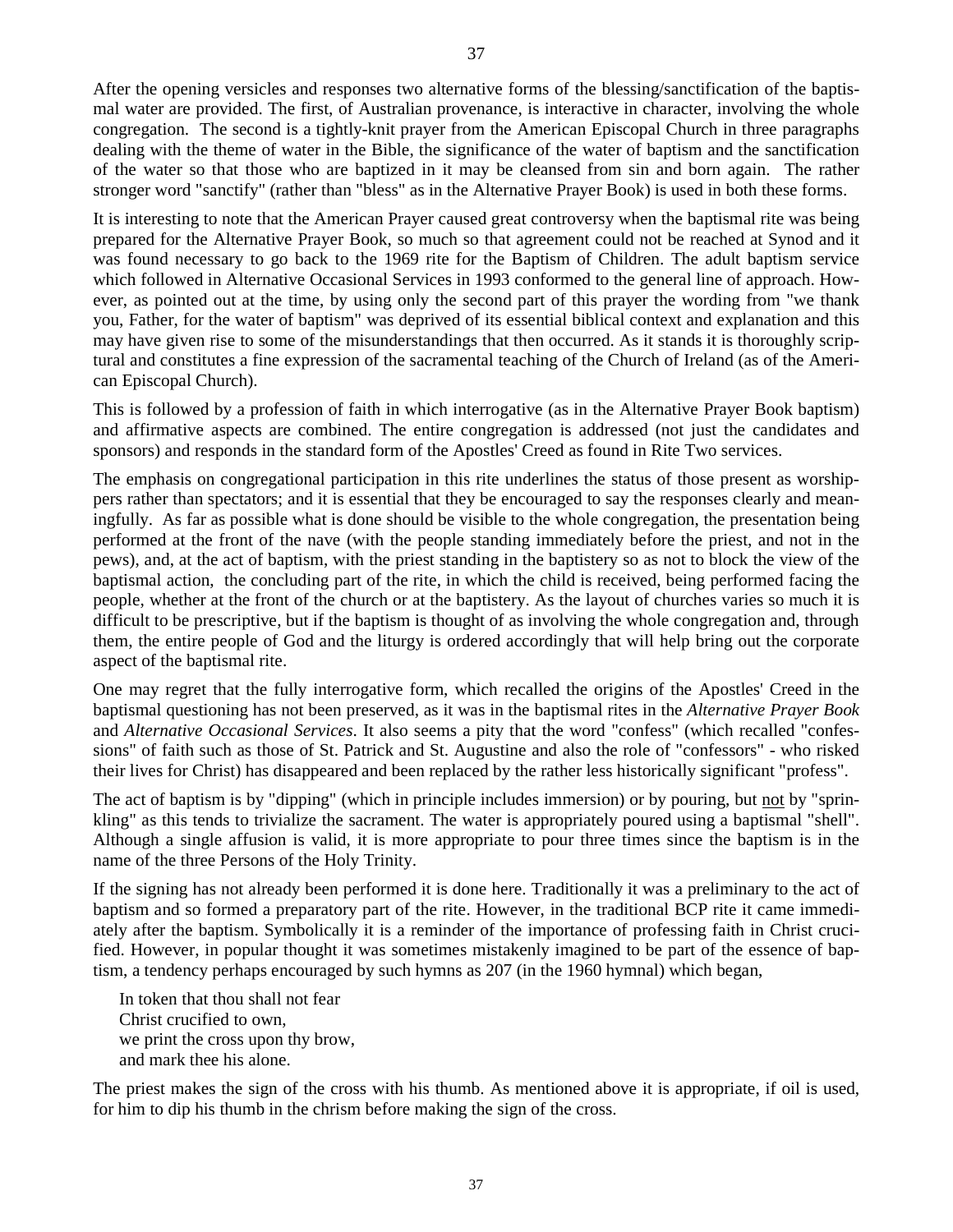The priest and those who have been baptized may return to the font, either before the signing, or before the reception. If it is decided to give a lighted candle at this point it is probably better to do the signing and this together.

The reception is a corporate act of the congregation and this is best performed in front of the Church facing the people. There is considerable significance in the terms used in the welcoming of the newly baptized as a "member" (limb) of the "body of Christ" (the Church), as a child (indicating the unique relationship of every believer to God) of the one heavenly Father, and as an inheritor (not merely an heir, but one "who has by virtue of baptism in some already received the inheritance) of the "kingdom of God" - the subject of much of Our Lord's teaching especially in the parables.

If Holy Communion does not follow the service continues with the Prayers of the People ending with the Lord's Prayer and the Dismissal. It may be noted that the use of the Prayers is not prohibited when the communion is celebrated, and as in the APB rite it may well be desirable to use the first set, beginning, "Father we thank you that....has now been born again of water and the Holy Spirit". This prayer is theologically significant in its emphatic assertion of baptismal regeneration (as in the traditional rite). It is important to stress that making the use of this prayer optional does not make the doctrine it embodies optional. The inclusion of the prayer indicates that this is and will continue to be church teaching. The sentence referring to confirmation in the future should only be omitted if the service is to include confirmation.

It is highly desirable that the baptismal liturgy should reach its climax in holy communion, and it is appropriate that the whole congregation should communicate: communion should not be limited to the immediate family as all the people are, in principle, there as participants. In the case of an adult who has just been baptized he or she should be given communion immediately after the clergy receive. In the case of a child it is appropriate for the parents to bring the child up for a blessing when they themselves make their communion.

The Holy Communion follows the customary order, using one of the eucharistic prayers provided in the book. Propers include the words used at the Peace "We are the body of Christ...", and in the case of the first eucharistic prayer, the proper preface,

Because by water and the Holy Spirit you have made us a holy people in Jesus Christ our Lord, raised us to new life in him and renewed in us the image of your glory.

If it is desired to have a seasonal addition in the second eucharistic prayer it would be possible to omit the word "because" and insert "By water and the Holy Spirit..." after "called to serve you for ever." Proper Prefaces are not used with the third eucharistic prayer.

There is also a specific Prayer after Communion, although the appropriate seasonal Post-Communion may be used.

The Dismissal consists of the Blessing, an optional passage on the theme of light (at which a lighted candle may be given to each of the newly baptized) followed by "Go in peace..." and the appropriate response.

The blessing may be seasonal (for example that of Easter), or another suitable blessing (a solemn baptismal blessing would be particularly appropriate) or that of the Transfiguration,

The God of all grace,

who called you to his eternal glory in Christ Jesus,

establish, strengthen, and settle you in the faith...

Giving the light after the blessing will involve either bringing the newly-baptized (and in the case of a child, its sponsors) forward or bringing the light to them. It is intended as a significant piece of symbolism as the one who has just been baptized is going forth into God's world "walking in the light". However, some may prefer to link the symbolism more closely to the act of baptism by having it and the signing immediately after the person is baptized.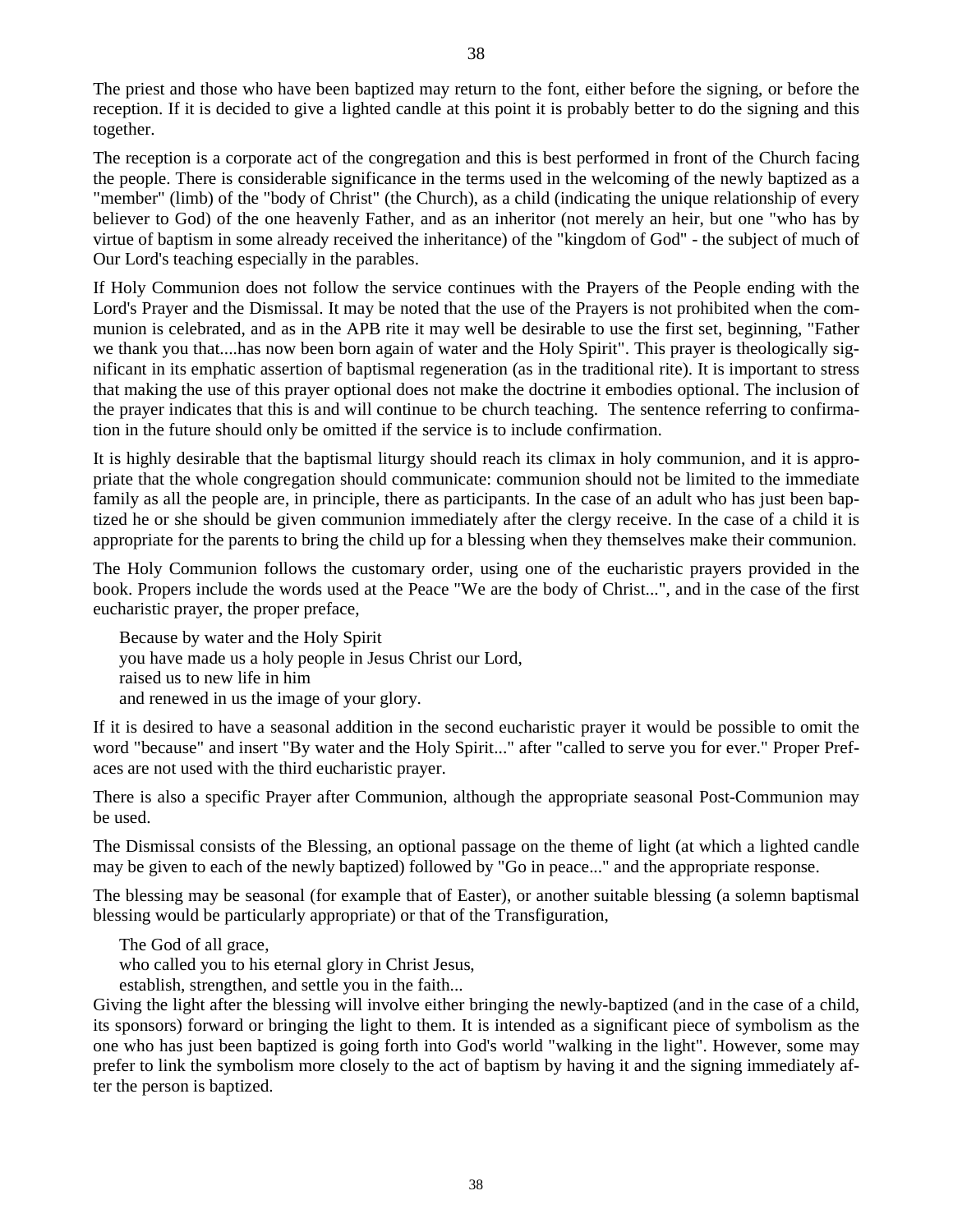The Prayers that may be used at the Prayers of the People have already been referred to above. Apart from the two prayers that come from the Alternative Prayer Book, there is also a prayer for all who are baptized into Christ, a prayer at the baptism of a child, and a prayer for godparents.

# **3:2 Holy Baptism in the context of Morning or Evening Prayer or a Service of the Word.**

In the course of preparing legislation for the General Synod it became apparent that some special provision would have to be made for the administration of Holy Baptism in the context of Morning or Evening Prayer or A Service of the Word. The opportunity was taken to restore from the Order for the Baptism of Children in the *Alternative Prayer Book* (1984) the following optional addition to the Preface/Introduction:

Holy Baptism is administered to infants on the understanding that they will be brought up in the fellowship of Christ's Church; that they will be taught the Christian faith; and that, when they have publicly confessed this faith, they will be confirmed by the bishop and admitted to the Holy Communion.

This valuable reminder of the basis on which the church baptizes infants is also suitable for use with the "parent" rite on pp357f.

The rubric regulating the use of Holy Baptism in Morning or Evening Prayer states:

When Holy Baptism takes place during Morning or Evening Prayer, the sermon follows the Third Canticle, and the Baptismal Rite follows the sermon. The rest of Morning or Evening Prayer is omitted.

This yields the following structure (hymns inserted as appropriate):

# MORNING OR EVENING PRAYER

The Gathering of God's People

Greeting

Sentences of Scripture

[Preface – better omitted]

Confession

Absolution

Proclaiming and Receiving the Word

Versicles and Responses

First Canticle

First Reading

Psalm

Second Reading

Second Canticle

Third Reading

Third Canticle

Sermon

# HOLY BAPTISM

Baptismal Preface (with optional addition)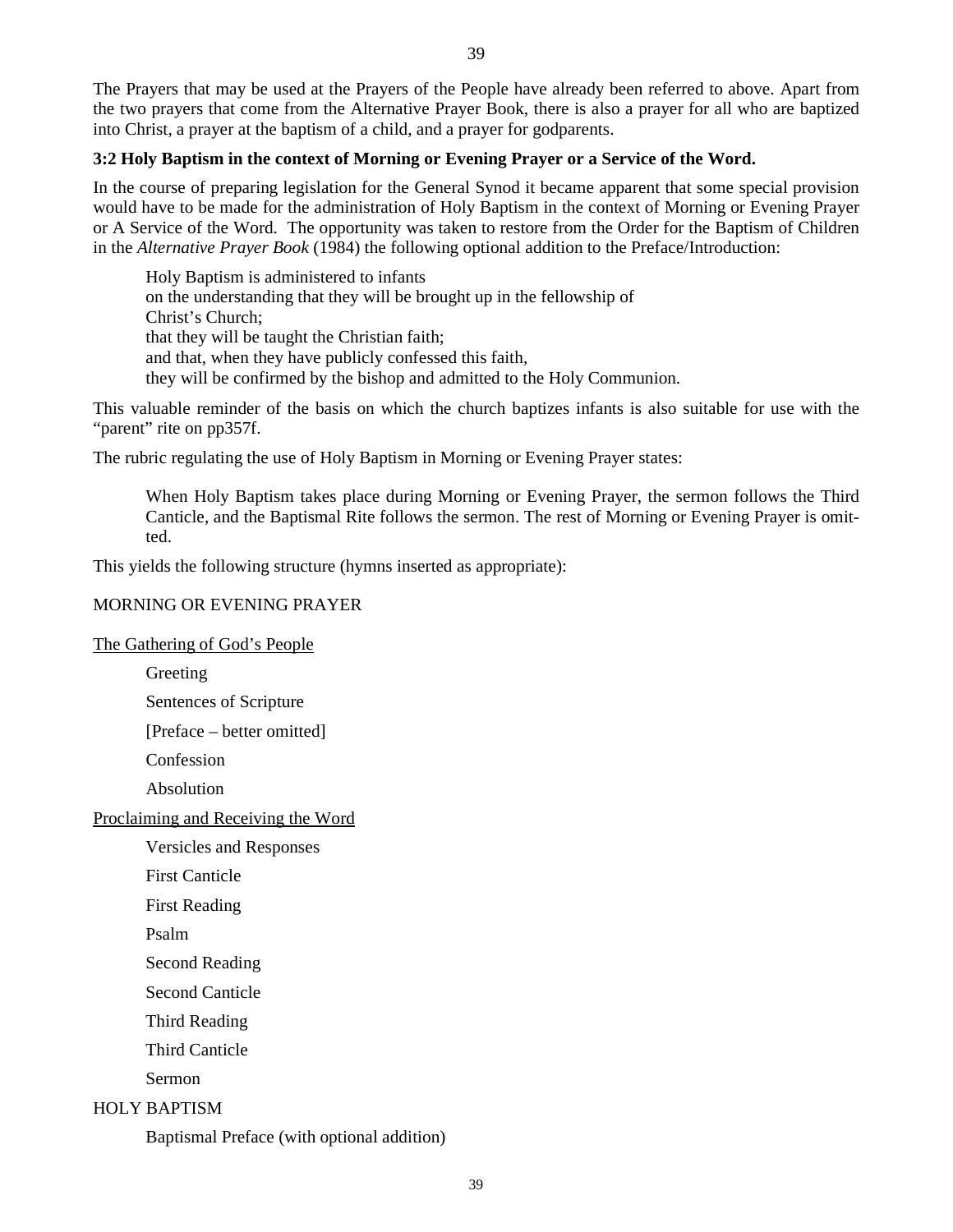The Presentation The Decision The Baptism Prayers of the People Going out as God's People.

If this is found excessively lengthy one possibility would be to omit the Second Canticle and to have the Second and Third Readings one after another.

If there are likely to be people present who are not familiar with the Prayer Book there is much to be said for printing out the combined order of service in booklet form.

No guidance is given for combining Holy Baptism with A Service of the Word. The following is a possible order:

Greeting Scripture Sentence(s) [Hymn] Baptismal Preface Penitence (in the form of Penitential Kyries) The Collect Canticle (for example, Venite or Jubilate) Scripture Readings: Old Testament (or Epistle) Psalm Gospel Canticle Sermon/Address [Hymn] The Presentation The Decision [Hymn] The Baptism Prayers Lord's Prayer [Hymn] Concluding Prayer Blessing.

Printing the service out in full will, as with Morning and Evening Prayer make it much easier to follow for those who are strangers to the liturgies of the church and even, perhaps, for regular worshippers.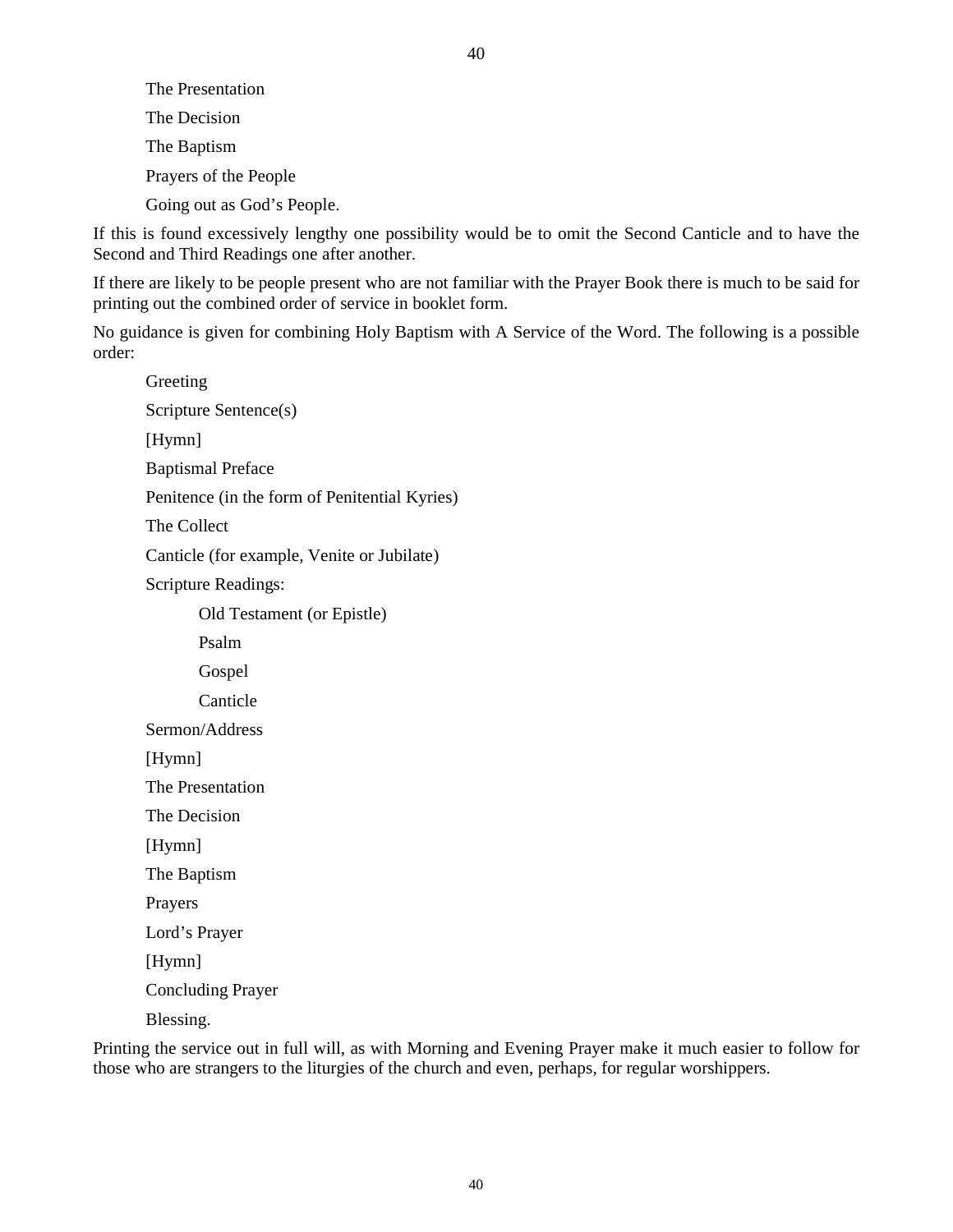# **3:3 Receiving into the Congregation of those privately baptized.**

The purpose of this is not to encourage baptism in people's homes but rather to provide for the public reception of those baptized in emergency.

41

The initial rubric emphasizes the importance of recording in the parish register such emergency baptisms. Considerable problems arose in the past where such baptisms were not recorded, even pension rights being affected.

In the case of a person approaching confirmation, if their baptism was not recorded they would have to be re-baptized, although this could be done in a conditional form, and a similar consideration would apply to someone seeking to be ordained.

The order of reception consists of everything but the sanctification of water and the act of baptism itself.

No form appears for the administration of the reception within the context of Morning or Evening Prayer or the Service of the Word; but it would appear to be consonant with the principles underlying this order for similar adjustments to be made.

This order consists of,

The Gathering of God's People

The Collect

Proclaiming and Receiving God's Word (the Ministry of the Word)

The Presentation (including the Decision)

The Thanksgiving (but without the baptismal water)

The Profession of Faith

The Signing if not already performed

The Reception

The Peace

If Holy Communion does not follow the service continues with The Prayers of the People, ending with the Lord's Prayer and the Dismissal.

Otherwise Holy Communion continues with

Celebrating at the Lord's Table

Going out as God's People.

#### **3:4 Confirmation**

The sacramental rite of Confirmation begins with "The Gathering of God's People", comprising the Greeting, a Preface, Penitential Sentences followed by the Absolution, the Gloria in Excelsis (optional), and the Collect.

With regard to the Preface, this is said by the bishop only (in contrast to the order for Confirmation in Alternative Occasional Services). The reason for this seems to be that there is a reference, in the first person, to what the bishop will do.

The two aspects of Confirmation are given equal weight in that,

At the heart of this Confirmation service are two distinct, yet related, acts of confirming. First the candidates will profess their faith in Christ, confirming their desire to serve God throughout their lives, to turn to Christ and to renounce all evil.

Then, as bishop, I will lay my hand on them, praying that God's Spirit will confirm, strengthen and guide them as they strive, each day of their lives, to live up to the solemn commitment they will make today.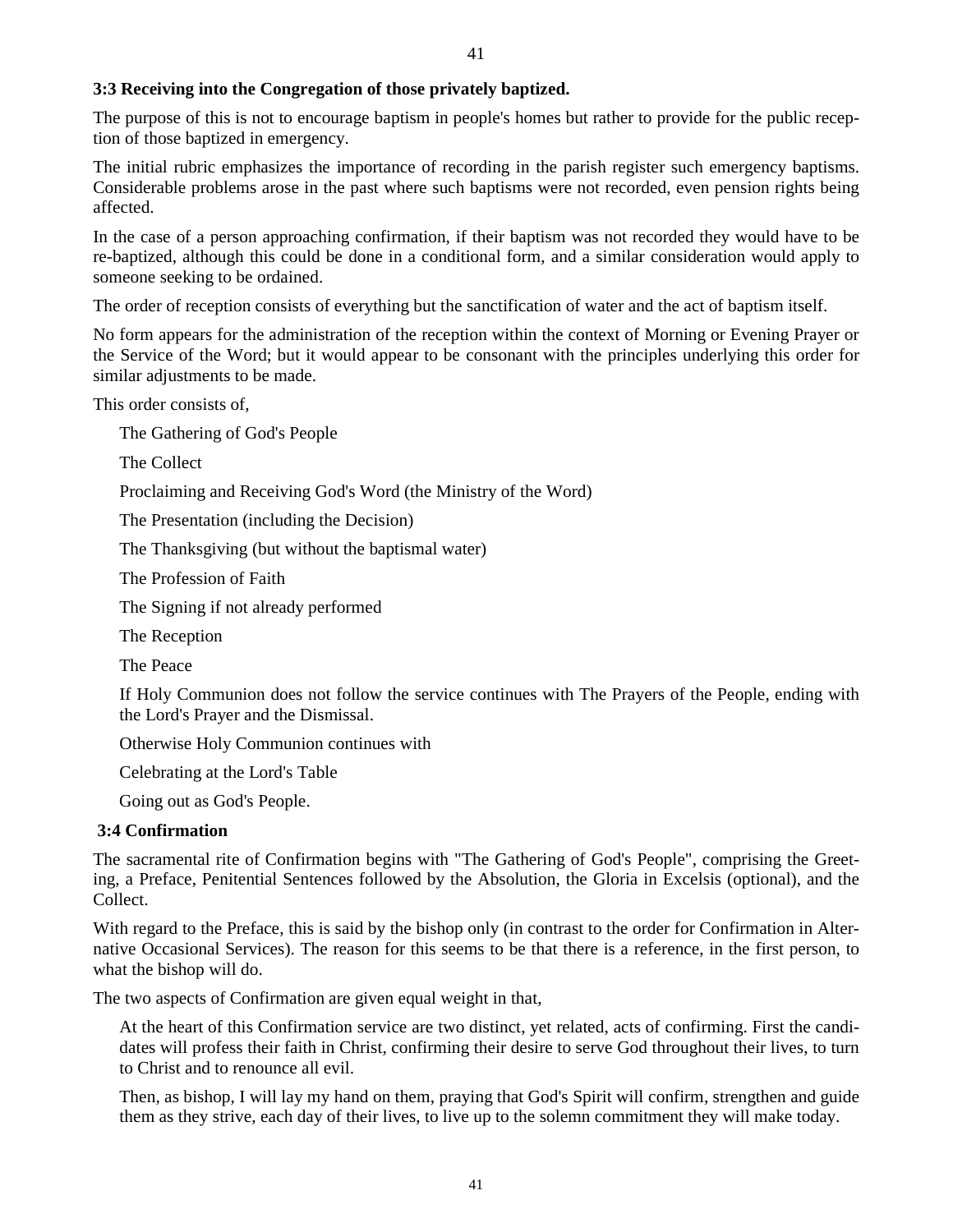The role of the congregation is emphasized as it is also in the rite of Baptism.

It is our privilege and joy as the people of God to hear the candidates' response to God's call and to renew our own baptismal commitment to our Lord Jesus Christ. It will be our responsibility to encourage the newly confirmed in their discipleship, so that the Christian family may be built up, recognizing the diverse gifts of all its members.

The rite is personalized by prayer for each of the candidates by name.

As the Penitential Kyries are not a confession it is inappropriate for them to be followed by the Absolution, and this should, if possible, be avoided. It may be noted that the eucharist avoids such a construction. The Penitential Kyries may be in the general form used here or, if appropriate seasonal forms may be used, for example those for Easter, Pentecost.

The Gloria was omitted from the AOS confirmation, presumably to keep the length of the service to a minimum. However, it is appropriate that it be printed as an option, and there is the alternative of some other hymn of praise. Neither the Gloria nor an alternative hymn are obligatory.

The Collect may be of the Day, or a seasonal Collect (from among the selection appointed for baptism), or the general Collect provided.

The second part of the rite is the "Proclaiming and Receiving the Word". It is not clear why the readings from the Old and New Testaments should normally be as appointed in the Lectionary as there is a need for readings with a bearing upon Christian initiation to be read and preached upon on the occasion of Confirmation. However, readings, both General and Seasonal relating to Christian Initiation are provided on p396 of the Prayer Book, most of them more obviously related to baptism, but there are two sets specifically for confirmation services. However, a much broader selection was included in the 1987 Confirmation Service (later incorporated into Alternative Occasional Services 1993).

It is appropriate to have at least two readings (the first either from the Old Testament or an Epistle and the second, which is obligatory, the Gospel). The Sermon is normally preached by the bishop.

As in the rite of Baptism, silence may follow the sermon. Alternatively, there could be periods of silence after the readings. It is desirable in principle to allow pauses at appropriate points for quiet reflection; and in spite of rubrical permission in the APB and related rites this was, up to the time of publication of the Book of Common Prayer 2004 only rarely availed of. The appropriate use of silence is something which requires self-discipline on the part of the clergy and training of the laity. It is important for the officiating clergy to be completely still during periods of silence and there is much to be said for them to sit at such times.

[The appropriate posture when seated is to sit upright with the legs together (not crossed) and the hands palm down on the legs above the knees.]

#### **The Presentation**

This corresponds to the presentation at baptism, here described as a presentation "to the congregation". However, it is also a presentation to the bishop for confirmation, and the choreography should be such as to indicate these two aspects. In practice all it need involve is a standing up in front of the congregation by the candidates who should face the bishop.

A rubric indicates that where appropriate the candidates are presented by their godparents or sponsors. However, care needs to be taken lest some candidates feel "left out" because their godparents or sponsors are not able to be present. An alternative would be for the rector and churchwardens, standing in a suitable place, to present the candidates, or the rector and others who have assisted in preparing the candidates, or the rector alone (in which case the answer would be "**I do**"). The bishop's question and the answer that goes with it is optional; and where it is not used the presentation consists of the candidates standing up, either in their pews or (preferably) if the numbers are not large and there is room to do so, before the chancel step.

The question to the clergy who have been responsible for pastoral care of the candidates is framed to cover not only their work of preparation of the candidates but that of any lay assistants and indeed of Sunday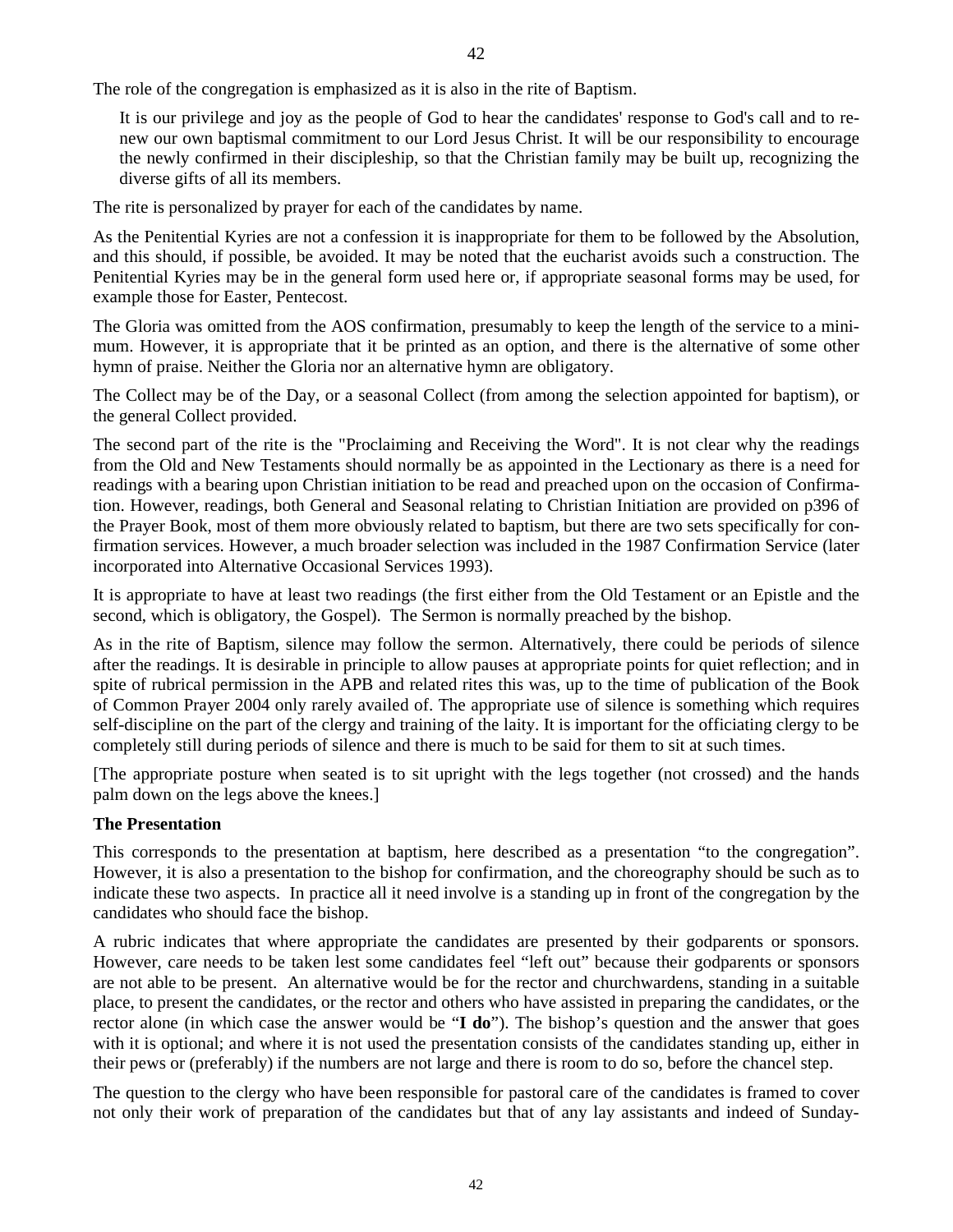School teachers and others who have been involved since childhood, hence the careful wording, "**I believe they have**."

43

Testimony is appropriate only in the case of adult converts to the Christian faith, and needs to be disciplined in both length and content. In no way should this overshadow the sermon already preached by the bishop or the sacramental act which follows.

#### **The Decision**

The words of the Decision are identical to those used at baptism and conclude similarly with a congregational affirmation of support.

As the general Synod has authorized a simplified form of the Decision (in the order for Baptism in the context of Morning or Evening Prayer or the service of the Word) it would seem possible to permit this in the context of the Confirmation (which ratifies that Decision), in the (modified) form,

> In baptism, God calls us from darkness into his marvellous light. To follow Christ means dying to sin and rising to new life with him.

Therefore I ask,

Do you turn to Christ?

**I do.** 

Do you then renounce the devil and all his works?

**I do, by God's help.** 

Will you obey and serve Christ?

**I will, by God's help.** 

#### **Profession of Faith**

The rubric directs the bishop to ask "Do you (...) believe and accept the Christian faith into which you are baptized?" The inclusion of the Christian name at this point emphasizes the personal nature of the commitment that is being made. Personal names are used at three points in the rite: within the Preface, at the Profession of Faith, and at the laying on of hands with prayer.

The profession of faith, as in the rite of baptism, combines the interrogative and declaratory uses of the Creed and involves the whole congregation as well as the candidates for confirmation.

The bishop and candidates are directed to "gather" at the place of confirmation. Much depends upon the geography of the particular church, but if there is a chancel step, this is the normal place for the administration of confirmation. If the confirmation is to be administered, seated, a chair should be put out for the bishop. If the bishop is to stand, then one option is for the laying on of hands to take place at the sanctuary rail and for the bishop to move along the row, as at holy communion.

Following the versicles and responses, the confirmation prayer is said by the bishop. This is identical to the prayer used in the 1987 Order of Service. It is, perhaps, regrettable, that the reference to "fear" in the sense of "holy fear" has been watered down to "the spirit of reverence". One may compare this with the traditional order on p354.

As in the 1987 Order, the words used to accompany the laying on of hands begin with "Confirm", appropriate at a "Confirmation" service, rather than the traditional "Defend". The individual "Amen" indicates the assent of the candidate to the prayer.

The post-confirmation prayer (identical to that in the 1987 Order) echoes the thought of that in the traditional rite. The "example of the apostles" would appear to refer to the events of Acts 8:14-17 and Acts 19:1- 7 which were once thought to refer to confirmation but more probably indicate particular ministries in untypical circumstances. However Hebrews 6:1-2 seems to include the laying on of hands as one of the charac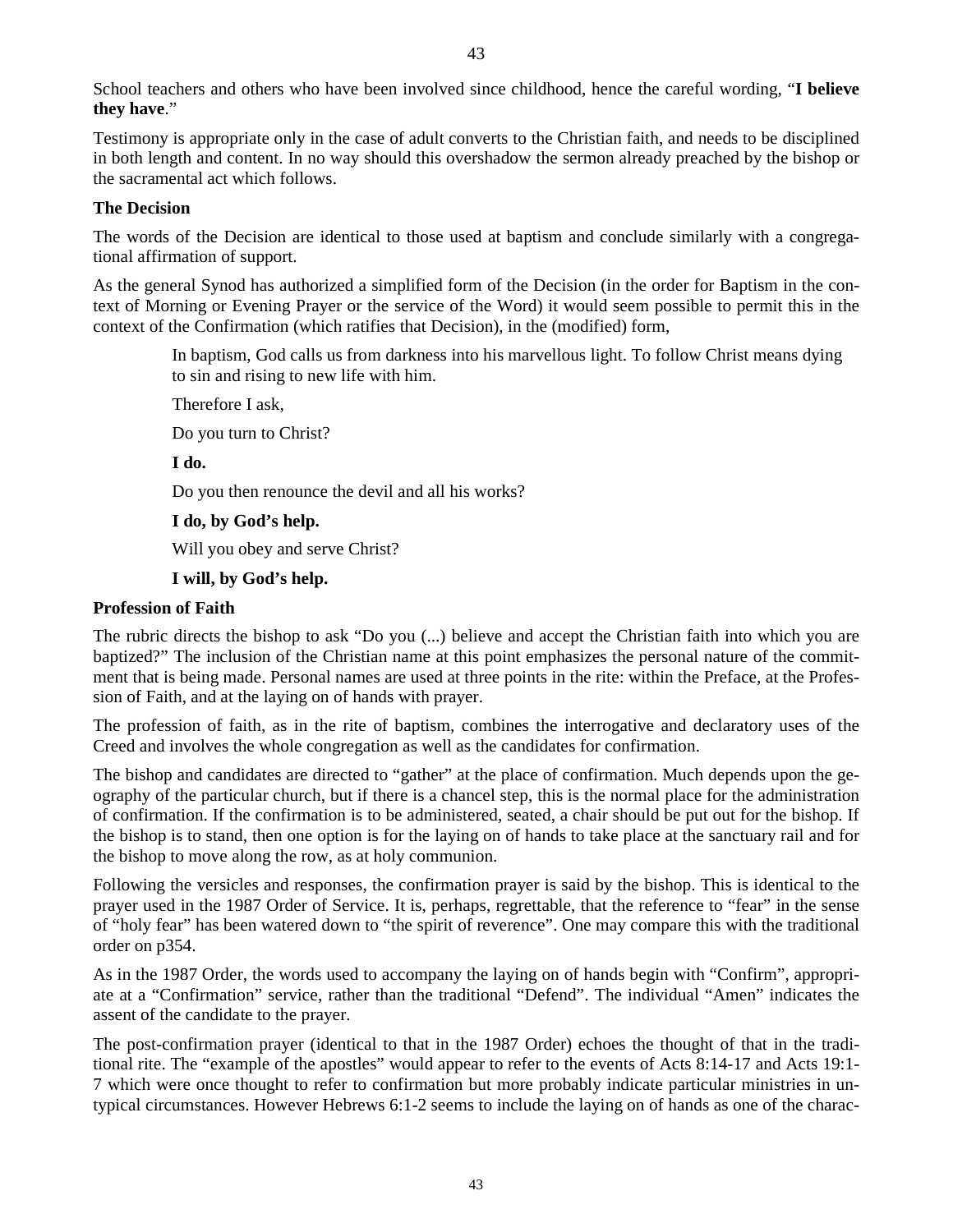teristic practices of initiation, suggesting a rather more widespread use. In any event there is clearly precedent here for the laying on of hands with prayer as a means of communicating a spiritual gift.

#### **Commission**

In the 1987 Order (which was later incorporated into Alternative Occasional Services 1993) a question was added to the Renewal of Baptismal Vows,

Will you then seek God's help to keep this faith

through prayer, the reading of the Scriptures

and regular sharing in the Holy Communion?

A similar concept underlies the first of four questions relating to the putting into practice of the faith personally professed in this rite. The wording is from Acts 2:42

Those who are baptized are called to worship and serve God. Will you continue in the apostles' teaching and fellowship, in the breaking of the bread, and in the prayers?

The "breaking of bread" is a reference to table-fellowship and is generally taken to indicate participation in the Lord's Supper.

The next paragraph insists on the necessity of continuing to resist evil (it is not just a once-for-all act) and of repenting whenever one falls into sin as all people do. The word "repent" in New Testament use includes the idea of "change of mind", "change of attitude", while in the Old Testament the thought is that of turning around and facing in a different direction.

Will you persevere in resisting evil,

and whenever you fall into sin, repent and return to the Lord?

The obligation to pass on the Good News is then stressed,

Will you proclaim by word and example the good news of God in Christ?

Since service of others in love is of the essence of the Christian life, a further commitment is required,

Will you seek and serve Christ in all people, loving your neighbour as yourself?

The response to each of these questions is "**With the help of God, I will**".

#### **The Peace**

The Peace follows, with the following (optional) proper,

God has made us one in Christ. He has set his seal upon us and, as a pledge of what is to come, has given the Spirit to dwell in our hearts.

It is directed that if holy communion does not follow the service continues with suitable prayers, ending with the Lord's Prayer and the Dismissal. Suitable prayers include those in the (now disused) 1987 order (slightly adapted),

Heavenly Father, whose blessed Son was revealed that he might destroy the works of the devil and make us the children of God and heirs of eternal life: Grant that we, having this hope, may purify ourselves even as he is pure, that when he shall appear in power and great glory we may be made like him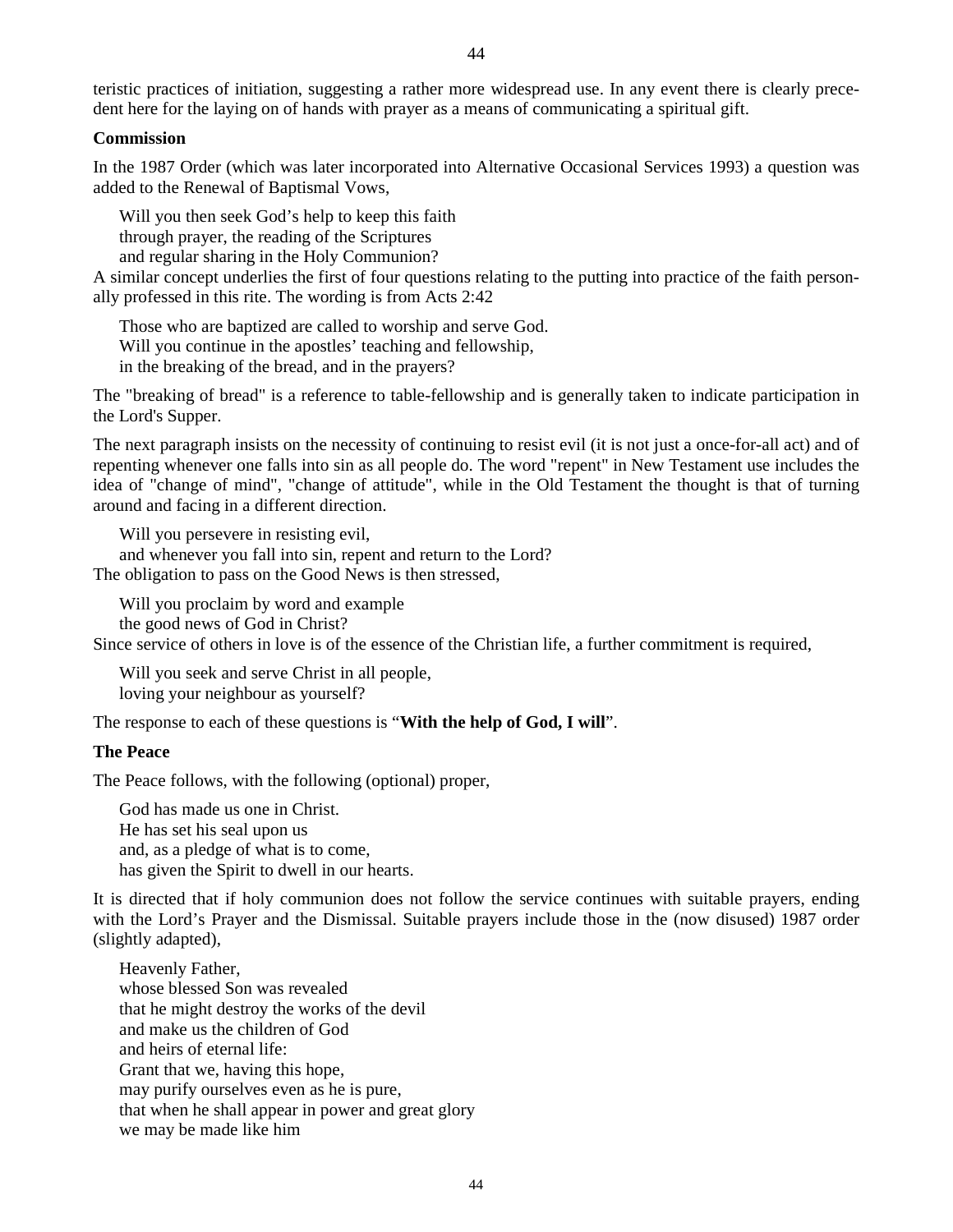in his eternal and glorious kingdom; where he is alive and reigns with you and the Holy Spirit, one God, now and for ever. **Amen.** 

Almighty Father, we thank you for our fellowship in the household of faith with all who have been baptized in your name. Keep us faithful to our baptism, and so make us ready for that day when the whole creation shall be made perfect in your Son our Saviour Jesus Christ. **Amen.**  Almighty God, grant that we may use the gifts of the Holy Spirit to bear witness to Christ by lives built on faith and love. Make us ready to live by his Gospel and eager to do his will, that we may share with all your Church in the joys of eternal life; through Jesus Christ our Lord. **Amen.** 

Lord, make us instruments of your peace. Where there is hatred let us sow love; where there is injury let there be pardon; where there is doubt, faith; where there is despair, hope; where there is darkness, light; where there is sadness, joy. O Divine Master, grant that we may not so much seek to be consoled as to console, to be understood as to understand, to be loved as to live. For it is in giving that we receive, it is in pardoning that we are pardoned, and it is in dying that we are born to eternal life. **Amen.** 

#### **3:5 Holy Baptism, Confirmation and Holy Communion**

A culmination of a long process of revision of rites of initiation was reached through the inclusion in Alternative Occasional Services 1993 of an order entitled, "Baptism, Confirmation and First Communion of those able to answer for themselves". Although it was recognized that the opportunities for having a full form of a liturgy of initiation presided over by the bishop would be rare it was thought that this represented a kind of norm. Earlier proposals for Christian Initiation produced by the Liturgical Advisory Committee in 1981 and incorporating such an order were not successful (for reasons to do with the wording of the prayer over the water) and the result was that the *Alternative Prayer Book* of 1984 included only a service for the Baptism of Children, even Confirmation not appearing until it was issued as a "separate" in 1987. The AOS provision consolidated what had already been provided and advanced beyond it in the provision of a comprehensive rite of adult initiation. However, a fresh approach resulted in trial forms, entitled "Holy Baptism" in 1998 and ultimately the provision made in the *Alternative Prayer Book* and in *Alternative Occasional Services* was completely superseded by the set of rites of initiation in the 2004 edition of the Book of Common Prayer under the heading "Christian Initiation Two". Space was at a premium, the Liturgical Advisory Committee being determined not to copy the Church of England in its multitude of large heavy books, and it may be that it was for this reason that in the 2004 Prayer Book the rite entitled "Holy Baptism, Confirmation and Holy Communion" appears only as the structure of a service and is not printed out in full. Producing a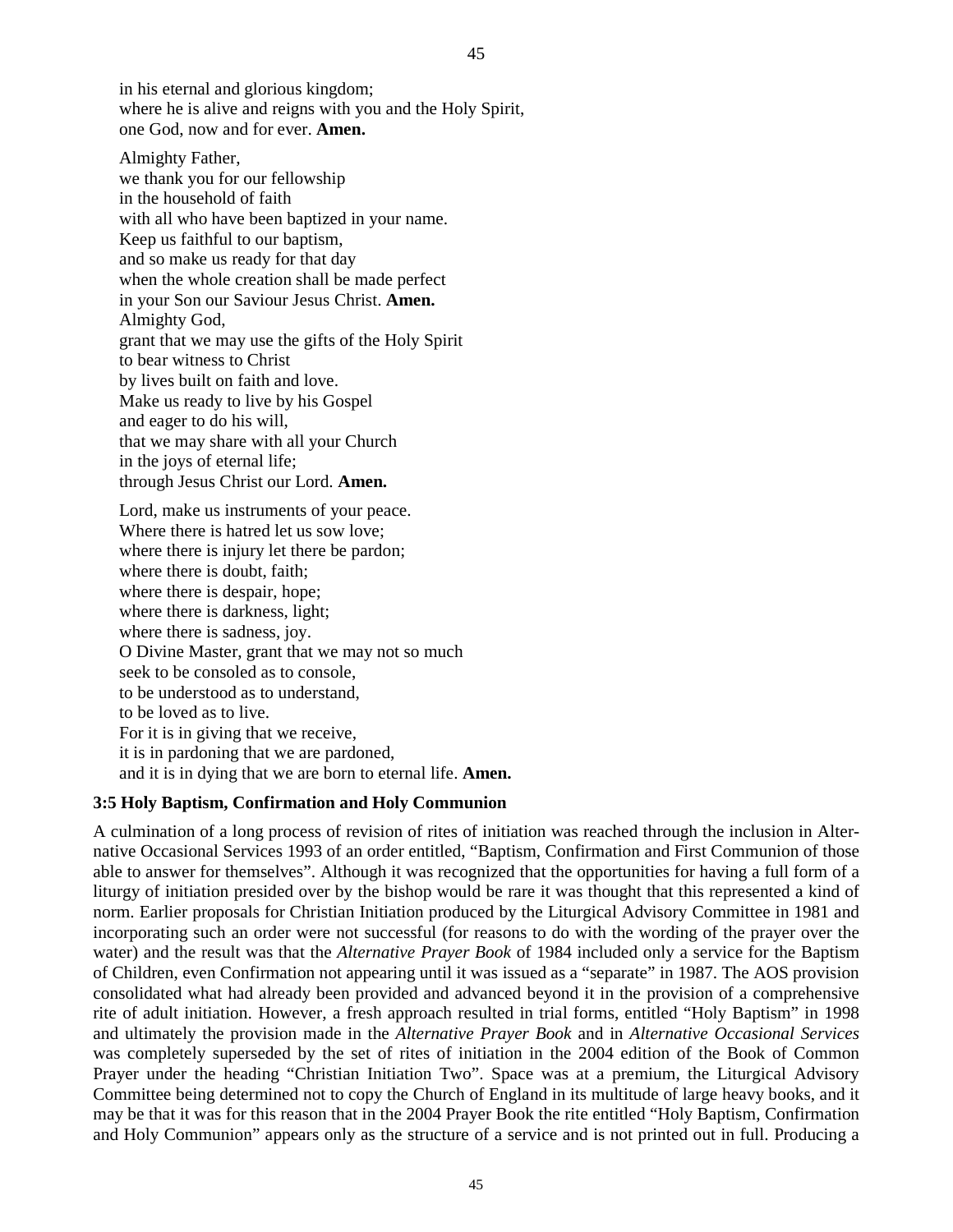complete text for a particular occasion would not be a difficult task, but the danger is that the sense in which this order represents a liturgical and theological norm may not be fully recognized. The value of the rite is that it integrates what otherwise can so easily become three separate "services" of initiation - baptism, confirmation and holy communion of the newly-confirmed - separated in time and place. In the early Church, for example in the liturgy attributed to St Hippolytus in the third century, the bishop presided and although "confirmation" did not exist as a separate rite, prayer with the laying on of hands by the bishop took place between the act of baptism and the celebration of the holy communion in which the newly-baptized took place. In the case of adult converts to the Christian religion who are unbaptized there is much to be said for having in each diocese the use of this order which will enable them to be baptized, confirmed, and admitted to the holy communion at the one and same time, ideally at Easter which from ancient times was the principal time when people were admitted into the fellowship of Christ's church.

All of the ingredients of this rite, under the headings, The Gathering of God's People, Proclaiming and Receiving the Word, The Presentation, The Baptism, Confirmation, Celebrating at the Lord's Table, and Going Out as God's People, have been dealt with separately, above. What may, reasonably, be said, is that the fully integrated rite may be considered greater than the "sum of its parts" and that this is what the Church of the third and fourth centuries A.D. would have meant by "baptism" as one can see in expositions by such significant figures as St Cyril of Jerusalem (in the East) and St Ambrose (in the West). There are, however, some difficult issues. The Inter-Anglican Liturgical Consultation committed itself to the view that "sacramental initiation is complete in baptism" and attempted to reduce confirmation to a pastoral rite. But it clearly has some if not all of the attributes of a sacrament, and is termed in the Revised Catechism one of the "sacramental ministries of grace". Given its relationship with baptism and its liturgical character it is not clear that it is helpful to deny its sacramentality even if it is not, in an absolute sense, necessary to the process of becoming a Christian. There is New Testament precedent for the laying on of hands with prayer in connection with initiation even if the clearest examples (in Acts 8 and Acts 19) may refer to particular and special circumstances (the failure of the Samaritan Christians to exhibit any manifestation of the Spirit at their baptism and the ignorance of those who had received only the baptism of John of the role of the Spirit in initiation). Another important, and at the time of writing unresolved issue is the admission of those baptized in infancy to holy communion on the basis of their baptism. This is discussed in the next section.

This is essentially the bishop's liturgy and so there is a rubric which specifically spells out that the structure of the service may be adapted at the bishop's discretion to meet particular circumstances.

[For the Church of England's version of a similar service see "The Eucharist with Baptism and Confirmation together with Affirmation of Baptismal Faith and Reception into the Communion of the Church of England", in *Common Worship, Initiation Services,* Church House Publishing 1998]

#### **Note on the relationship between Confirmation and Admission to Holy Communion**

The adult baptism service, as noted above, establishes a norm for adult converts of baptism, confirmation, and first communion together forming an integrated and single act of Christian initiation. In the case of children the question has increasingly come to the fore whether or not confirmation should continue to be treated as a necessary precondition for admission to communion. Developments in this regard in other parts of the Anglican Communion have been carefully documented by Ruth Meyers Ed., in *Children at the Table - The Communion of all the Baptized in Anglicanism Today*, The Church Hymnal Corporation, New York, 1995. Other relevant studies are David Holeton, *Infant Communion - Then and Now*, Grove Liturgical Study no 27, Grove Books, 1981; C.O. Buchanan, Ed., *Nurturing Children in Communion*, Grove Liturgical Study No 44, Grove Books 1985 (including the findings of the first Inter-Anglican Liturgical Consultation "Children and Communion" held in Boston 1985); and David Holeton Ed; *Christian Initiation in the Anglican Communion: The Toronto Statement "Walk in Newness of Life"*, the Findings of the Fourth International Anglican Liturgical Consultation, Toronto 1991; *The Truth Shall Make You Free*, the Lambeth Conference 1988, Resolution 69 of the Conference "Admission to Communion"; *Mission in a Broken World - Report of ACC-8*, The Anglican Consultation Council, 1990, Resolution 8. In 1991 the General Synod passed a resolution, as follows:-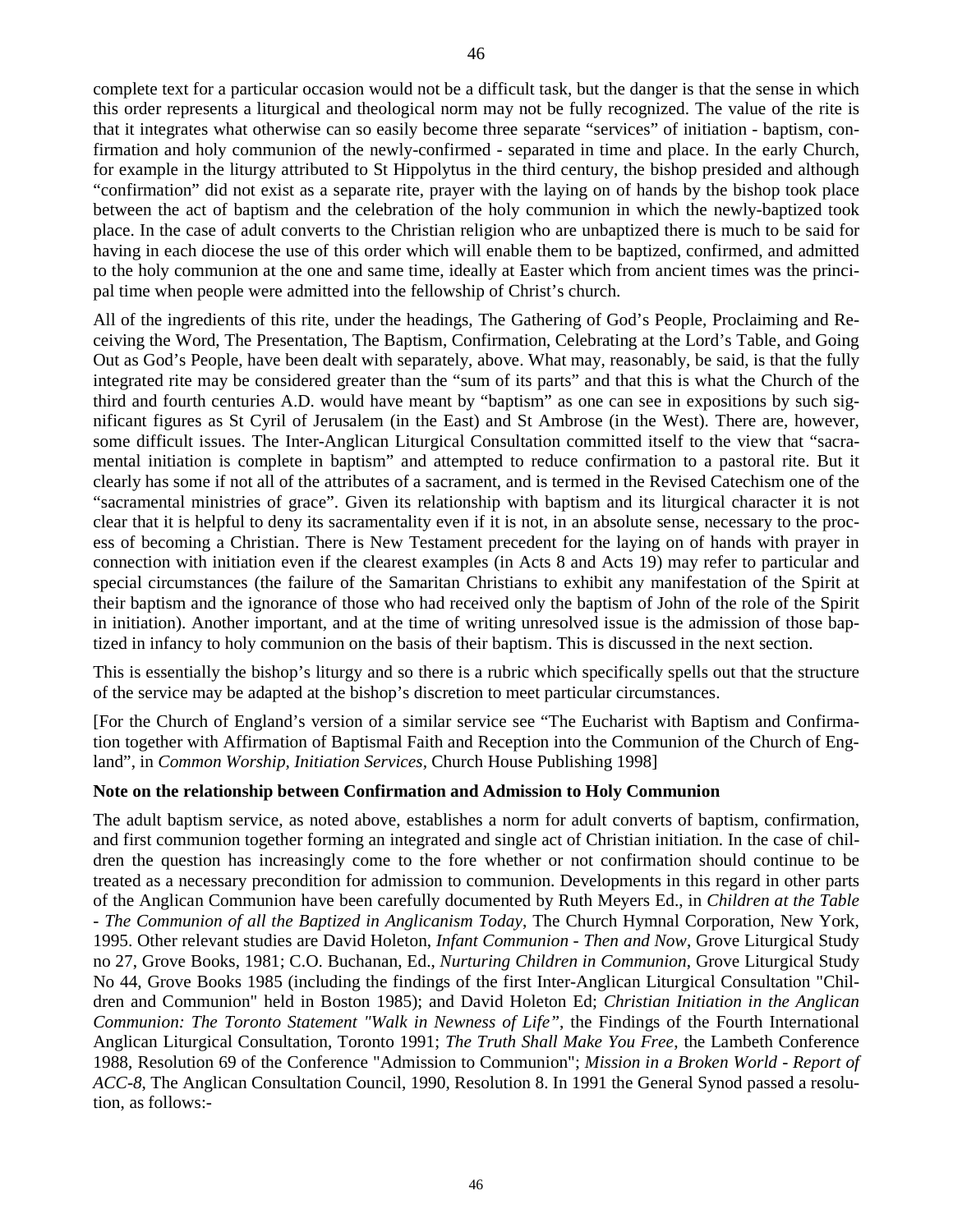That the Synod, in response to Resolution No. 8 of ACC-8, appoint a Select Committee to consider the theological. and pastoral issues involved in the admission of those baptized but unconfirmed to Holy Communion...

The Select Committee continued to meet until 1998 but was unable to reach agreement on the issue and it did not prove possible to produce a resolution that could command the support of the General Synod. The issue remains unresolved at the time of writing.

#### **3:6 The Renewal of Baptismal Vows**

A form for the Renewal of Baptismal Vows appears in the 2004 Prayer Book on pp398-401, and this order is essentially an adaptation of the earlier rite to allow for subsequent changes in the baptismal office.

According to the Notes this is a form which may be used at Easter, Pentecost, the Baptism of the Lord, on Ash Wednesday, at the close of a mission or on other suitable occasions. Since Easter was historically the occasion of baptisms, this order is particularly appropriate on Easter Eve and during the Easter Season (the great "Fifty Days"). The beginning of the secular New Year would be another suitable time; and it is an order that could be used with individuals who have come to make a decision of faith or who have returned to faith. If those concerned have already been baptized and confirmed the Renewal of Vows (which is not a once-for-all ceremony and can be performed at any time) may be helpful in giving the newfound faith formal expression.

The Notes also state that the renewal of baptismal vows may be made at Morning or Evening Prayer, or at Holy Communion after the sermon, and the creed may be omitted (because there are creedal forms within the rite). The prayers of intercession and of penitence may be omitted. This means that in the Holy Communion service this rite follows the sermon and immediately after it there is the Peace. At Morning or Evening Prayer it takes the place of the Occasional Prayers.

The Preface to the rite follows one of two alternatives, the priority given to that used At Easter indicating the particular connection with the thought of new our life in Christ crucified and risen. The second form, for use on other occasions links in a more general way with the biblical concept of having died with Christ and being buried with him, so that we might rise with him to a new life within the family of the Church.

#### **The First Form**

The first form of the rite follows the wording of the Decision in the baptismal rite. There is no mention of the permitted alternative (to be found in the form of Holy Baptism in the context of Morning or Evening Prayer or the Service of the Word), from the Decision in the Alternative Prayer Book; but there seems no reason why, if this is preferred, it may not be used. The use of the Creed follows that in the baptismal rite combining elements of interrogation and affirmation.

# **The Second Form**

The second form of the rite includes a simplified creedal interrogation not actually used in the authorized rites of baptism but permitted with the Service of the Word.

The service continues with further questions and answers from the rite of Confirmation (p.389) to do with the continuance of the Christian life, beginning with a quotation from the Acts of the Apostles, believed to be a summary of the apostolic way of life.

Will you continue in the apostles' teaching and fellowship, in the breaking of bread, and in the prayers?

The "breaking of bread" is a reference to table-fellowship and is generally taken to indicate participation in the Lord's Supper.

The next paragraph insists on the necessity of continuing to resist evil (it is not just a once-for-all act) and of repenting whenever one falls into sin as all people do. The word "repent" in New Testament use includes the idea of "change of mind", "change of attitude", while in the Old Testament the thought is that of turning around and facing in a different direction.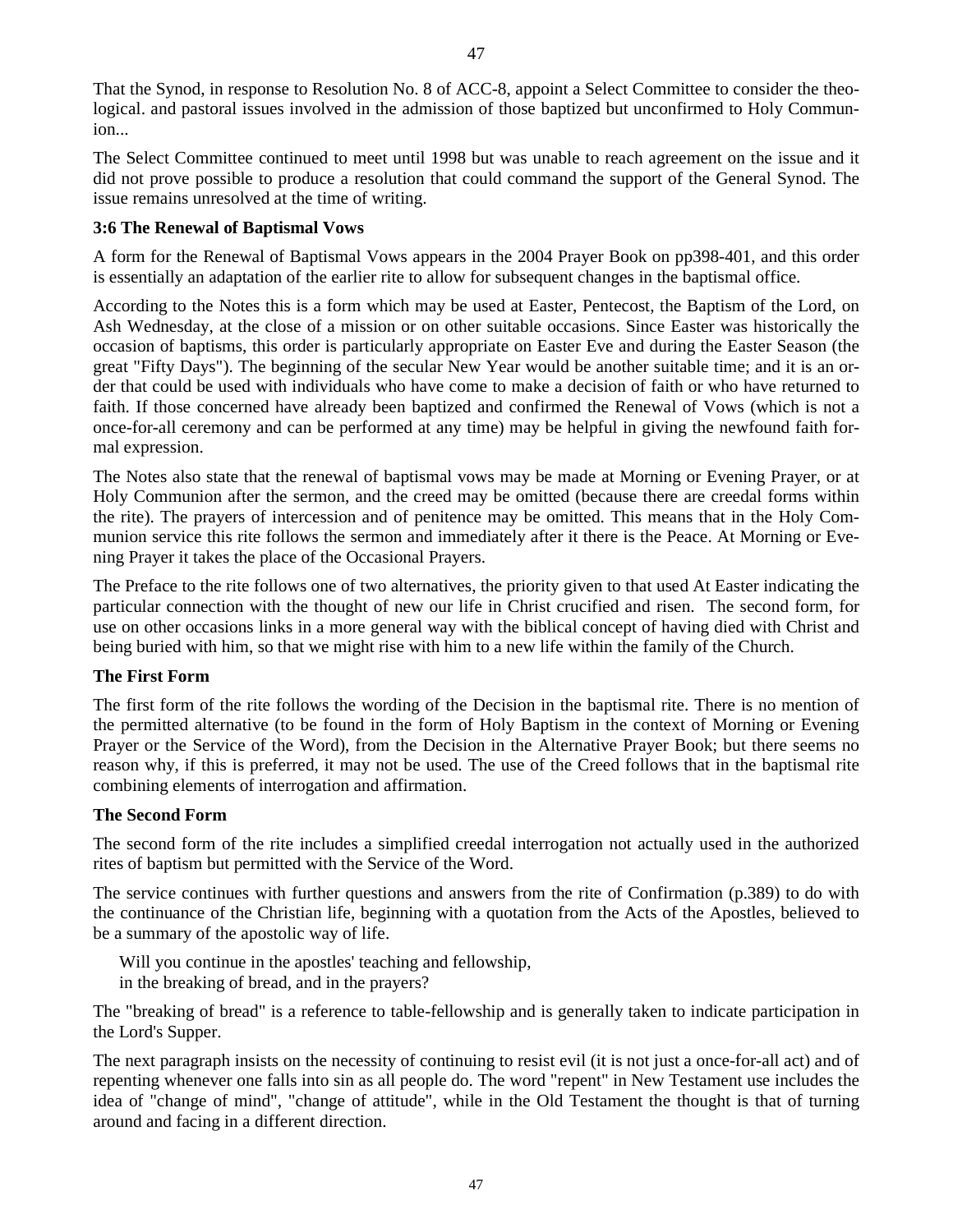Will you persevere in resisting evil, and, whenever you fall into sin, repent and return to the Lord?

The obligation to pass on the Good News is then stressed,

Will you proclaim by word and example the good news of God in Christ?

Since service of others in love is of the essence of the Christian life, a further commitment is required,

> Will you seek and serve Christ in all people, loving your neighbour as yourself?

Finally, and of great contemporary relevance, acknowledgement of the lordship of Christ over all the earth is affirmed by those renewing their vows,

Will you acknowledge Christ's authority over human society, by prayer for the world and its leaders, by defending the weak, and by seeking peace and justice?

The response to each of these questions is, **With the help of God, I will.** 

The order concludes with a collect and the words,

May Christ dwell in your hearts through faith, that you may be rooted and grounded in love and bring for the fruits of the Spirit. **Amen.** 

It would be appropriate to leave out the "Amen" and conclude with the blessing,

And the blessing of God Almighty...

### **3:7 Thanksgiving after the birth of a child**

## **Thanksgiving after adoption.**

This order is intended as a replacement for the Churching of Women (see above, under Christian Initiation One). The emphasis is on the thanksgiving of both parents for the safety of the mother in giving birth to the child and for the life of the new-born baby. A single order is provided for birth and adoption but with suitable variation, the prayer "after the birth" giving thanks "for the life of this child, for a safe delivery, and for the privilege of parenthood" and that "after adoption" being "for the life of this child, for his/her adoption into our family, and for the privilege of parenthood". When used after the birth of a child it is deemed most appropriate to be held in hospital or in the home. The rubric emphasizes that it is in no way a substitute for the sacrament of baptism, indicating that no support is being given to the concept of having a "thanksgiving" service after birth and postponing or even ignoring altogether the sacrament of the new birth. The thanksgiving after adoption may be used in the home, or, if the child has already been baptized, the suggestion is made that it provides an opportunity for receiving him or her into the life of the parish and may be used at Holy Communion or at Morning or Evening Prayer. It must not be used before the official Adoption Order has been made.

The prayer of thanksgiving (said by both parents) is followed by a prayer in which the minister asks God to bless the parents that they may cherish their child and be wise and understanding to help *him* as *he* grows. Suitable psalm verses are followed by suggested readings and a choice of prayers. If the child has not been baptized the prayer is made, "that in faith *he* may be received by baptism into the family of (the) Church and become an inheritor of (the) kingdom". The Lord's Prayer is followed by scriptural verses from St Luke's Gospel (the Magnificat) and Revelation, and the service concludes with a blessing.

In many cases the prayers that are offered in the hospital ward are informal and it may not be practical to have an actual order of service. However, this service provides resources that might be drawn upon even in an informal ministration. A prayer for the baptismal service (p.369) which may also be found suitable is,

Almighty God, bless the home of this *child*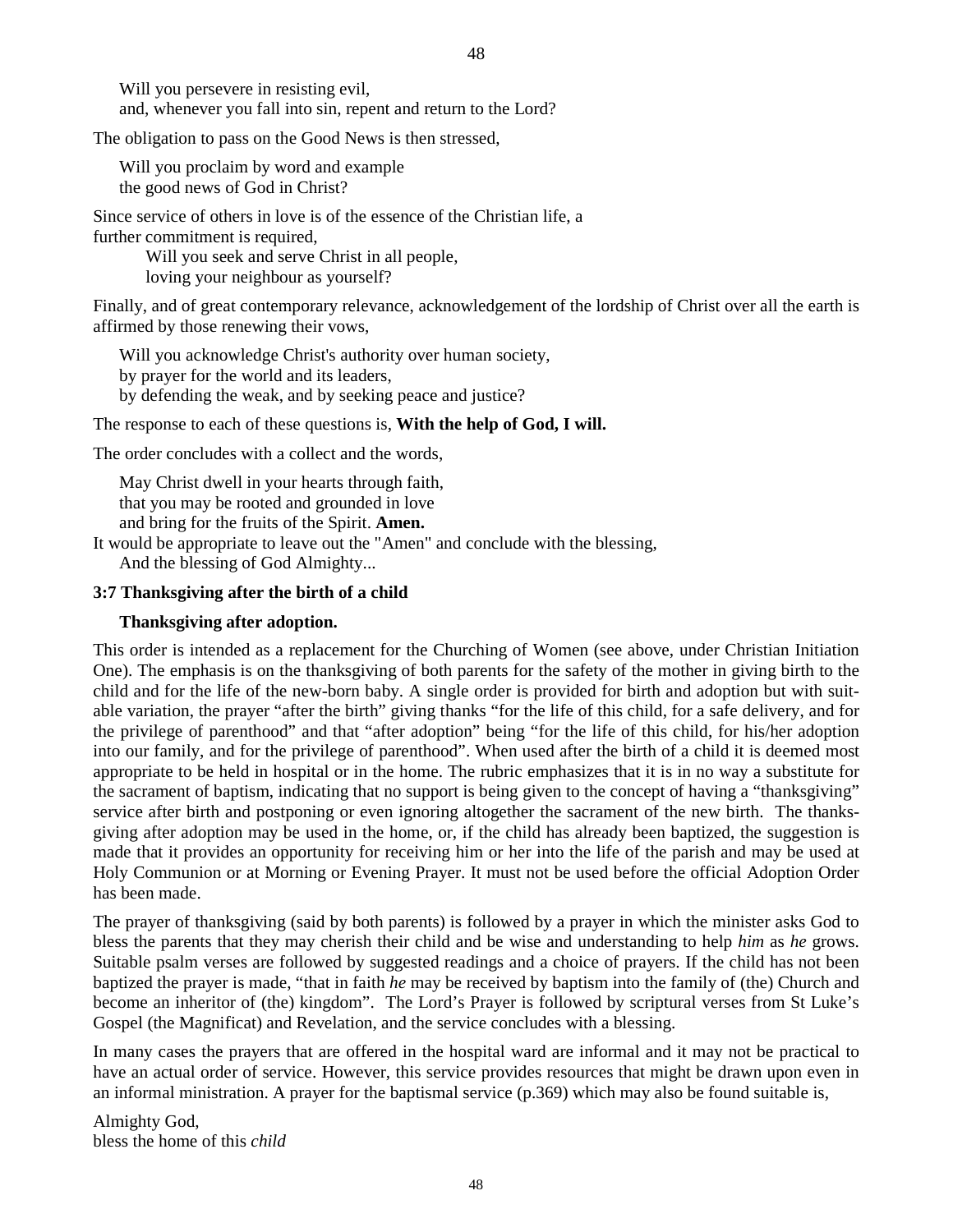and give such grace and wisdom to all who have the care of *him,*  that by their word and good example they may teach *him* to know and love you; through Jesus Christ our Lord. **Amen.** 

#### **[4]: Directions and Notes relation to Christian Initiation.**

The liturgical canons relating to Christian Initiation in the Church of Ireland are dealt with above at the beginning of Part Two. There are also three places in the 2004 edition of the Book of Common Prayer where directions about baptism are given: the General Directions for Public Worship (pp75-6), the Notes at the end of Holy Baptism One (p352) and the Notes at the end of Holy Baptism Two (p.368). Reference is made to these in the text but, for the sake of convenience, they are collated here with some explanatory comments:

# **General Directions for Public Worship** 10,

Holy Baptism is normally administered at the principal service on a Sunday or holy day. Baptism should be preceded by appropriate preparation.

This emphasizes the significance of Baptism as one of the two sacraments that Christ has ordained in his Church (Church Catechism p.769) described as "generally necessary to salvation" the other being Holy Communion or the "Supper of the Lord" (ibid). It is essentially a public act of admission to fellowship of the Church rather than a simply private and personal event and so is fittingly administered at the principal service of the day, be this Morning or Evening Prayer, Holy Communion, or Service of the Word. Holy Baptism Two provides explicitly for it to take place in conjunction with (and in the context of) a celebration of the Holy Communion.

"Preparation for baptism" recalls the ancient catechumenate in which, in the early church, a prolonged period of instruction (which included prayer and exorcisms) preceded admission to the Church through baptism, characteristically performed in a ceremony commencing on Easter Eve and concluding on Easter Day and incorporating what we would call Holy Baptism, Confirmation and Holy Communion (see p397 for this pattern in the Prayer Book). Preparing people for baptism (personally, in the case of adults, their parents and godparents in the case of infants) is a significant aspect of the pastoral/liturgical work of a person in holy orders.

**Holy Baptism One, Notes**, p.352 [Notes 1-4 and 6 are applicable to baptisms in general, whether Rite One or Rite Two. No 5 has a particular applicability to Holy Baptism One]

# 1. *The Minister of every parish shall teach the people the meaning of Baptism and the responsibilities of those who bring children to be baptized.*

This covers a rather wider area than the reference in the General Directions (above) to preparation for baptism since it relates to a general understanding of the significance of baptism among all the members of a congregation. One of the ways in which this understanding may be promoted is through preaching on the subject within the context of the baptismal liturgy. Where Holy Baptism Two is used a wide variety of lections with a bearing on Christian Initiation is provided (p.396) and sermons can be based on these.

It is helpful for preparation for baptism to include going through the relevant order of service with those particularly concerned (parents and godparents) and explaining it with particular reference to their own responsibilities. In Holy Baptism Two there is reference to the responsibilities of the parents and godparents of those unable to answer for themselves on p.361 and the significance of these can be underlined through exposition of the various means listed through which they undertake to encourage the person or persons presented for baptism in the life and faith of the Christian Community:

Prayer for the person. We pray for our children (and they learn to pray for us) Example - learning through seeing what others do and doing what they do -

including practicing their faith and worshipping together as a family in Church. Teaching - answering questions that will naturally arise when children ask about God and Christ and heaven and church.

49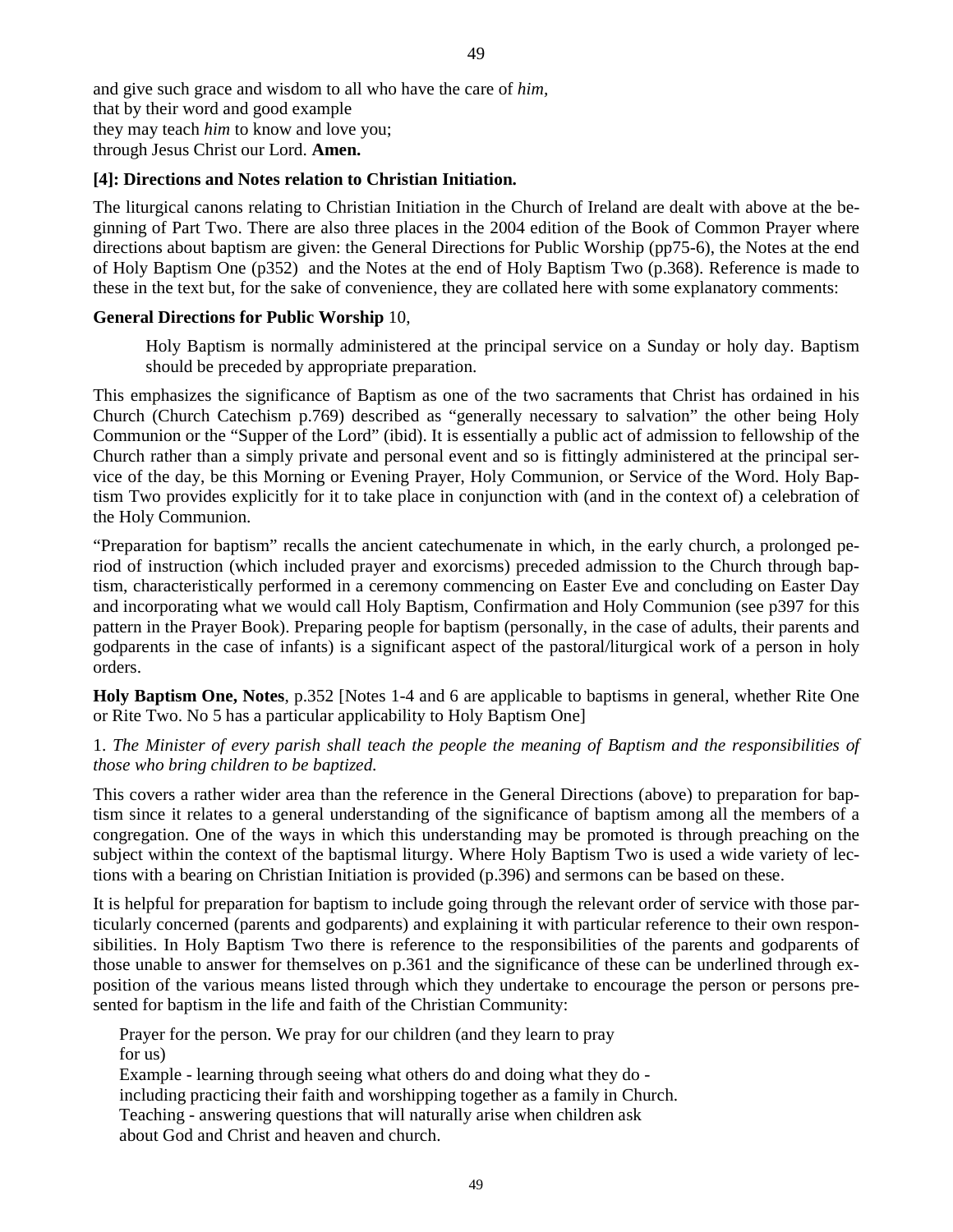50

Love - affirmation and acceptance a sign of God's unconditional love for all his creation. Caring for the one brought for baptism. This involves care for the whole person, body, mind and spirit, spiritual nurture being as important for their well-being as

physical care and mental stimulus and development.

The Decision is also highly significant, not only for those who are able to answer for themselves but also for the sponsors of other candidates, consisting as it does of a threefold rejection of evil followed by a threefold affirmation of allegiance to Christ. The wording of the responses is emphatic: "I reject...I renounce...I repent" followed by "I turn to Christ...I submit to Christ...I come to Christ".

It should also be noted that some words from the Baptism of Children in the Alternative Prayer Book (1984) explaining the understanding presupposed in infant baptism have been (optionally) added when Holy Baptism is administered in the context of Morning or Evening Prayer or a Service of the Word (BCP p.371). These words are so significant for an understanding of the responsibility of the parents and godparents that it would seem reasonable to add them after the Preface in the main order for Holy Baptism Two:

Holy Baptism is administered to infants on the understanding that they will be brought up in the fellowship of Christ's Church; that they will be taught the Christian faith; and that, when they have publicly confessed this faith, they will be confirmed by the bishop and admitted to the Holy Communion.

With regard to the Profession of faith, the juxtaposition of this to the act of baptism underlines the New Testament emphasis which makes faith in Christ the basis for proceeding to baptism. The question of the Phillipian gaoler, "Men, what must I do to be saved?" evokes the reply, "Believe in the Lord Jesus and you will be saved, you and your household". Following the exposition of the "word of the Lord" to him and to those who were in his house, "he was baptized at once, with all his family" (Acts 16: 30-33). The reply of Philip to the question of the Ethiopian eunuch, "See here is water! What is to prevent my being baptized" may have limited textual support: "If you believe with all your heart, you may." And he replied, "I believe that Jesus Christ is the Son of God", but it would certainly appear to represent the view of the early Church as to the appropriate and necessary precondition for baptism, which, in the narrative follows immediately, "And he commanded the chariot to stop, and they both went down into the water, Philip and the eunuch, and he baptized him" (Acts 8:36-38).

It is regretted above that the word "profess" is used here rather than the richer "confess" with its association with the class of "confessors" of the faith and particular "confessions" such as those of St Augustine and St Patrick. But the essential point is that faith is expressed immediately prior to the act of baptism. The wording "believe and trust" is tautologous since the wording of the Apostles' Creed is *credo in Deum* implying a trustful attitude rather than *credo in Deo* - merely agreeing that there is a God. However it does, for those convey the concept of a personal relationship with the God in whom the baptizand professes to believe.

2. *When there are children to be baptized, the parents shall give due notice to the Minister of the Parish, who shall thereupon appoint the time for the Baptism.* 

This implies an onus both upon the parents - who are to give due notice to the minister that they intend to have their baby baptized and upon the minister, who is obliged to perform the baptism but at the same time has discretion as to when this shall happen - preferably at the principal service on a Sunday or holy day as clearly expressed in General Directions 10 (above). Except in very unusual circumstances the baptism should take place in Church.

3. Sponsors and godparents must be baptized Christians and persons of discreet age, and at least two shall be members of the Church of Ireland or of a Church in communion therewith (Canon 25.4). It is desirable that parents be sponsors for their own children.

It would clearly be undesirable for commitments to be made on behalf of a child by any who feel unable (for example through lack of faith) to make such a commitment for themselves. However, difficulties can arise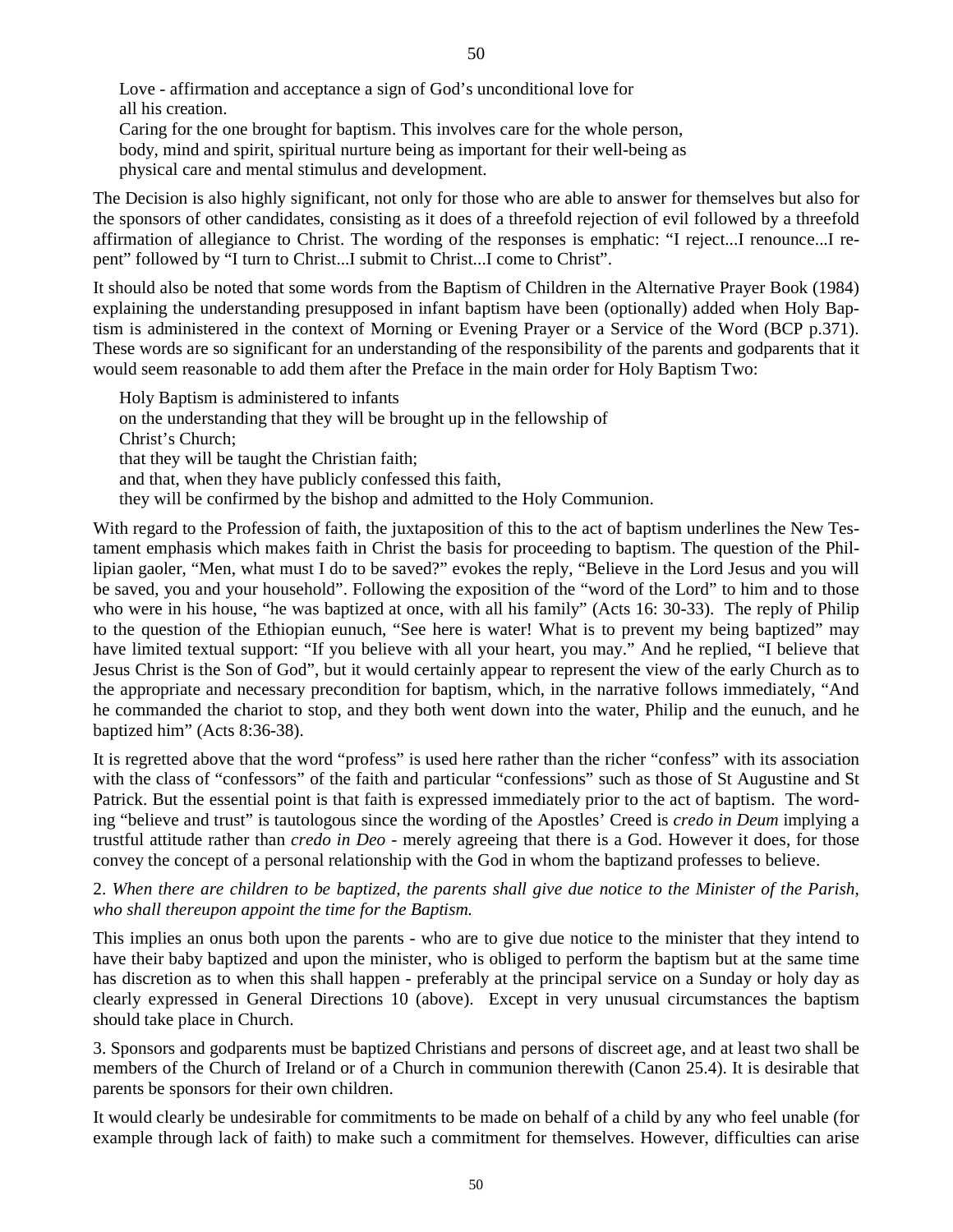where inter-church baptisms are taking place, and it might be considered reasonable, in an ecumenical situation, for undertakings to be given by those who share faith in Christ with an understanding of the significance of the sacrament. A particularly important ecumenical relationship is that with the Methodist Church where a covenant exists even if not full communion at present. More difficult is the by no means unusual situation of an interfaith marriage. Provided that two baptized and believing people are found to act as sponsors it would not seem unreasonable to ask the interfaith partner to stand with his or her husband or wife and to seek some appropriate way of expressing their and their relatives' sympathy even if not full identification with the act of faith that is represented in the act of baptism.

4. *It is desirable that members of the parish be present to support, by their faith and prayer, those who are to be baptized and received into the fellowship of the Church.* 

Baptism admits to the fellowship of the Church as is implied in both forms of the thanksgiving over the water in Holy Baptism Two. In the first form it says, "And now we give you thanks that you have called *names/these your servants* to new birth in your Church through the waters of baptism. In the second form it says, "Therefore in joyful obedience to your Son, we baptize into his fellowship those who come to him in faith". In the reception which takes place immediately after the act of baptism it is said in Holy Baptism One,

We receive this Child into the Congregation of Christ's flock... Seeing now...that this Child is regenerate, and *grafted into the body of Christ's Church.*  We yield thee hearty thanks, most merciful Father, that it hath pleased thee to regenerate *this Infant* with thy Holy Spirit, to receive *him* for thine own Child by adoption, and *to incorporate him into thy holy Church*.

Similarly at the comparable point in Holy Baptism Two it is said,

 God has called you into his Church.  **We therefore receive and welcome you as a member with us of the body of Christ, as a child of the one heavenly Father, and as an inheritor of the kingdom of God**.

The concept of the Church as the "mystical" body of Christ is fundamental to New Testament revelation, for example in Romans 12: 4 "For as in one body we have many members, and all the members do not have the same function, so we, though many, are one body in Christ." And in Ephesians 4:4-6 it says, "There is one body and one Spirit, just as you were called to the one hope that belongs to your call, one Lord, one faith, one baptism, one God and Father of us all, who is above all and through all and in all". This corporate dimension of belonging to Christ through baptism is underlined in the words said at the Peace where Holy Baptism Two leads on to Holy Communion,

We are the body of Christ. By one spirit we were all baptized into one body. Let us then pursue all that makes for peace and builds up our common life together.

#### 5. *When this order of Baptism is used with one of the prescribed services in any church, the Minister may dispense with such parts of that service as the Ordinary shall permit.*

This appears to be mainly relevant to Holy Baptism One since there are specific ways of relating Holy Baptism Two to Holy Communion, to Morning and Evening Prayer and to the Service of the Word as prescribed in Christian Initiation Two. A rubric (now deleted) from The Ministration of Publick Baptism of Infants in the 1926 Prayer Book gives the following guidance:

When Baptism is administered at Morning or Evening Prayer, then all the Prayers after the third collect may be omitted.

Also relevant is the rubric that appeared in the 1926 Prayer Book before the Lesser Litany.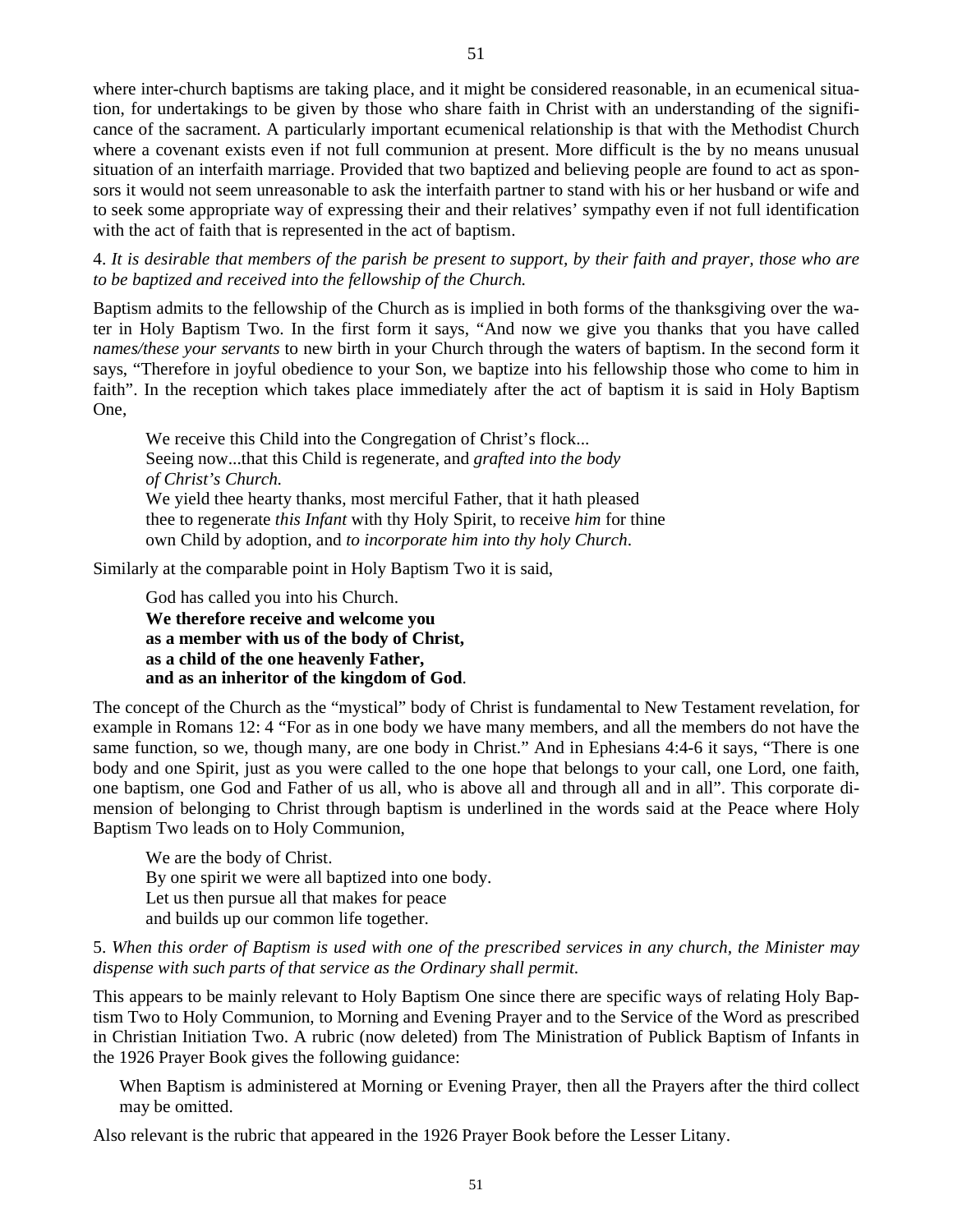When this office is used in conjunction with any other service in the Book of Common Prayer, the minister may omit the Lord's Prayer and the three Versicles preceding it.

A combination of Morning Prayer One and Holy Baptism One, then, would omit the Lesser Litany and the Lord's Prayer (the latter would be said within the baptismal liturgy) and the Order for Holy Baptism would take the place of the Occasional Prayers.

Although it was certainly not intended the existence of the rubric about the Lesser Litany and Lord's Prayer had a baleful effect on Mattins and Evensong since the custom grew up of leaving them out at regular services at this point. It did not seem to occur to those conducting the services that it was the first Lord's Prayer (following the absolution) that was redundant while the second one was the keystone of the entire rite.

## 6 *The font should be so situated that Baptism may be administered in an orderly fashion.*

This rubric presupposes the number of churches where there is a cramped and inadequate baptistery. Even some modern churches have fonts in awkwardly placed positions where it is difficult if not impossible for those concerned to gather around them for the baptism. This raises the larger question of the proper use of liturgical space which, at the time of writing, was the subject of study by the Liturgical Advisory Committee with a view to the issuing of guidelines that might be formally approved by the General Synod.

# **Holy Baptism Two - Notes**

These Notes, on page 368, appear to presuppose those already given and deal with other appropriate issues. No's 2 - 5 would seem to be as relevant to Holy Baptism One as to Holy Baptism Two, raising the question of why there are two sets of Notes at all, the answer to which probably lies in the piecemeal process by which legislation was passed to approve of what were ultimately to be the contents of the 2004 edition of the Book of Common Prayer.

# 1. *The presiding minister of another person may give each of the newly baptized a lighted candle. This may happen during the Dismissal before the words "God has delivered us".*

The inhibition in the 1878 canons against the use of lighted lamps or candles (except where necessary "for the purpose of giving light") was repealed a number of years ago. The symbolic value of candles - "a living light for the living Lord" is now widely recognized. It may be noted that use of candles at the dismissal is optional as is also the use of the words provided on p.367. If the signing with the cross occurs immediately after the act of baptism as permitted by the rubric it may be convenient to give the candle with the relevant words also at this point.

2. *Where italicized plural pronouns are used in this service these should be altered if necessary to the appropriate single pronoun.* 

The use of the plural was to avoid the use of *he/him* etc.

3. *The Administration of Baptism. A threefold administration of water, whether by dipping or pouring, is a very ancient practice of the Church. A single administration is also lawful and valid.* 

A generous amount of water is appropriate and may be administered by the use of a shallow silver shell designed for the purpose. There is no provision for sprinkling. Baptisms are meant to be wet.

#### 4. **Conditional Baptism**

*It is not always certain that a person has been baptized, perhaps because of records being inadequately kept perhaps because the formula of "Father, Son and Holy Spirit" may not have been used. Unitarian baptism would be regarded as invalid. In the case of uncertainty (as distinct from knowing that a valid baptism had not in fact occurred) the conditional form is used, "...if you have not already been baptized..."* 

#### 5. **Emergency Baptism**.

*In the case of urgent necessity (for example if a new-born baby seems likely to die) the bare essentials of baptism will suffice - naming, pouring water on the head and saying, "...I baptize you in the name of the Father, and of the Son, and of the Holy Spirit. Amen*." If a priest is at hand (for example a hospital chaplain or the person's own clergyman) then the ordained person should act. However, in an emergency a lay person can validly baptize although in the event of the person recovering they should subsequently be brought to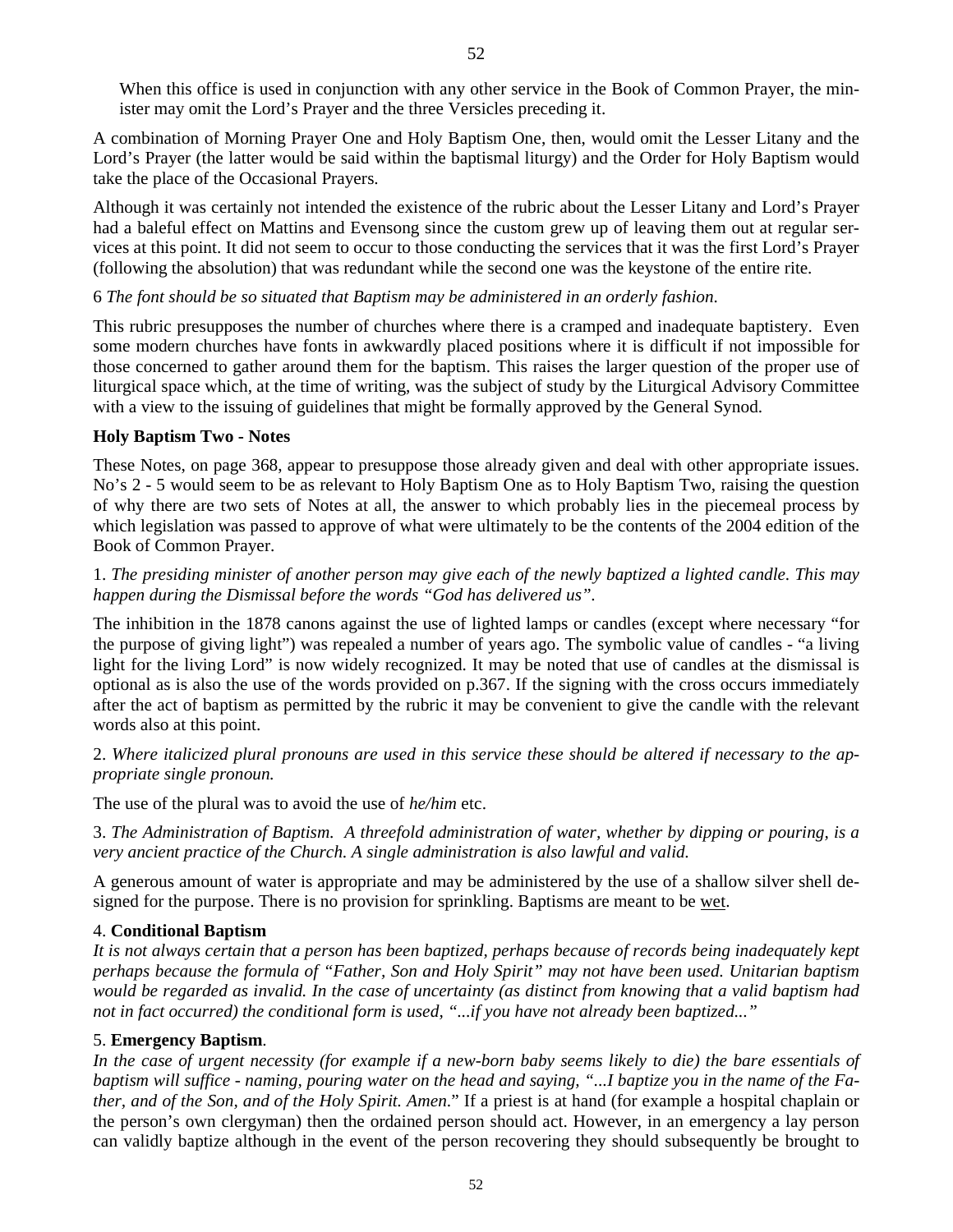church and the form for Receiving into the Congregation (or its Baptism One prototype) should be used. Some prayers and the Lord's Prayer are appropriate after emergency baptism.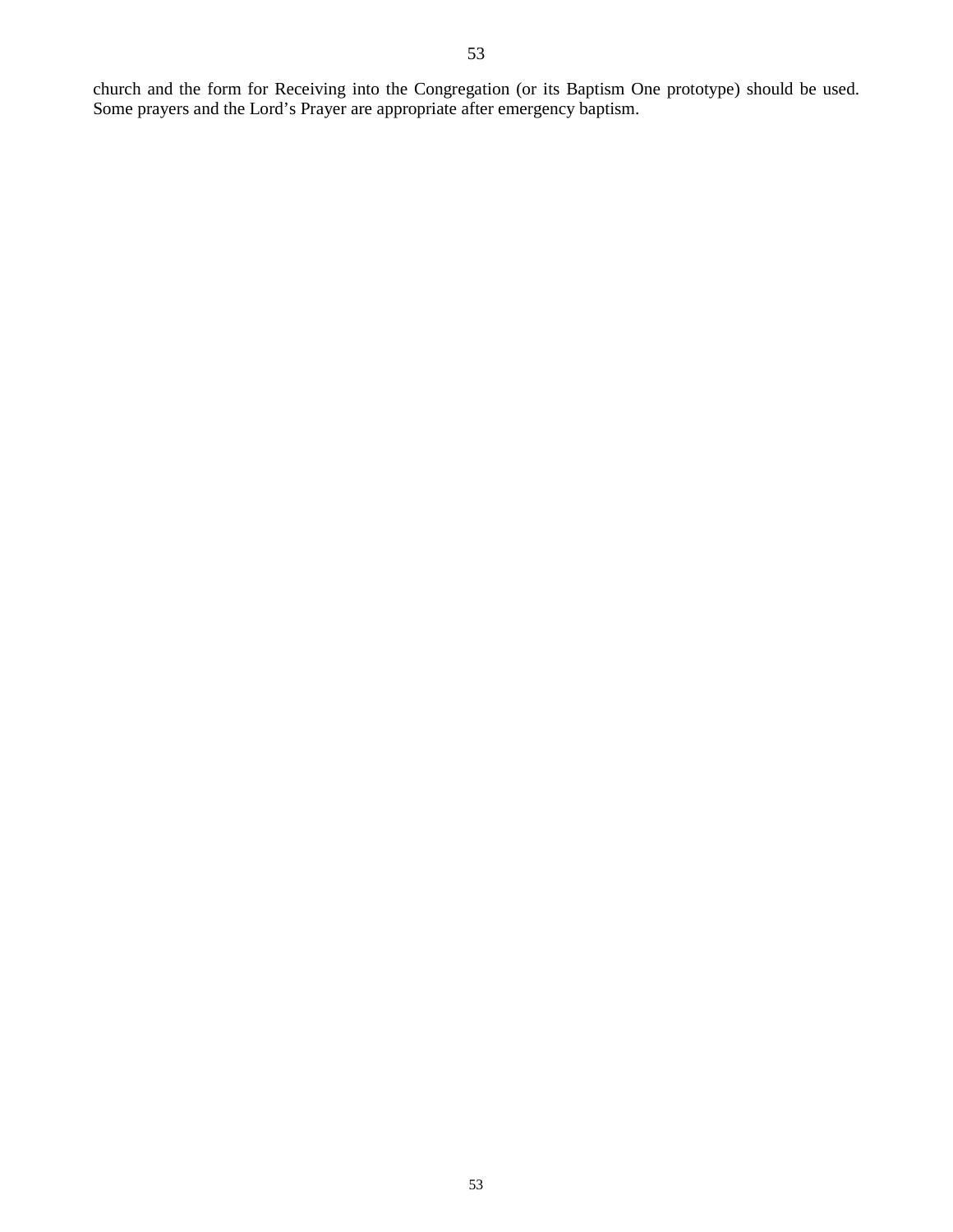# **Part Three: Christian Initiation: The Teaching of the Church of Ireland, with particular reference to the concept of sacramental efficacy**

# **1. Articles of Religion.**

#### (1) **Article 25 - Of the Sacraments**

Sacraments ordained of Christ be not only badges or token of Christian men's profession, but rather they be certain sure witnesses and *effectual signs of grace* (*efficacia signa gratiae)* and God's good will towards us, by the which he *doth work invisibly in us,* and doth not only quicken, but also strengthen and confirm our faith in him.

There are two Sacraments ordained by Christ our Lord in the Gospel, that is to say, Baptism, and the Supper of the Lord.

The Sacraments were not ordained of Christ to be gazed upon, or to be carried about, but that we should duly use them. And in such only as worthily receive the same they have a wholesome effect or operation: but they that receive them unworthily, purchase to themselves damnation, as Saint Paul saith.

This article establishes the concept of *sacramental causality.* Against any attempt to minimize the significance of the sacraments and to reduce them to mere tokens of the faith of those who use them it is insisted that they are "effectual signs", in other words they not only express but also convey that which they represent, when they are "duly" used and "worthily received". The Latin text gives *rite* for "duly" meaning with right matter and form and a duly authorized minister, and *digne* for "worthily" meaning with right inward disposition.

#### (2) **Article 26 Of the Unworthiness of the Ministers, which hinders not the Effect of the Sacrament.**

Although in the visible Church the evil be ever mingled with the good, and sometimes the evil have chief authority in the Ministration of the Word and Sacraments, yet forasmuch as they do not the same in their own name, but in Christ's, and do minister by His commission and authority, we may use their Ministry, both in hearing the Word of God, and in the receiving of the sacraments. Neither is the effect of Christ's ordinance taken away by their wickedness, nor the grace of God's gifts diminished from such as by faith and rightly do receive the Sacraments ministered unto them; which be effectual, because of Christ's institution and promise, although they be ministered by evil men...

This safeguards the objectivity of sacramental grace, the effect of the sacraments not being governed by the personal character of the minister. This is not to suggest that the Church is in any way indifferent to the moral and spiritual state of its ministers, as the concluding paragraph of the article makes clear.

The word "rightly" again corresponds to the Latin rite, i.e. with right matter and form and a duly authorized minister. "Matter" means the prescribed sacramental element, e.g. water in baptism, bread and wine at holy communion, "form" means the appropriate words to accompany the liturgical action with the element.

# (3) **Article 27 Of Baptism**

Baptism is not only a sign of profession, and mark of difference, whereby Christian men are discerned from other that be not christened, but is also a *sign of Regeneration or new birth***,** whereby, as *by an instrument***,** they that receive Baptism rightly are *grafted into the Church***;** the promises of forgiveness of sin, and of our adoption to be the sons of God by the Holy ghost, are visibly signed and sealed**;** faith is confirmed, and grace increased by virtue of prayer unto God.

Specifically in relation to the act of baptism the concept of efficacy is once again stressed. Baptism is not a mere badge of membership, but is actually a means of regeneration or new birth. The word "instrument" is used in the sense represented by (for example) a "deed of conveyance" which transfers ownership from one person to another. Those who are baptized are deemed to belong to Christ and to have become members of the Church (which is His Body) and to have begun their life in Him (hence the use of the metaphor of *regeneration*). It will be noted that this article clearly teaches the doctrine of *baptismal regeneration*.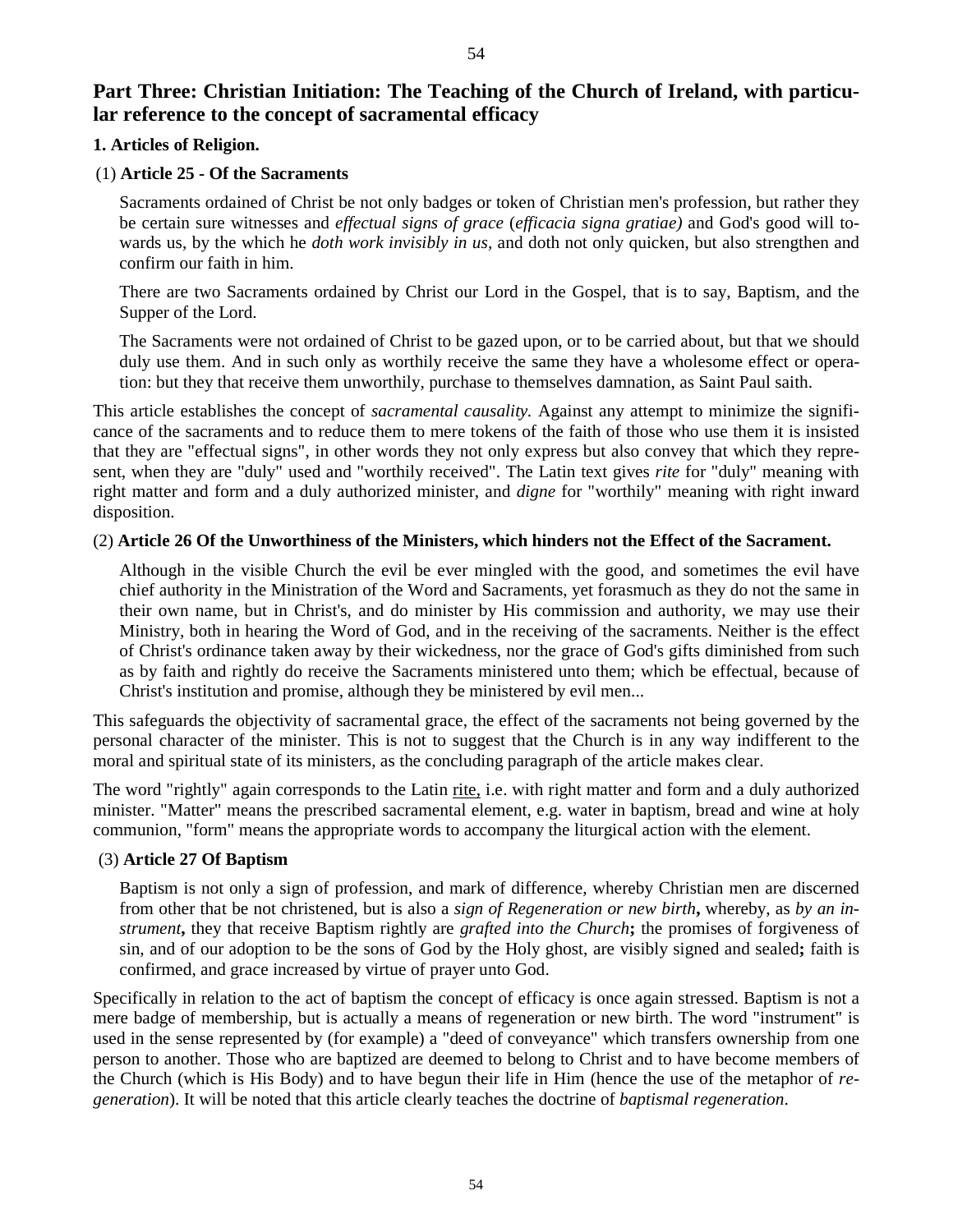The importance of a right disposition, that of *repentance* and *faith* (see the Church Catechism below) is however indicated by the use of the word "rightly" here to which the corresponding Latin is the general and quite strong word *recte.*

# 2. **The Church Catechism** BCP pp769, 770.

*Question* How many Sacraments hath Christ ordained in his Church?

*Answer* Two only, as generally necessary to salvation; that is to say, Baptism, and the Supper of the Lord.

Partly this was intended to distinguish between the two Sacraments "ordained of Christ our lord in the Gospel" and the five "commonly called Sacraments" (Article 25). But it will be seen that a very high doctrine of the "two" is implied, since the word "generally" as used in the sixteenth century meant *universally*. Both baptism and holy communion are regarded as "necessary to salvation".

Clearly this raises the problem of Christian bodies (such as the Salvation Army and the Society of Friends) which do not have sacraments. Nowadays we would not take the view that adherents of such bodies are in any way lacking in "salvation" -- full spiritual health. But the catechism rightly identifies baptism and holy communion as the means instituted by Christ for entry into and for the maintenance of the Christian life and intended by Him to be observed universally.

*Question* What meanest thou by this word *Sacrament*?

*Answer* I mean an outward and visible sign of an inward and spiritual grace given unto us, ordained by Christ himself, as *a means whereby we receive the same***,** and a pledge to assure us thereof.

The view that the sacraments are effectual signs of grace (see on the Articles, above) is echoed by the teaching here that they are to be considered *means of grace***.** The relationship between the outward and visible and the inward and spiritual is such that when rightly received the sacraments convey to us that which they represent.

*Question* How many parts are there in a Sacrament?

*Answer* Two; the outward visible sign, and the inward spiritual grace. This safeguards against two opposite errors - dissociation of the outward and visible sign from the inward spiritual grace as in the view that regeneration has nothing to do with baptism, and confusion of the two as in the doctrine of transubstantiation (see Article 28 *Of the Lord's Supper* - "overthroweth the nature of a sacrament"). Effectual sign and the reality represented *belong together***.**

*Question* What is the outward visible sign or form in Baptism?

*Answer* Water, wherein the person is baptized *In the Name of the Father, and of the Son, and of the Holy Ghost.* Only Trinitarian baptism is recognized. Unitarian baptism would not be regarded as valid. The water should be *poured* not sprinkled to preserve the significance of the sacramental sign. It is permitted to have one pouring or three, but the latter best represents the Church's adherence to its belief in the Holy Trinity.

*Question* What is the inward and spiritual grace?

*Answer* A death unto sin, and a new birth unto righteousness; for being by nature born in sin, and the children of wrath, we are *hereby* made the children of grace.

It may be seen here that a real effect is posited. The link between the administration of baptism and the inward significance is specifically indicated by the word "hereby".

*Question* What is required of persons to be baptized?

Answer Repentance, whereby they forsake sin; and Faith, whereby they steadfastly believe the promises of God made to them in that sacrament.

Baptism in the New Testament is always upon the basis of faith. Repentance which means "change of mind", "change of attitude" as well as sorrow for sin is a necessary part of the process by which a person turns away from evil and comes to profess faith in Christ.

*Question* Why then are Infants baptized, when by reason of their tender age they cannot perform them?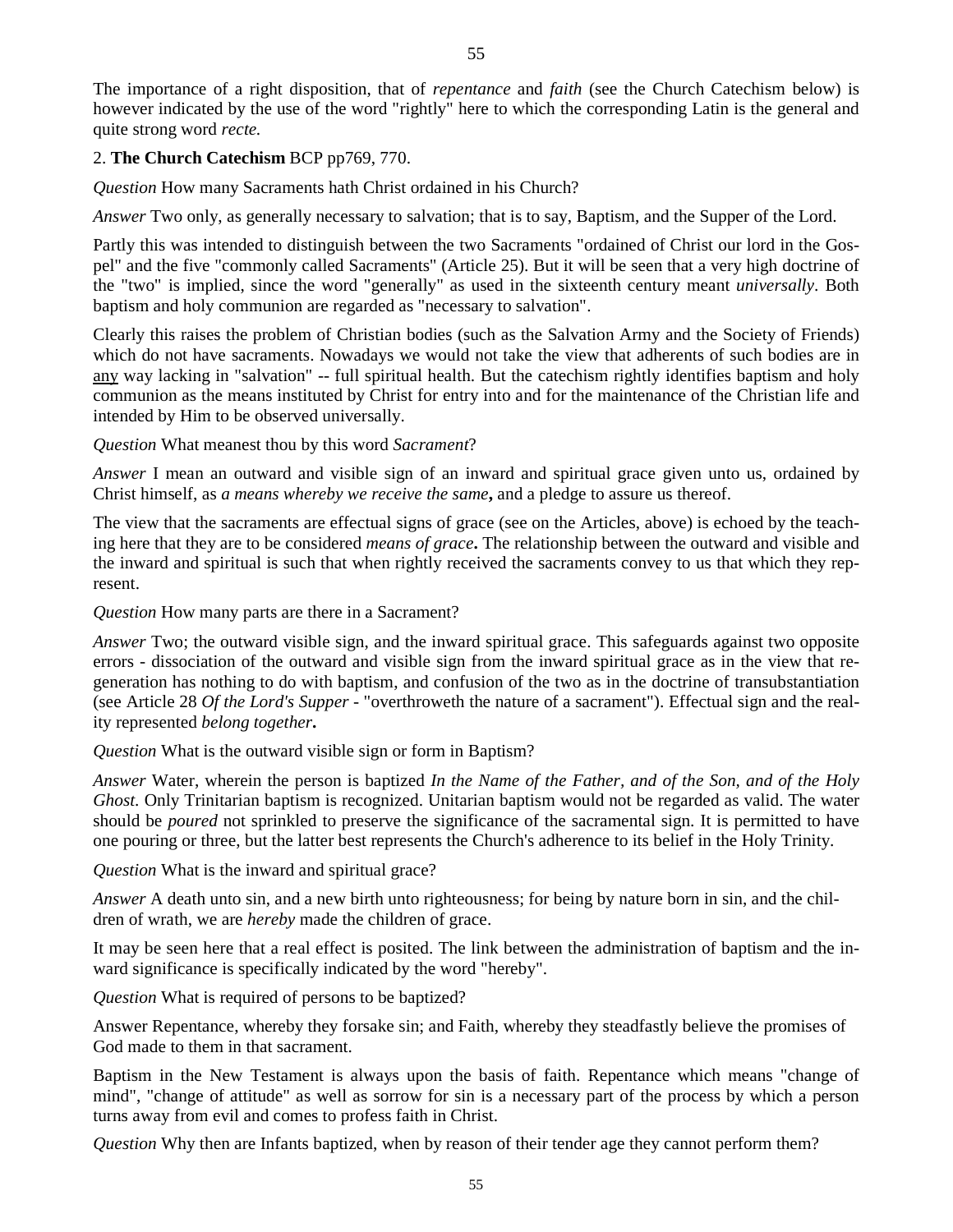*Answer* Because they promise them both, by their Sureties; which promise, when they come to age, themselves are bound to perform.

"Sureties" are godparents. This particular question and answer presupposes that in a Christian society infant baptism is to be regarded as the norm. This does not, in any way take away from the necessity of real repentance and faith (which is to be professed on the child's behalf at baptism and ratified by himself or herself at confirmation).

#### 3. **The Revised Catechism**

[The Revised Catechism was produced for the Church of England in 1962, and, as suitably modified for Church of Ireland use, was authorized by the House of Bishops for experimental use from 1971. Following the expiry of the period of experimental use in 1986 the House of Bishops subsequently approved it for use in the Church of Ireland. A commentary on it, entitled "The Faith of an Anglican" by the late Dr Gilbert Wilson, Bishop of Kilmore, was published by Collins for worldwide distribution. Currently it has no specific authorization but is issued for pastoral use with an explanatory note by the General Synod Board of Education].

The following questions and answers are found under the heading of "The Gospel Sacraments and other Ministries of Grace":

# 39. *What do you mean by a sacrament*?

By a sacrament I mean the use of material things as signs and pledges of God's grace, and as a means by which we receive his gifts.

It will be noticed that as in the definition in the Prayer Book catechism a sacrament has a double significance - as a *representation* of something and as a *means of communication* of that which it represents. It is not a bare sign but a means of grace, and it is effective.

40. *What are the two parts of a sacrament*.? The two parts of a sacrament are the *outward and visible sign* and the *inward and spiritual grace.*

This is entirely in line with Prayer Book teaching and with traditional Anglican theology. "Salvation" in the BCP catechism as in the expression "generally necessary to salvation" has been interpreted as "fullness of life".

#### 42. *What other sacramental ministries of grace are provided in the Church?*

Other sacramental ministries of grace are confirmation, ordination, holy matrimony, the ministry of absolution, and the ministry of healing.

The distinction between "sacraments" and "sacramental ministries of grace" preserves the special status of the two "sacraments of the Gospel", baptism and holy communion, ordained by Christ. The five lesser "commonly called sacraments" (Article 25) receive a positive evaluation. It will be noticed that "ministry of absolution" is substituted for "penance", and "ministry of healing" for "extreme unction", replacing medieval misunderstandings of the Gospel with scriptural concepts.

#### 43. *What is Baptism*?

Baptism is the sacrament in which, through the action of the Holy Spirit, we are "christened" or made Christ's.

It will be seen that the concept here is very similar to that in the traditional adult baptism service in the BCP (see above) where it, is said to the newly-baptised that "you ... now by Baptize: (have) put on Christ..." The crucial role of the Holy Spirit in making people Christians is recognized.

#### 44. *What is the outward and visible sign in Baptism*?

The outward and visible sign in Baptism is water in which the person is baptized in the name of the Father, and of the Son, and of the Holy Spirit.

See above, under the BCP catechism.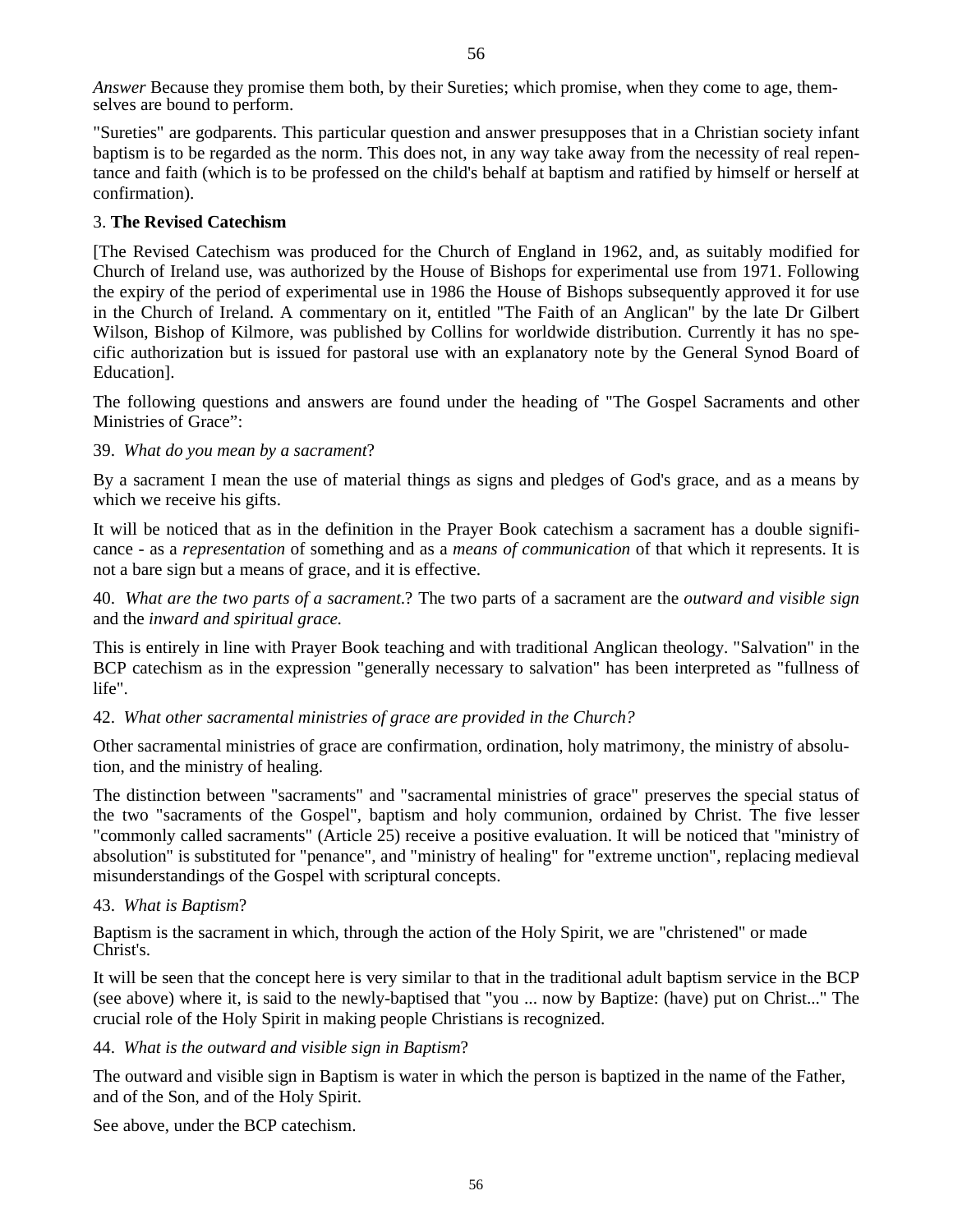#### 45. *What is the inward and spiritual gift in Baptism*?

The inward and spiritual gift in Baptism is union with Christ in his death and resurrection, the forgiveness of sins, and a new birth into God's family, the Church.

There is no reference here to the contrast between "children of grace" and "children of wrath" (BCP catechism). The scriptural teaching in the Revised Catechism corresponds to the theology of the Christian Initiation Two rite for Holy Baptism.

How many sacraments has Christ, in the Gospel, appointed for his Church? Christ in the Gospel has appointed two sacraments for his Church, as needed by all for *fullness of life***,** Baptism and Holy Communion.

#### 46. *What is required of persons to be baptized?*

It is required that persons to be baptized should turn from sin believe the Christian Faith, and give themselves to Christ to be his servants.

"Turning" from sin is equivalent to "repentance" in the BCP catechism. Faith involves belief in the whole Christian Gospel and personal discipleship of Jesus.

#### 47. *Why then are infants baptized*?

Though infants are not yet old enough to make promises for themselves, yet they are baptized because others can make the promises for them and claim their adoption as children of God.

The promises made at baptism on behalf of the child are ratified and confirmed in person at Confirmation. The renewal of baptismal vows is not, however, limited to confirmation, but may take place at Easter, Pentecost, the Baptism of our Lord, on Ash Wednesday, at the close of a mission or other suitable occasion. See below.

#### *What is Confirmation*?

Confirmation is the ministry by which, through prayer with the laying on of hands by the Bishop, the Holy Spirit is received to complete what he began in Baptism, and to give strength for the Christian life.

Biblical precedent for the communication of the Holy Spirit through prayer and the laying on of hands may be found in Acts 8:14-17; 1.9:1-7. However, these appear to have been exceptional incidents; and the gift of the Holy Spirit is more normatively associated with *baptism itself* (Acts 2:38). Any such ceremony as anointing or laying on hands should be regarded as expressing part of the total significance of *baptism* as the definitive initiatory act. Following early Christian tradition a rite of baptism, confirmation and first communion of those able to answer for themselves is provided as a single integrated liturgical act in the 2004 Prayer Book (p397). In the early Church the children of believers would also, it appears, have been baptized, received the laying on of hands and/or anointing, and been given communion along with their parents in a single act of initiation.

The concept of being given "strength" for the Christian life ties in with the approach of the traditional rite Confirmation in which the petition is "Strengthen them, we beseech thee, O Lord, with the Holy Ghost the Comforter..." The Rite Two Confirmation Prayer has "Confirm.. .O Lord with your heavenly grace..."

#### 49. *What is required of persons to be confirmed*?

It is required that persons to be confirmed should have been baptized, be sufficiently instructed in the Christian faith, be penitent for their sins, and be ready to confess Jesus Christ as Saviour and obey him as Lord.

The element of personal faith is more fully articulated in the Rite 2 than in the Rite 1 Confirmation service, the renewal of baptismal vows replicating the very explicit "Decision" and "Profession of Faith" from the Rite 2 Holy Baptism.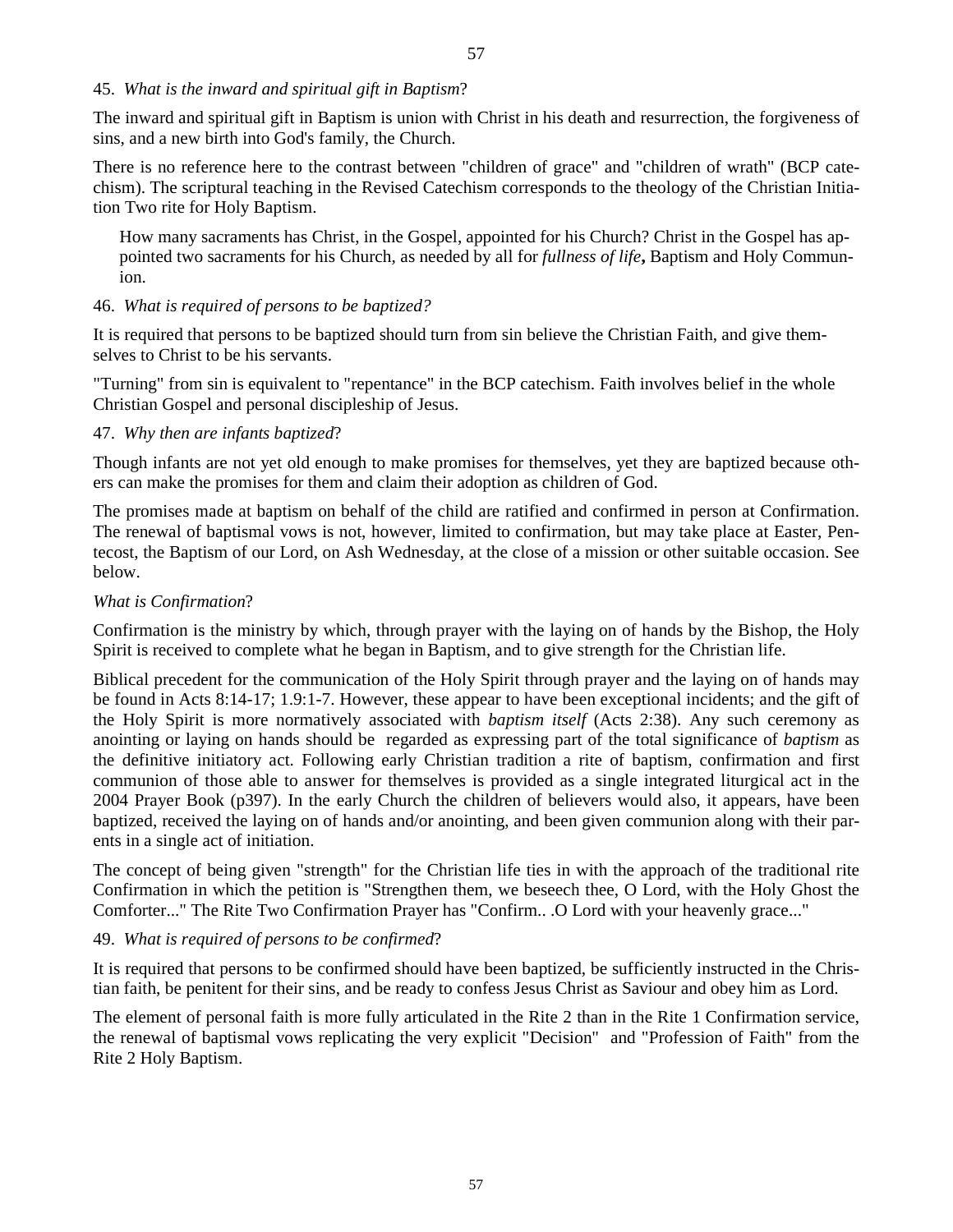# 4. **The Book of Common Prayer (2004), Christian Initiation One.**

## **The Ministration of Public Baptism of Infants: Holy Baptism One**

Of five traditional rites to be found in the Book of Common Prayer (1926) only two are to be found in the 2004 Prayer Book - "The Ministration of Public Baptism of Infants": Holy Baptism One and "The Order for Confirmation": Confirmation One. "The Ministration of Private Baptism of Children", "The Order for Public Reception of Children privately baptized", and "The Ministration of Baptism so such as are of Riper Years" are not included. However, the latter are also significant as witnesses to the church's historic understanding of baptism and so are referred to briefly below.

In the order for the public baptism of infants the Preface cites the scriptural requirement that "Except a man be born of water and of the Spirit, he cannot enter into the kingdom of heaven". This is understood as a reference to baptism, and the congregation is exhorted to pray that God the Father will "grant to this child that thing which by nature he cannot have; that he may be baptized with water and the Holy Ghost, and received into Christ's holy Church, and be made a lively member of the same".

Clearly an *efficacious* rite is anticipated which will involve regeneration and membership of Christ's body, the Church. This is made more explicit in the prayer which follows, "We call upon thee for *this infant*, that he, coming to thy Holy Baptism, may *receive remission of his sins by spiritual regeneration*". The reference to "remission" ties in. with the affirmation in the Nicene Creed of "one baptism for the remission (forgiveness) of sins". The prayer is that the child being baptized may enjoy (here and now) "the everlasting benediction of thy heavenly washing", and (in the long term) "may come to the eternal kingdom which thou hast promised by Christ our Lord".

The alternative "flood" prayer takes up what have traditionally been regarded as anticipations or "types" of baptism from the Old Testament, namely Noah and the ark, and the crossing of the Red Sea. The baptism of Jesus himself is regarded as establishing a norm or pattern for Christian baptism and a high: doctrine is implied in the words that "in the river Jordan didst *sanctify water to the mystical washing away of sin***".**

The Gospel reading, from Mark 10:13f (Jesus and the little children) is taken as providing grounds for the baptism of children, children being both welcome to Jesus and capable of receiving a spiritual. blessing. A prayer said by minister and people asks for the particular blessing of baptism, "Give thy Holy Spirit to this *infant* that *he may be born again***,** and be made an heir of everlasting salvation" and the following exhortation refers to the Lord's promise in his Gospel to grant all the things that have been prayed for, "which promise he, for his part, will most surely keep and perform". It is not, apparently, envisaged that what is prayed for might **not** occur as a result of the baptism.

A concept of sacramental efficacy is implied in the petition to **"**sanctify this water to the mystical washing away of sin" (an echo of the "flood" prayer), "sanctify" being a strong word with the significance of "make holy". "Mystical" means here "by means of this mystery". In the Book of Common Prayer both baptism and holy communion are regarded as "mysteries" - rites of deep meaning, inexhaustible significance (see BCP p.190 for the holy communion).

The meaning of baptism as membership of the Church is underlined by the words of the reception - "we receive this child into the Congregation of Christ's flock" (that is**,** the whole Church not any particular part of it nor any denominational tradition). What has been accomplished, sacramentally, is unambiguously expressed in the declaration, immediately after the baptism, together with the consignation, "*that this child is regenerate, and grafted into the body of Christ's Church***",** and the prayer which comes after the Lord's Prayer expresses the same idea, "We yield thee hearty thanks, most merciful Father, that it hath pleased thee to regenerate this Infant with thy Holy Spirit to receive him for thine own child by adoption, and to incorporate him into thy holy Church."

The term "regenerate" is the exact equivalent of rebirth - being "born again".

Having explored, liturgically, the deeper significance of baptism, it is recognized that baptism is a sign of Christian allegiance, it "doth represent unto us our profession: which is, to follow the example of our Saviour Christ, and to be made like unto him... "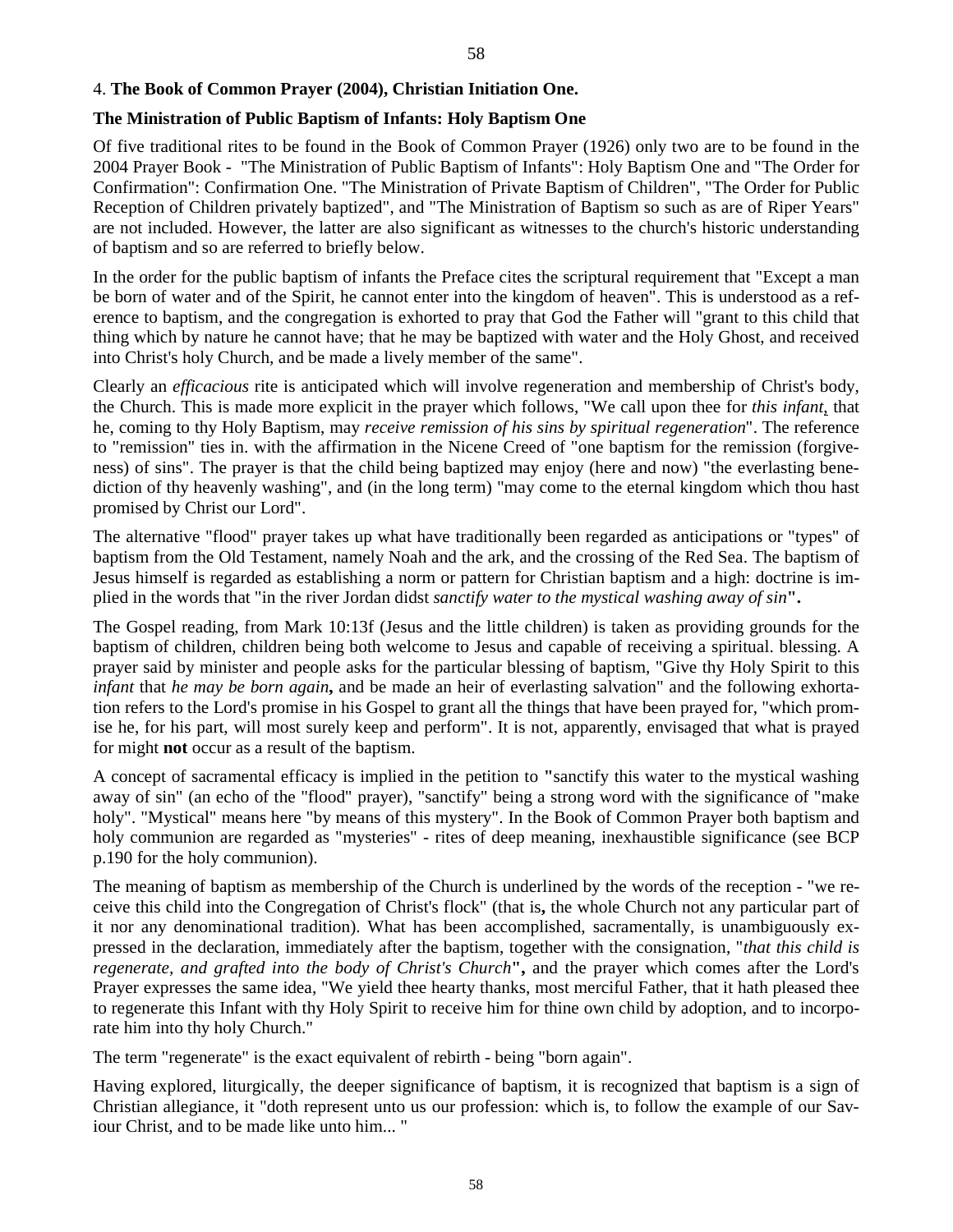The form for the Baptism of Adults (BCP, 1926 edition pp255-259) was similar in its theological approach. The Johannine concept of being born of "water and the Holy Spirit" is, however, underlined by the choice of John 3:ff for the scripture reading.

There is an emphasis on personal faith as in the Exhortation, where it says, "Doubt ye not therefore, but earnestly believe, that (God) will favourably receive *these present Persons, truly repenting, and coming unto him by faith***;** that he will grant them remission of their sins, and bestow upon them the Holy Ghost; that he will give them the blessing of eternal life, and make them partakers of his everlasting kingdom".

Baptismal regeneration was also emphasized in the order for the "baptism to such as are of riper years" (adults). After the reception (following the baptism) there are the words "Seeing now, dearly beloved brethren, that these Persons are *regenerate,* and grafted into the body of Christ's Church..." After the Lord's Prayer a prayer of thanksgiving includes the words, "Give thy Holy Spirit to these Persons; that, *being now born again***,** and made heirs of everlasting salvation..." In the exhortation to the newly baptized the priest refers to them as "you, who have *now by baptism put on Christ***..."** 

The link between baptism, confirmation, and holy communion is emphasized in the third last rubric in the adult baptism service (BCP, 1926 edition p.259),

It is expedient that every Person, thus baptized, should be confirmed by the Bishop, and receive the Holy Communion, so soon after his Baptism as conveniently may be.

#### **The Order for Confirmation: Confirmation One**

The subtitle is "Laying on of hands upon those that are baptized and come to years of discretion".

The Preface defines as preconditions for Confirmation that candidates must be such as can say the Creed, the Lord's Prayer, and the Ten Commandments; "and have been further instructed in the Church Catechism set forth for that purpose". The Confirmation itself is preceded by the *ratification of baptismal vows* by the candidates.

The prayer said over the candidates immediately prior to the act of confirmation recognizes that which God had already accomplished for them in the act of baptism. "Almighty and everliving God, who hast vouchsafed to *regenerate these thy servants by Water and the Holy Ghost, and has given unto them forgiveness of all their sins..."* The purpose of the laying on of hands with prayer is to "strengthen them, with the Holy Ghost the Comforter, and daily increase in them thy manifold gifts of grace" (the sevenfold gifts of the Holy Spirit from Isaiah 11:1-2).

[It is important to note that confirmation does not "bestow" the Holy Spirit, who is given in baptism. Rather the prayer is that the candidates are to be "strengthened" by the Holy Spirit.]

The confirmation prayer itself speaks of the child (or "servant") daily *increasing* in the Holy Spirit. The post-confirmation prayer asks that the Holy Spirit will ever be with those who have been confirmed, the ultimate purpose being that "in the end they may obtain everlasting life", a recurring theme in the rites of baptism and confirmation.

The link with first communion appears almost as an afterthought in the concluding rubric,

And there shall none be admitted to the holy Communion, until such time as he be confirmed, or be ready and desirous to be confirmed.

This rubric is a reversion to the wording in the 1662 prayer-book from that in the Irish Prayer Books of 1878 and 1926

Every person ought to present himself for Confirmation (unless prevented by some urgent reason) before he partakes of the Lord's Supper.

[This change was a compromise resulting from Synod's failure - by a single lay vote - to remove the rubric altogether. The reason for it was that the 1662 wording allows a little more room for early admission to Holy Communion where desired]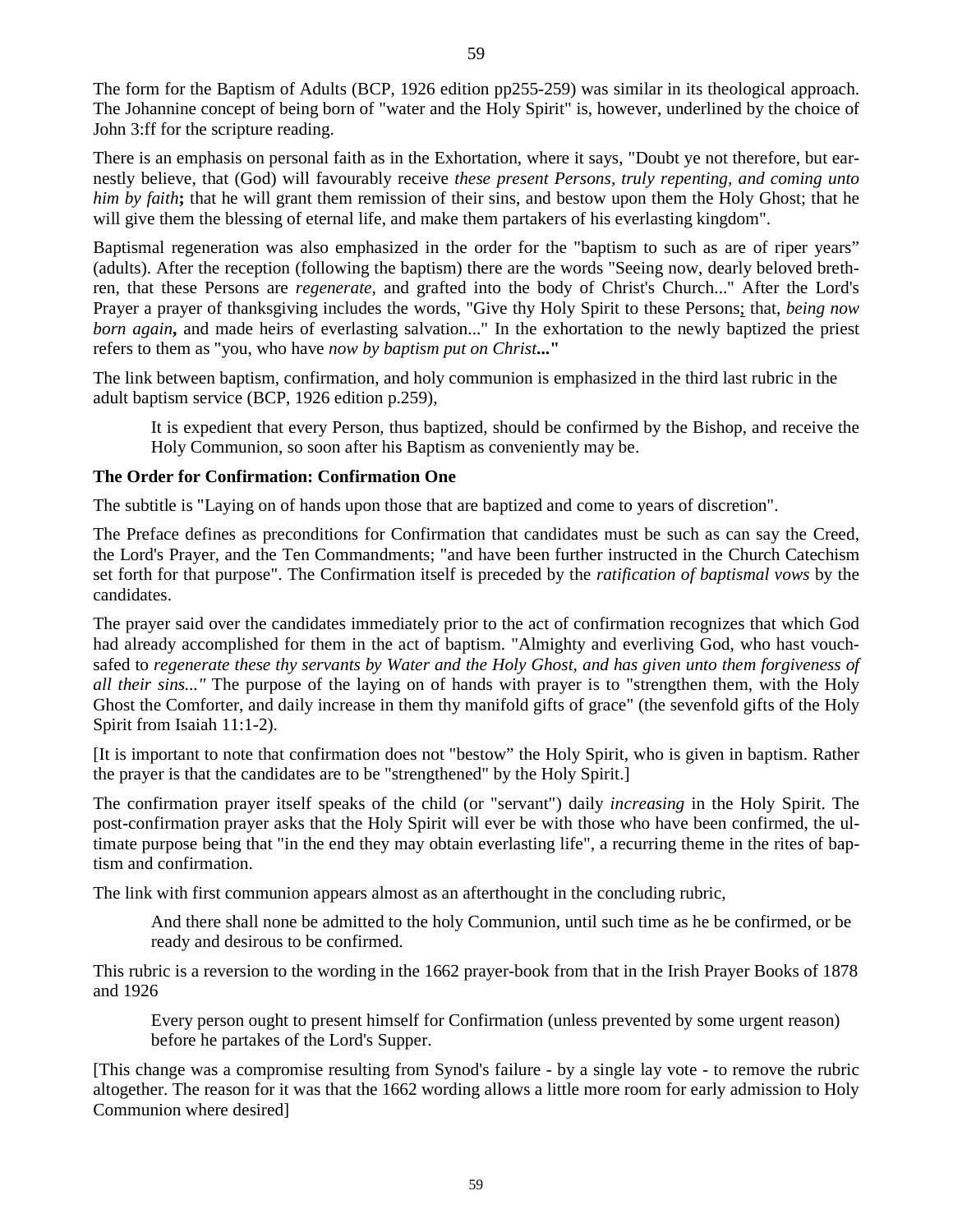#### **Christian Initiation Two**

*Holy Baptism*, BCP pp357-370.

This may be regarded as the standard rite for normal parish ministry although a strong case may be made for the order for "Holy Baptism, Confirmation and Holy Communion", found in the form of the structure of a service, as the true norm of Christian Initiation.

Pastoral Introduction

This helpful general introduction speaks of baptism as marking the beginning of a lifelong journey with God. It explains the significance of various signs such as that of the cross, and a light. Of the primary symbol of *water* associated with biblical concept of dying and rising with Christ it says that it is also a "sign of new life; we are born again by water and the Spirit through faith in Jesus Christ.". It is, therefore an effectual sign of regeneration (rebirth).

The Preface (which follows the greeting) in its standard form reiterates the Johannine theme:

Our Lord Jesus Christ has told us that to enter the kingdom of heaven we must be born again of water and the Spirit, and has given us baptism as the sign and seal of this new birth. Here we are washed by the Holy Spirit and made clean. Here we are clothed with Christ, dying to sin that we may live his risen life. As children of God, we have a new dignity and God calls us to fulness of life.

A similar concept is found in the seasonal preface for Easter Day to Pentecost,

In baptism we die to sin and rise to newness of life in Christ. Here we find rebirth in the spirit, and set our minds on his heavenly gifts.

The seasonal collect of Epiphany, the Baptism of our Lord and Trinity Sunday prays,

May we who are reborn in him be transformed by the renewal of our lives.

And the seasonal collect of Easter Day to the Day of Pentecost says,

 Guide and strengthen us by the same spirit, that we who are born again may serve you in faith and love, and grow into the full stature of your Son Jesus Christ.

The post-communion for Epiphany etc. asks,

May we who are reborn in him be transformed by the renewal of our lives...

And that of Easter Day to the Day of Pentecost prays

May all who are washed in the waters of rebirth rise to newness of life and find the promised presence of your abundant grace.

In the first form of the prayer over the water it says,

And now we give you thanks that you have called ... to new birth in your Church through the waters of baptism. Pour out your Holy Spirit in blessing and sanctify this water so that those who are baptized in it may be made one with Christ in his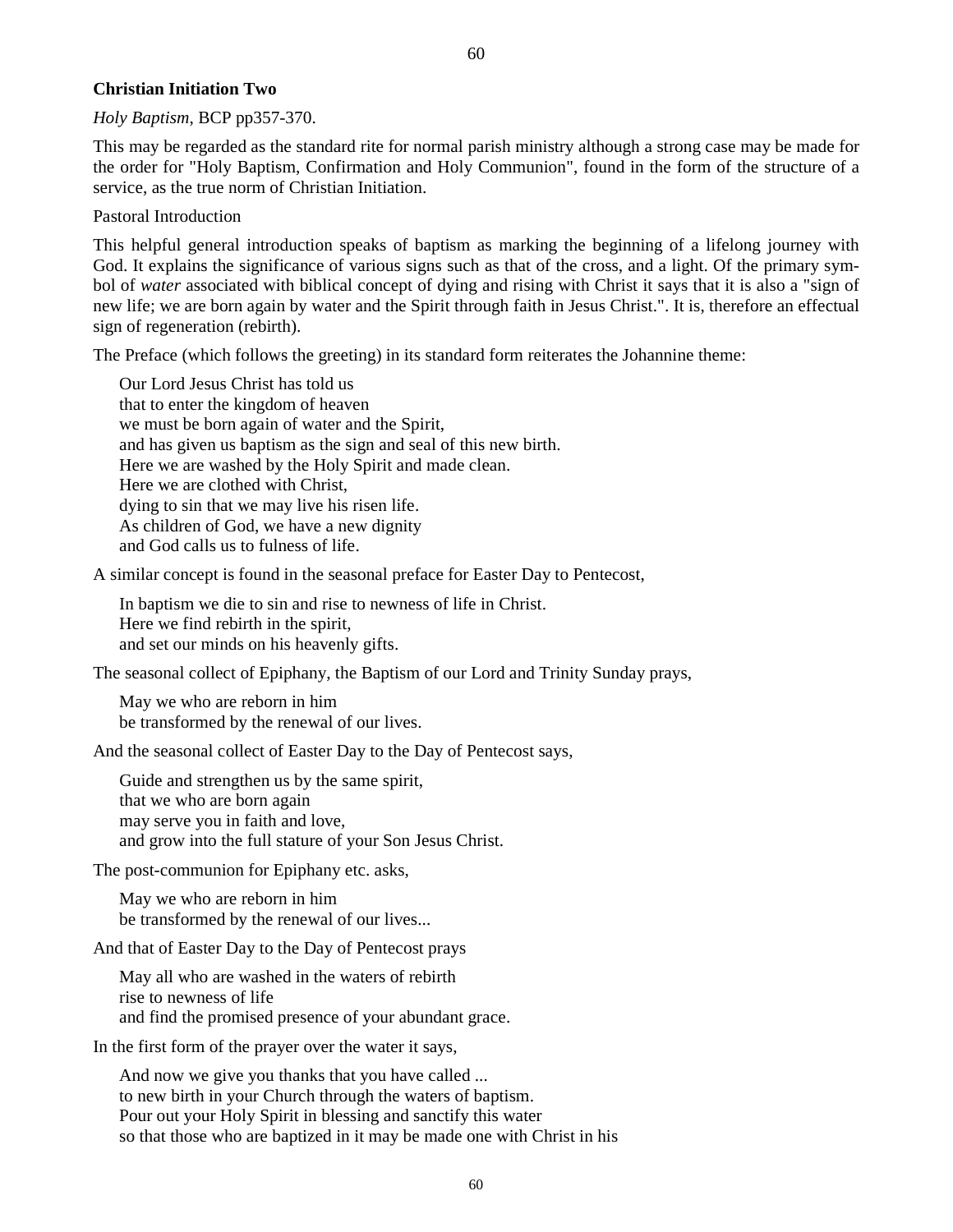death and resurrection. May they die to sin, rise to newness of life and continue for ever in Jesus Christ our Lord...

In the second form of the prayer over the water it says,

We thank you, Father for the water of baptism. In it we are buried with Christ in his death. By it we share in his resurrection. Through it we are reborn by the Holy Spirit. Now sanctify this water that, by the power of your Holy Spirit, *they* may be cleansed from sin and born again...

At Holy Communion the proper prayer that may be used in Eucharistic Prayer 1 says,

Because by water and the Holy Spirit you have made us a holy people in Jesus Christ our Lord...

The theme of spiritual rebirth is found in the first of the prayers that may be used at the Prayers of the People (in a form that was a fixed form of the rite in the Alternative Prayer Book, 1984),

Father, we thank you that...has now been born again of water and the Holy Spirit, and has become your own child by adoption and a member of your Church.

*Holy Baptism in the context of Morning or Evening Prayer or A Service of the Word* 

This is similar to the form above except that there is no mention of Holy Communion. The prayer "Father, we thank you" is printed as the first option among the Prayers of the People.

*The Order for Receiving into the Congregation of those privately baptized* 

The first form of the Prayer over the water is said as a Thanksgiving and includes the words,

And now we give you thanks that you called...to new birth in your Church through the waters of baptism.

#### *Confirmation*

As an alternative to the Collect of the Day the following is said:

Heavenly Father, by water and the Holy Spirit you give your faithful people new life: Guide and strengthen us by that same Spirit that we who are born again may serve you in faith and love, and grow into the full stature of your Son Jesus Christ...

The Confirmation Prayer includes the words,

We give you thanks and praise for the gift of your Holy Spirit by whom your servants have been born again and made your children.

#### *Readings and Psalms for Christian Initiation*

Included among the general readings is John 3:1-8 which is the Gospel reading in the (c) series and includes both references to rebirth in St John's Gospel (3:3 and 3:5). Exponents of this passage often miss the significance of 3:5 which refers to "water and the Spirit".

#### **Conclusion**

The 1878 BCP Preface (BCP p.9) refers to the "liberty of expounding these Formularies [relating to Baptism] hitherto allowed by the general practice of the Church". A certain diversity of theological opinion re